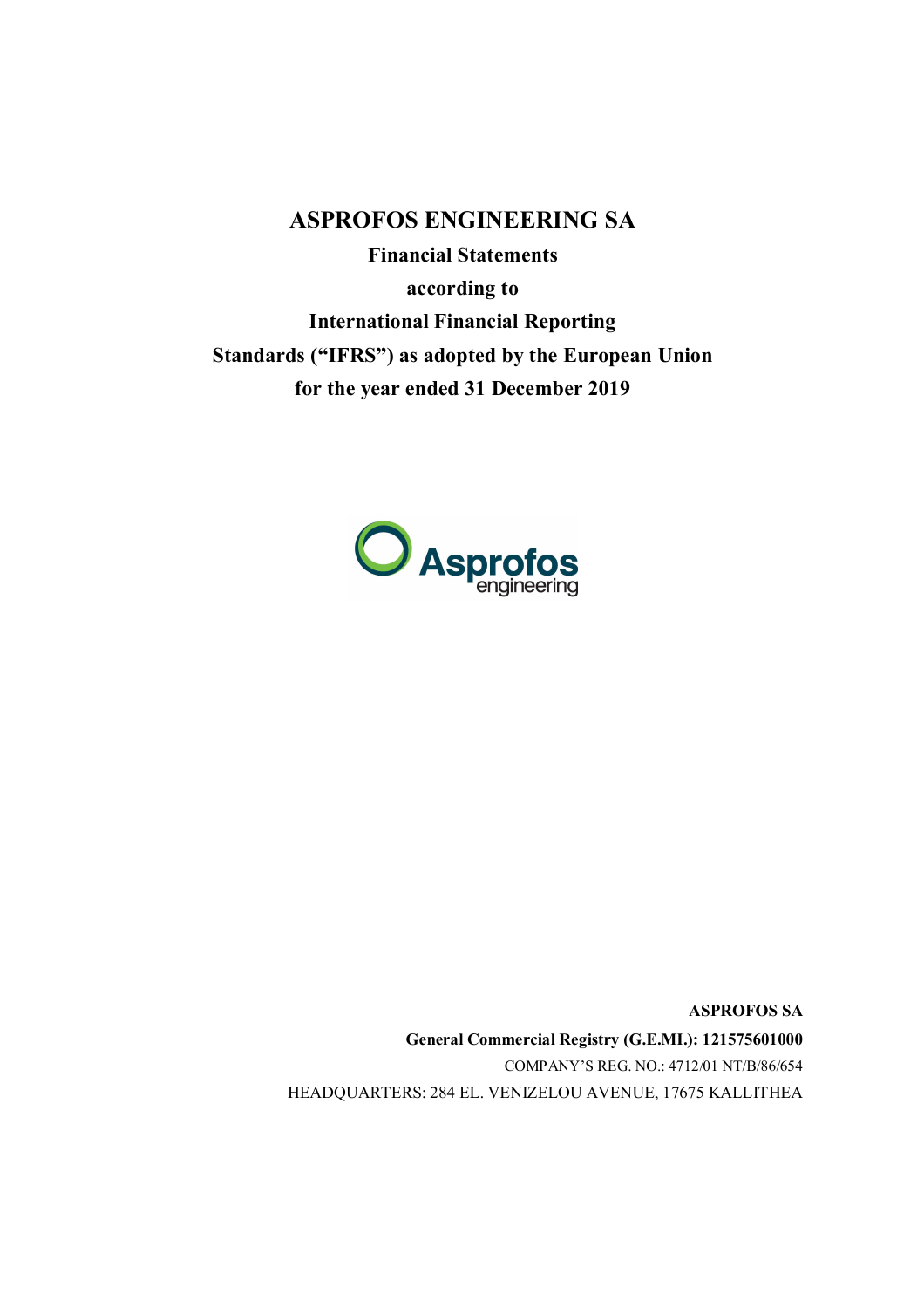# **Contents**

|        |                                                                                                                                                                                                                                                                                                                                                                                                                                                                                                                                                                                                                                        | Page                                                                                               |
|--------|----------------------------------------------------------------------------------------------------------------------------------------------------------------------------------------------------------------------------------------------------------------------------------------------------------------------------------------------------------------------------------------------------------------------------------------------------------------------------------------------------------------------------------------------------------------------------------------------------------------------------------------|----------------------------------------------------------------------------------------------------|
|        | <b>Business data</b>                                                                                                                                                                                                                                                                                                                                                                                                                                                                                                                                                                                                                   | 4                                                                                                  |
|        | <b>Statement of Financial Position</b>                                                                                                                                                                                                                                                                                                                                                                                                                                                                                                                                                                                                 | 8                                                                                                  |
|        | <b>Statement of Comprehensive Income</b>                                                                                                                                                                                                                                                                                                                                                                                                                                                                                                                                                                                               | 9                                                                                                  |
|        | <b>Statement of Changes in Equity</b>                                                                                                                                                                                                                                                                                                                                                                                                                                                                                                                                                                                                  | 10                                                                                                 |
|        | <b>Statement of Cash Flows</b>                                                                                                                                                                                                                                                                                                                                                                                                                                                                                                                                                                                                         | 11                                                                                                 |
|        | <b>Notes to the financial statements</b>                                                                                                                                                                                                                                                                                                                                                                                                                                                                                                                                                                                               | 13                                                                                                 |
| 1      | <b>General information</b>                                                                                                                                                                                                                                                                                                                                                                                                                                                                                                                                                                                                             | 13                                                                                                 |
| 2      | <b>Summary of Significant Accounting Policies</b><br>2.1 Framework for the preparation of the Financial Statements<br>2.1.1 Going concern<br>2.2. Tangible assets<br>2.3 Intangible assets<br>2.4 Impairment of non-financial assets<br>2.5 Financial assets<br>2.6 Customers and other receivables<br>2.7 Cash and cash equivalents<br>2.8 Share Capital<br>2.9 Employee benefits<br>2.10 Provisions and Contingent Liabilities<br>2.11 Suppliers and other obligations<br>2.12 Current and deferred taxes<br>2.13 Revenue recognition<br>2.14 Leases-IAS 17 applicable until 31 December 2018<br>2.15 Changes in accounting policies | 13<br>13<br>14<br>19<br>20<br>20<br>20<br>22<br>23<br>23<br>23<br>24<br>25<br>25<br>25<br>26<br>26 |
| 3      | <b>Financial Risk Management</b>                                                                                                                                                                                                                                                                                                                                                                                                                                                                                                                                                                                                       | 26                                                                                                 |
| 4      | <b>Significant accounting estimates and assumptions</b>                                                                                                                                                                                                                                                                                                                                                                                                                                                                                                                                                                                | 28                                                                                                 |
| 5      | <b>Tangible assets</b>                                                                                                                                                                                                                                                                                                                                                                                                                                                                                                                                                                                                                 | 31                                                                                                 |
| 6      | <b>Rights-of-use assets</b>                                                                                                                                                                                                                                                                                                                                                                                                                                                                                                                                                                                                            | 32                                                                                                 |
| 7      | <b>Intangible assets</b>                                                                                                                                                                                                                                                                                                                                                                                                                                                                                                                                                                                                               | 33                                                                                                 |
| 8<br>9 | <b>Deferred tax assets</b><br><b>Customers and other receivables</b>                                                                                                                                                                                                                                                                                                                                                                                                                                                                                                                                                                   | 34<br>35                                                                                           |
|        | 10 Cash and cash equivalents                                                                                                                                                                                                                                                                                                                                                                                                                                                                                                                                                                                                           | 36                                                                                                 |
| 11     | <b>Share Capital</b>                                                                                                                                                                                                                                                                                                                                                                                                                                                                                                                                                                                                                   | 36                                                                                                 |
| 12     | <b>Reserves</b>                                                                                                                                                                                                                                                                                                                                                                                                                                                                                                                                                                                                                        | 37                                                                                                 |
| 13     | Liabilities for personnel benefits due to termination of the service                                                                                                                                                                                                                                                                                                                                                                                                                                                                                                                                                                   | 38                                                                                                 |
| 14     | <b>Suppliers and other obligations</b>                                                                                                                                                                                                                                                                                                                                                                                                                                                                                                                                                                                                 | 40                                                                                                 |
| 15     | <b>Lease liabilities</b>                                                                                                                                                                                                                                                                                                                                                                                                                                                                                                                                                                                                               | 40                                                                                                 |
| 16     | <b>Employee Benefits</b>                                                                                                                                                                                                                                                                                                                                                                                                                                                                                                                                                                                                               | 41                                                                                                 |
| 17     | <b>Revenue from customer contracts</b>                                                                                                                                                                                                                                                                                                                                                                                                                                                                                                                                                                                                 | 41                                                                                                 |
|        | 18 Expenses by category                                                                                                                                                                                                                                                                                                                                                                                                                                                                                                                                                                                                                | 42                                                                                                 |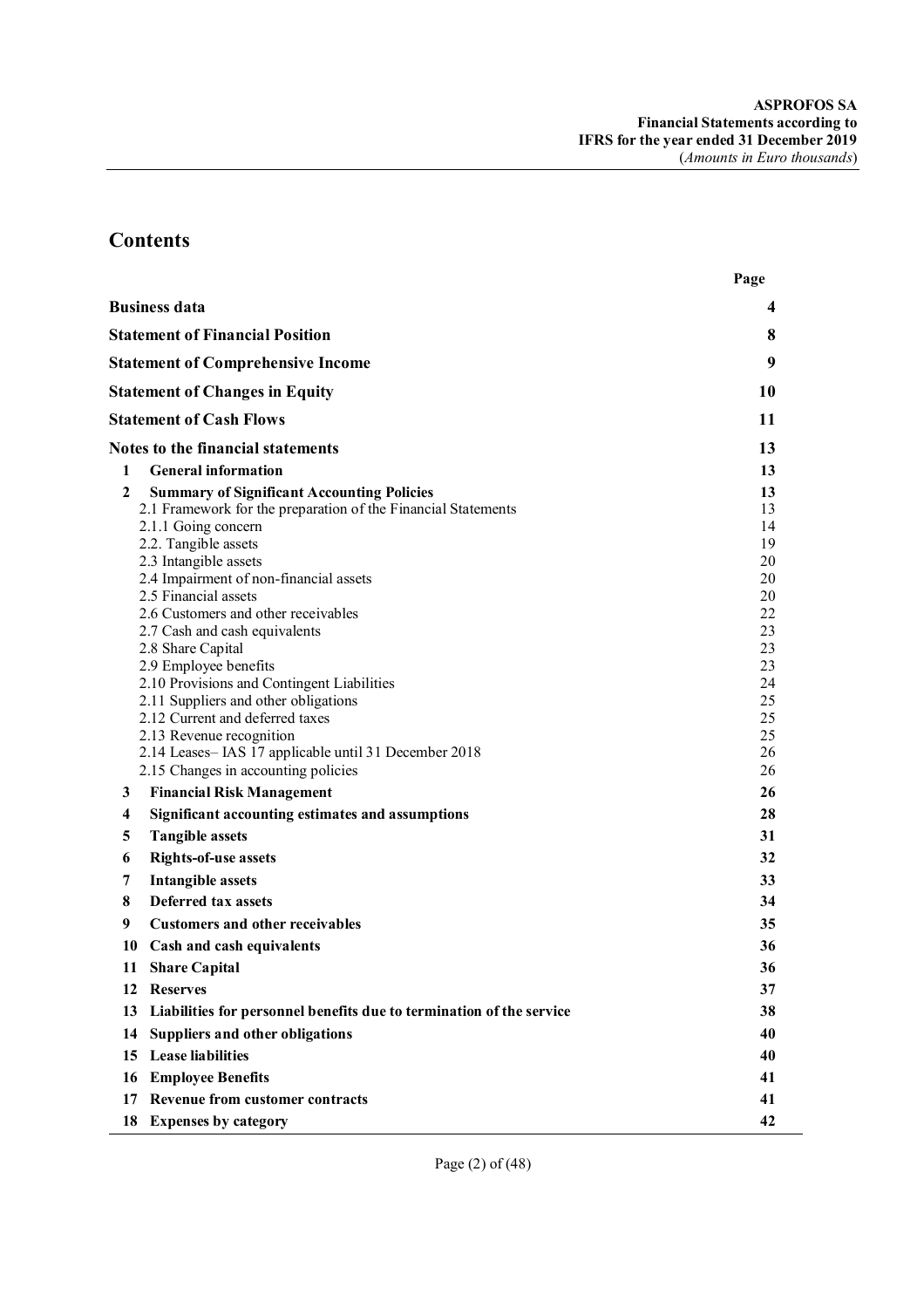| 19 Other income                           | 43 |
|-------------------------------------------|----|
| 20 Income tax                             | 43 |
| 21 Cash flows for operating activities    | 44 |
| 22 Contingent liabilities and legal cases | 45 |
| 23 Transactions with related parties      | 46 |
| 24 Subsequent events                      | 47 |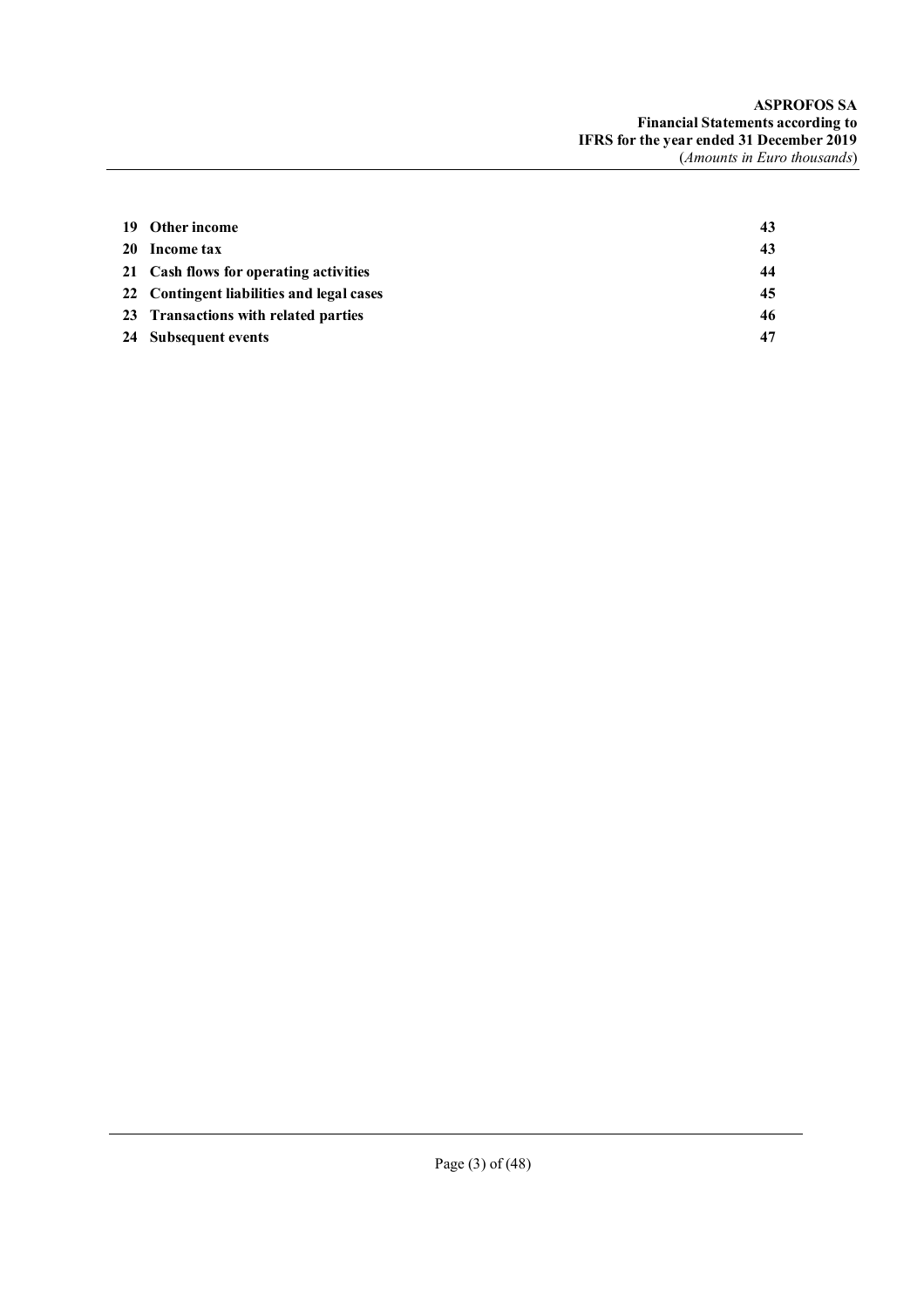# **Business data**

| <b>Board of Directors</b> | $\mathbf{r}$                                                 | Vasileios Kounelis, BoD Chairperson (until 6/12/2019)                   |  |  |  |
|---------------------------|--------------------------------------------------------------|-------------------------------------------------------------------------|--|--|--|
|                           | Sarantos Kyriakopoulos, Chairman of the BoD (from 6/12/2019) |                                                                         |  |  |  |
|                           |                                                              | Petros Papasotiriou, Managing Director (until 23/1/2020)                |  |  |  |
|                           |                                                              | Dionysios Belekoukias, Managing Director (from 23/1/2020)               |  |  |  |
|                           | Christoforos Antotsios, member                               |                                                                         |  |  |  |
|                           |                                                              | Nikolaos Pefkianakis, member (from 6/12/2019)                           |  |  |  |
|                           |                                                              | Ioannis Kalathas, member                                                |  |  |  |
|                           |                                                              | Stefanos Papadimitriou, member                                          |  |  |  |
|                           |                                                              | Spyridon Lattas, member (until 6/12/2019)                               |  |  |  |
|                           |                                                              | Solon Filopoulos, member (Employee Representative, until 26/6/2019)     |  |  |  |
|                           |                                                              | Konstantinos Kritikos, member (Employee Representative, from 26/6/2019) |  |  |  |

| <b>Address of Company's Headquarters:</b>     | 284 El. Venizelou Avenue - 17675 Kallithea, Athens |
|-----------------------------------------------|----------------------------------------------------|
| <b>General Commercial Registry (G.E.MI.):</b> | 121575601000                                       |
| Audit firm:                                   | ERNST & YOUNG (HELLAS)                             |
|                                               | CERTIFIED AUDITORS-ACCOUNTANTS SA                  |
|                                               | 8B CHIMARRAS, 15125 MAROUSSI                       |
|                                               | SOEL Reg. No. OF COMPANY 107                       |

The annual financial statements are an integral part of the Annual Financial Report, which is available at: https://www.Asprofos.gr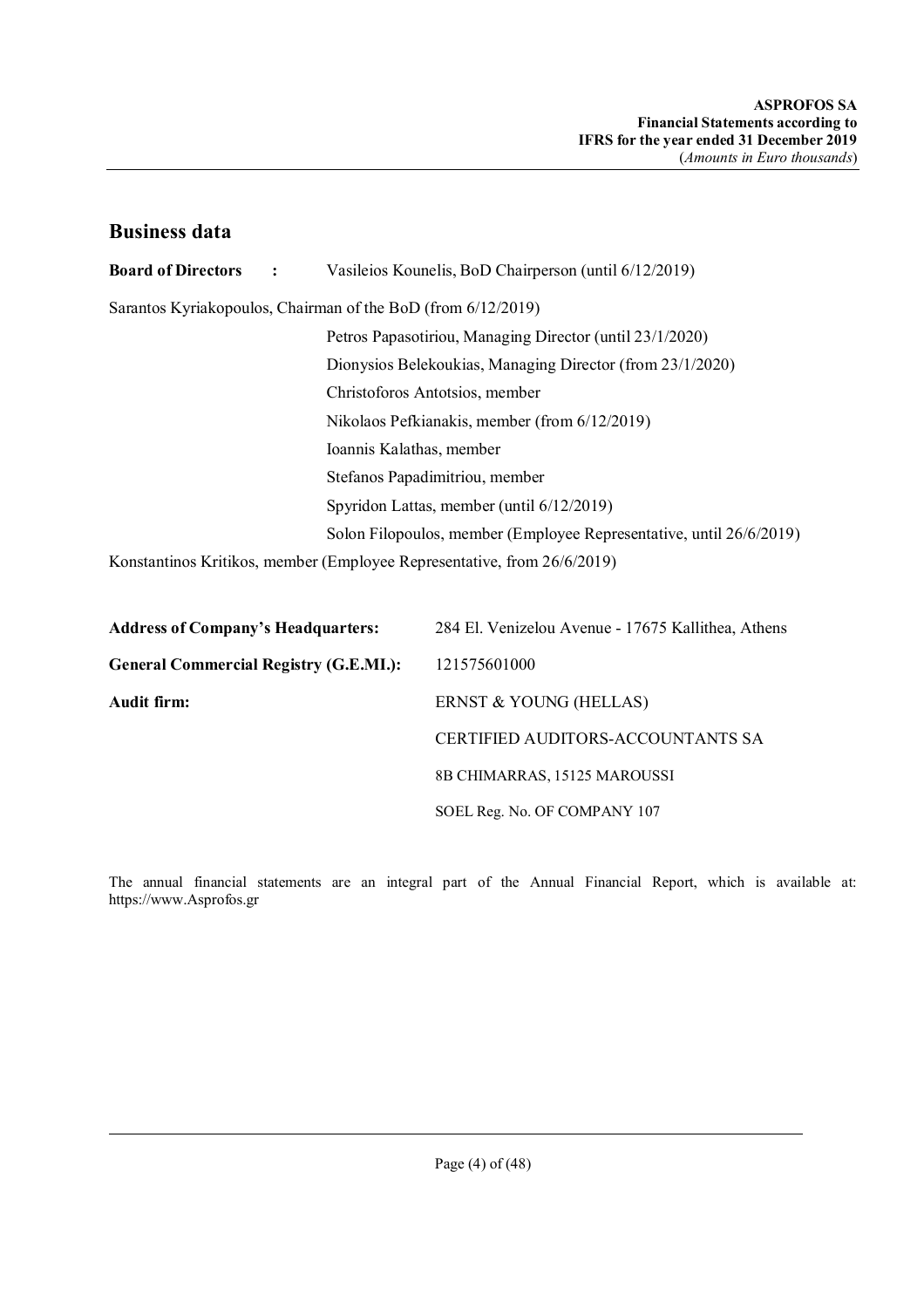### **Report by an Independent Certified Auditor-Accountant**

To the Shareholders of the company "Asprofos Engineering SA"

### **Audit Report on the Financial Statements**

## **Opinion**

We have audited the accompanying financial statements of "Asprofos Engineering SA" (the Company), which comprise of the statement of financial position as at 31 December 2019, the statements of comprehensive income, changes in equity and cash flows for the fiscal period that ended on that date, and a summary of significant accounting policies and methods and other explanatory information.

In our opinion, the accompanying financial statements present fairly, in all fundamental respects, the financial position of the Company "Asprofos Engineering S.A." as at 31 December 2019, its financial performance and its cash flows for the year that ended then in accordance with International Financial Reporting Standards (IFRS) as adopted by the European Union.

## **Base of opinion**

We conducted our audit in accordance with the International Auditing Standards (IAS) included in the Greek Legislation. Our responsibilities, pursuant to these standards, are described further in the section of our report "Auditor's responsibilities relating to the financial statements audit". We are independent of the Company throughout our appointment, in accordance with the Code of Conduct for Professional Auditors of the Board of International Standards of Conduct for Auditors, as it has been incorporated in the Greek Legislation and the requirements of conduct relating to the financial statements audit in Greece, and we have fulfilled our ethical obligations pursuant to the requirements of the applicable legislation and the aforementioned Code of Conduct. We believe that the audit evidence we have obtained are sufficient and suitable to provide a basis for our opinion.

#### **Other information**

The Management is responsible for the other information. Other information is included in the Management Report of the Board of Directors, which is referred to the "Report on Other Legal and Regulatory Requirements", and any other information, which is either required by special provisions of law or the Company has incorporated optionally, but does not include the financial statements and the audit report on them.

Our opinion on the financial statements does not cover other information and we do not express, with this opinion, any form of conclusion regarding assurance on them.

As far as our audit on the financial statements is concerned, our responsibility is to read the other information and, in this way, to examine whether the other information is substantially inconsistent with the financial statements or the knowledge we have acquired during the audit or otherwise it appears to be substantially incorrect. If, on the basis of the works we have carried out, we come to the conclusion that there is a substantial error in the other information, we are obliged to report this fact. We have nothing to say about this issue.

#### **Responsibilities of the Management on the financial statements**

Management is responsible for the preparation and fair presentation of the financial statements in accordance with IFRS as adopted by the European Union, and for those safeguards concerning the internal audits that management considers necessary for the preparation of the financial statements exempt from fundamental error due either to deceit or error.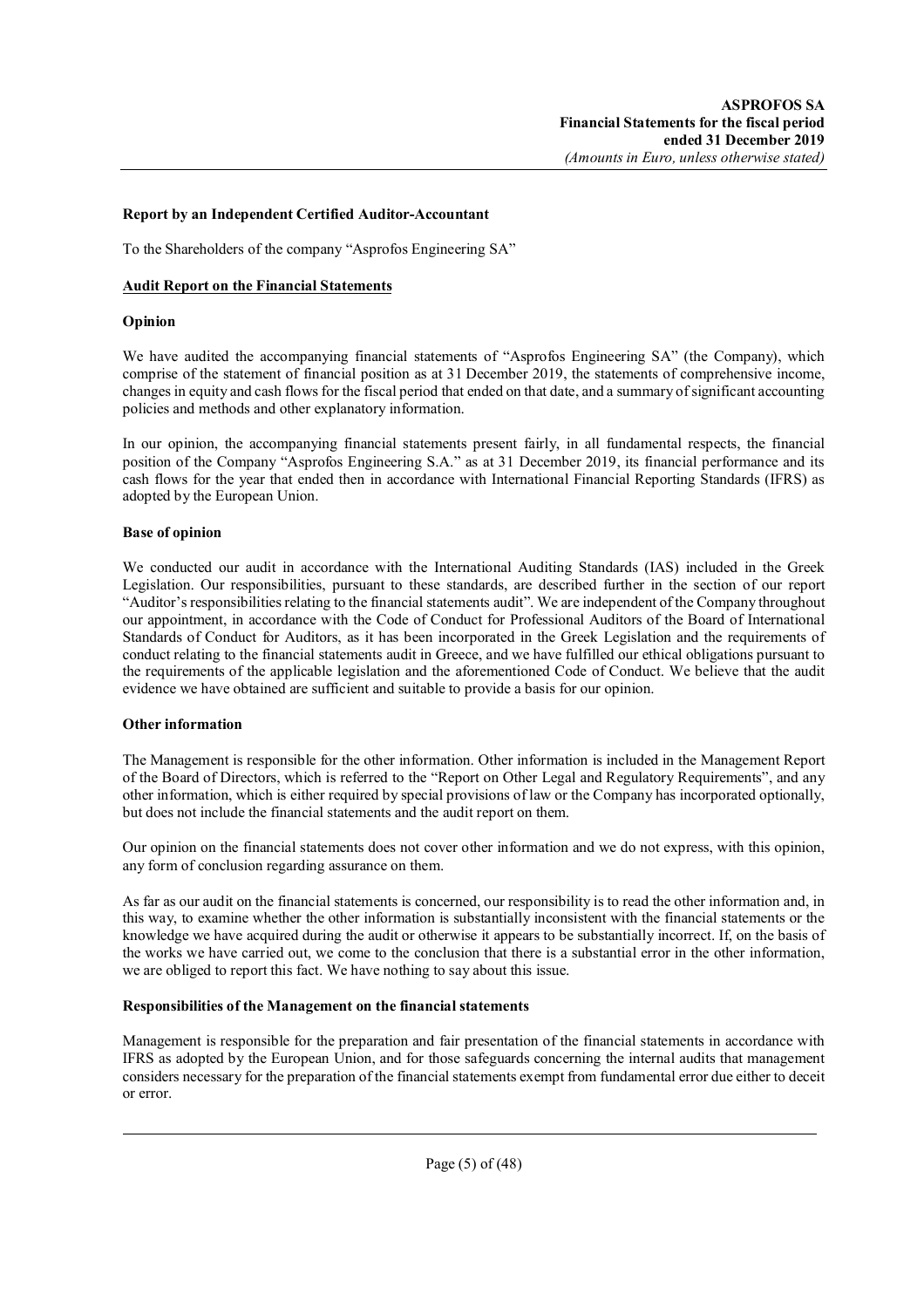During the financial statements preparation, the Management is responsible for the evaluation of the Company's ability to continue its activity, disclosing - where applicable - the issues relating to the continuing activity and use of the accounting basis of the continuing activity, unless the Management intends either to liquidate the Company or to discontinue their activity or does not have other realistic alternative than to proceed to these actions.

## **Auditor's responsibilities relating to the financial statements audit**

Our goals are to obtain a reasonable assurance about whether or not the financial statements, as a whole, are free of a substantial error, which is due to fraud or error, as well as to issue an auditor's report, which includes our opinion. The reasonable assurance constitutes a high level assurance, but it is not a guarantee that the audit carried out in accordance with the IAS, as they have been incorporated into the Greek Legislation, will always detect a substantial error, where it exists. Mistakes may result from fraud or error and are considered substantial when, individually or together, it could reasonably be expected that they would affect the economic decisions of the users, which are taken based on the financial statements.

As task of the audit, in accordance with the IAS as incorporated into the Greek Legislation, we exercise a professional judgement and we obtain a professional skepticism throughout the audit. Furthermore:

- We identify and evaluate the risks of a substantial mistake in the financial statements, which is due to either fraud or error, by designing and performing audit procedures that correspond to these risks, and we obtain audit evidence that is sufficient and suitable to provide a basis for our opinion. The risk of non-identification of a substantial mistake, which is due to fraud, is higher than the risk, which is due to error, since the fraud can include collusion, forgery, deliberate omissions, false assurances or circumvention of the safeguards concerning the internal audits.
- We understand the safeguards concerning the internal audits that are relevant to the audit, for the purpose of the design of audit procedures, but not for the purpose of an opinion on the effectiveness of the safeguards concerning the internal audits of the Company.
- We evaluate the appropriateness of the accounting principles and practices used and the reasonableness of accounting estimates and the relevant disclosures made by Management.
- We take decisions on the appropriateness of the use by Management of the accounting basis of the continuing activity and on the basis of the audit evidence acquired for whether or not there is a substantial uncertainty regarding facts or conditions, which can indicate a substantial uncertainty regarding the Company's ability to continue its activity. If we come to the conclusion that there is a substantial uncertainty, we are obliged to draw attention in the auditor's report to the relevant disclosures of the financial statements or, if these disclosures are insufficient, to differentiate our opinion. Our conclusions are based on audit evidence acquired until the date of the auditor's report. However, future events or circumstances may have as a result for the Company to discontinue its operation as a continuing activity.
- We evaluate the overall presentation, the structure and the content of the financial statements, including the disclosures, as well as whether or not the financial statements depict the underlying transactions and the facts in a way that the reasonable presentation is achieved.

Among other issues, we disclose to Management the proposed range and the timeline of the audit, as well as important findings of the audit, including any significant omissions we may detect during our audit regarding the safeguards concerning the internal audit.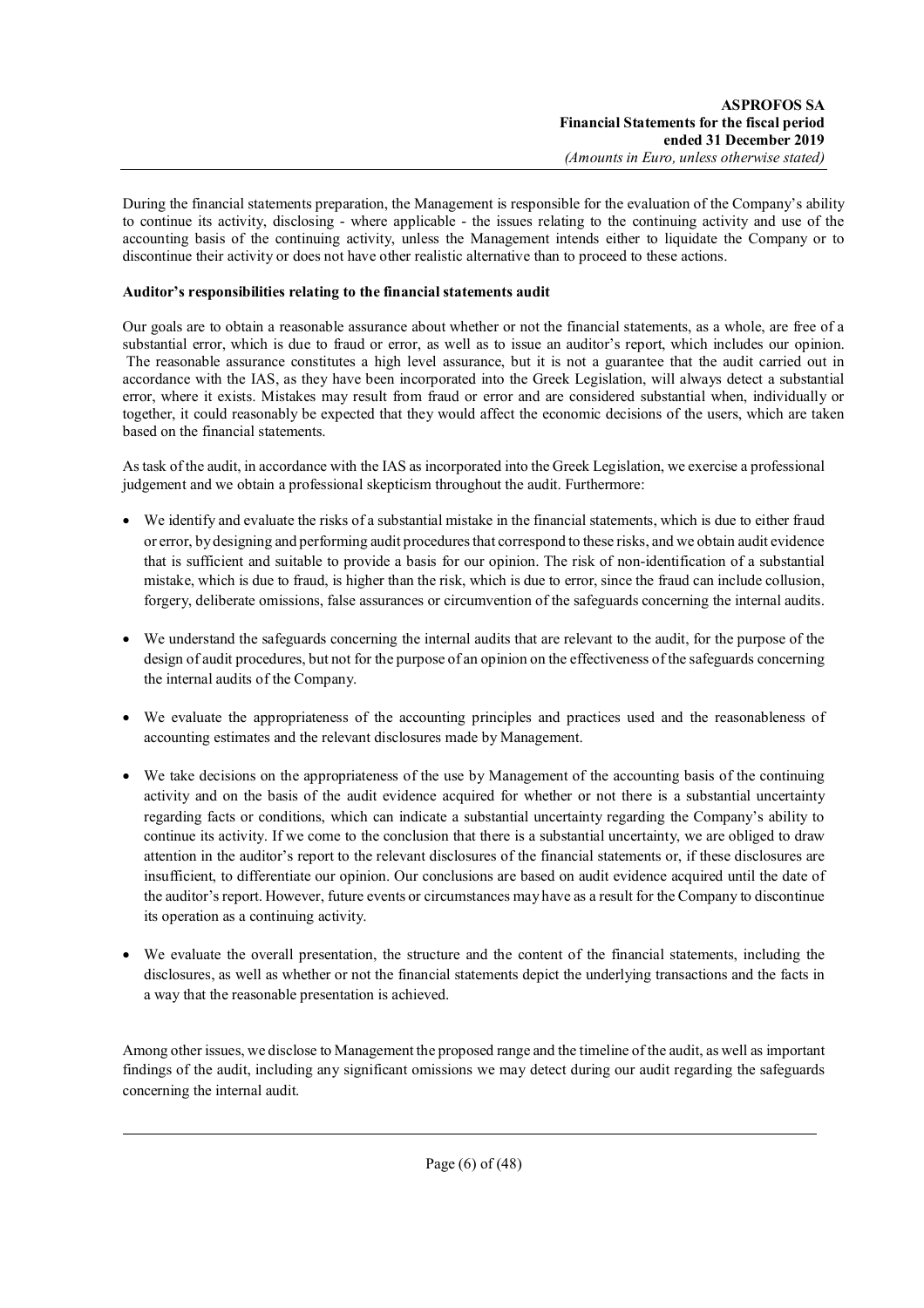## **Report on Other Legal and Regulatory Requirements**

Taking into consideration that the management is responsible for the preparation of the Management Report of the Board of Directors, in accordance with the provisions of paragraph 5 of article 2 (part B) of Law 4336/2015, we note that:

- a) In our opinion, the Management Report of the Board of Directors has been prepared in accordance with the applicable legal requirements of Article 150 of Law 4548/2018 and its content corresponds to the attached financial statements of the fiscal year ended 31 December 2019.
- b) Based on the knowledge we acquired during our audit, for the company "Asprofos Engineering SA" and its environment, we have not identified material inaccuracies in the Management Report of the Board of Directors.
- c) In note 2.1.1 on the Financial Statements, reference is made to the fact that the Total Equity of the Company, as at 31 December 2019 has become negative, and therefore the conditions of par. 4 of Article 119 of Law 4548/2018 are met, pursuant which the Board of Directors convened the General Meeting of Shareholders on 29/7/2020, in order to take the appropriate measures.

Athens, 29 July 2020

Vasileios Tzifas

SOEL Reg. No. 130011 ERNST & YOUNG (HELLAS) CERTIFIED ACCOUNTANTS SA 8Β CHIMARRAS, 15125 MAROUSSI

SOEL Reg. No. OF COMPANY 107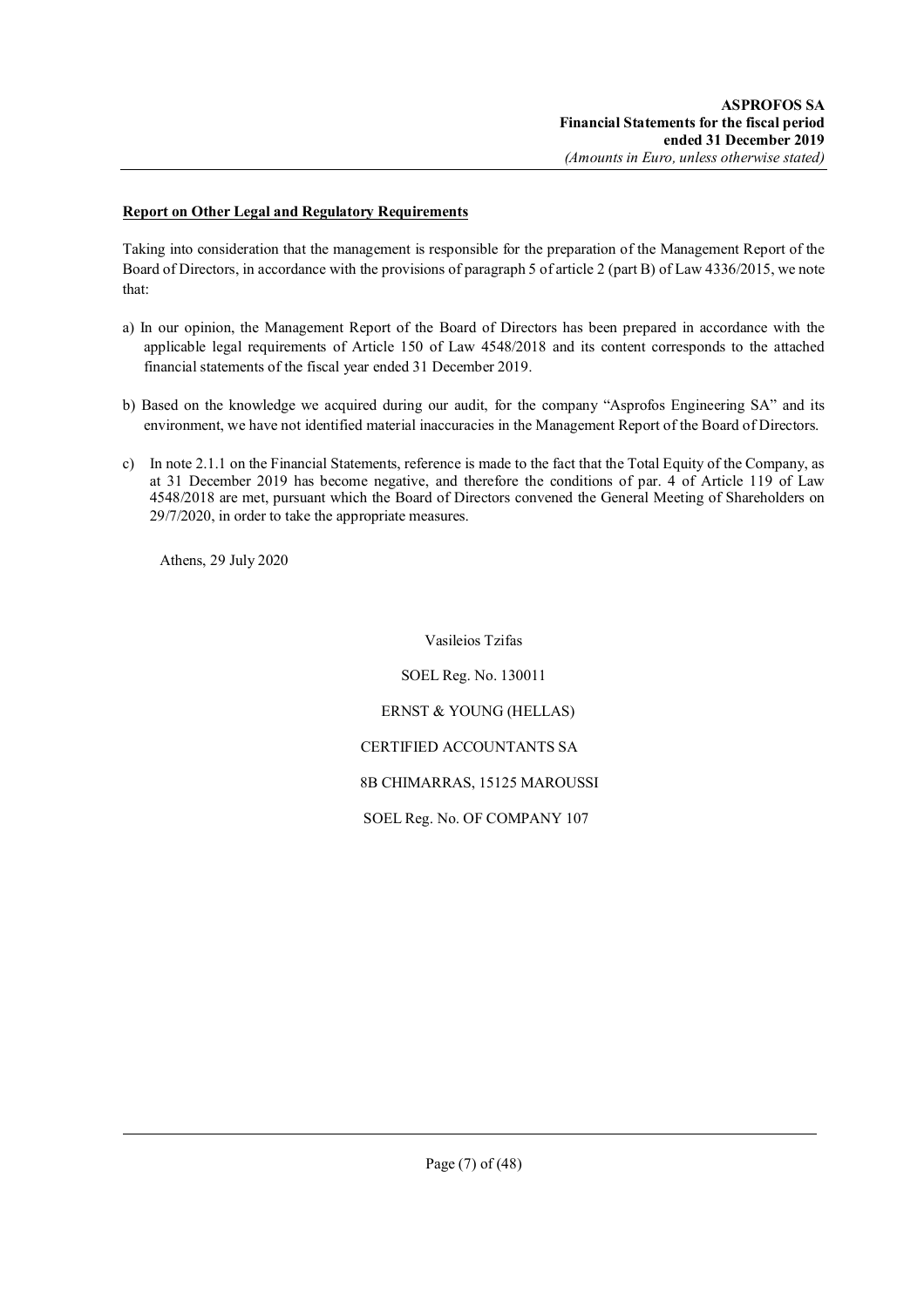# **Statement of Financial Position**

|                                                                                                 | <b>Note</b> | 31 December 2019 | 31 December 2018<br><b>Restructured</b> |
|-------------------------------------------------------------------------------------------------|-------------|------------------|-----------------------------------------|
| <b>ASSETS</b>                                                                                   |             |                  |                                         |
| <b>Fixed assets</b>                                                                             |             |                  |                                         |
| Tangible assets                                                                                 | 5           | 1,603            | 1,726                                   |
| Rights-of-use assets                                                                            | 6           | 98               |                                         |
| Intangible assets                                                                               | 7           | 69               | 42                                      |
| Other long-term receivables                                                                     |             | 11               | 8                                       |
| Deferred tax assets                                                                             | 8           | 623              | 663                                     |
|                                                                                                 |             | 2,404            | 2,439                                   |
| <b>Current assets</b>                                                                           |             |                  |                                         |
| Customers and other receivables                                                                 | 9           | 2,793            | 1,937                                   |
| Cash and cash equivalents                                                                       | 10          | 1,055            | 72                                      |
|                                                                                                 |             | 3,848            | 2,009                                   |
|                                                                                                 |             | 6,252            | 4,448                                   |
| <b>Total Assets</b>                                                                             |             |                  |                                         |
| <b>EQUITY</b>                                                                                   |             |                  |                                         |
| Share Capital                                                                                   | 11          | 6,687            | 12,030                                  |
| Reserves                                                                                        | 12          | 699              | 651                                     |
| Results carried forward                                                                         |             | (7, 418)         | (15,359)                                |
| <b>Total equity</b>                                                                             |             | (32)             | (2,678)                                 |
| <b>LIABILITIES</b><br><b>Long-term liabilities</b><br>Liabilities for personnel benefits due to |             |                  |                                         |
| termination of the service                                                                      | 13          | 3,629            | 3,797                                   |
| Lease liabilities                                                                               | 15          | 53               |                                         |
|                                                                                                 |             | 3,682            | 3,797                                   |
| <b>Short-term obligations</b>                                                                   |             |                  |                                         |
| Suppliers and other obligations                                                                 | 14          | 2,556            | 3,329                                   |
| Lease liabilities                                                                               | 15          | 46               |                                         |
|                                                                                                 |             | 2,602            | 3,329                                   |
| <b>Total liabilities</b>                                                                        |             | 6,284            | 7,126                                   |
| <b>Total Equity and</b><br><b>Liabilities</b>                                                   |             | 6,252            | 4,448                                   |

The notes on pages 13-50 are an integral part of these Financial Statements.

Some amounts shown in the Statement of Financial Position do not correspond to the 2018 financial statements and reflect adjustments described in note 2.9.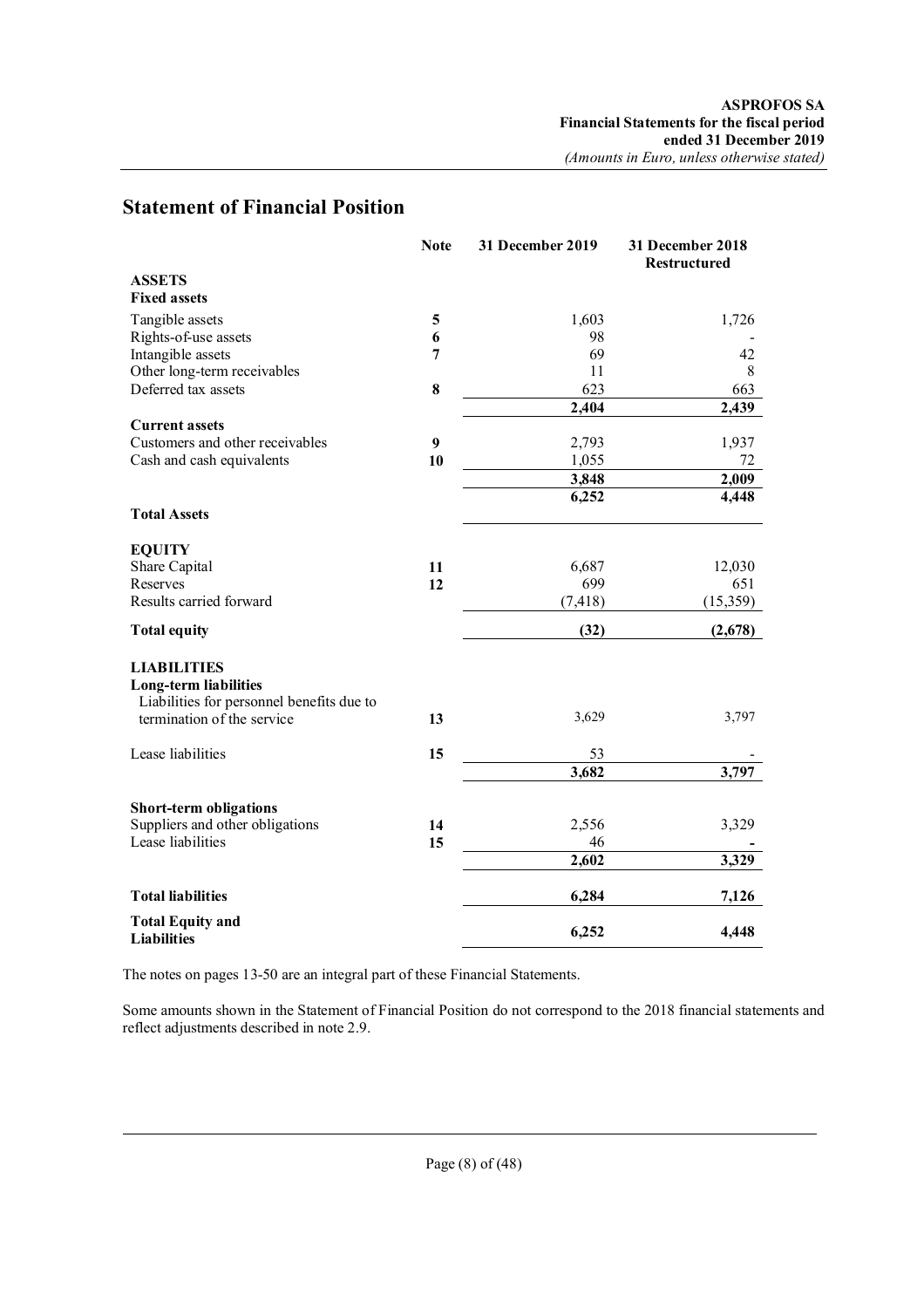|                                                                          | <b>Year ended</b> |                  |                  |
|--------------------------------------------------------------------------|-------------------|------------------|------------------|
|                                                                          | <b>Note</b>       | 31 December 2019 | 31 December 2018 |
| Revenue from customer contracts                                          | 17                | 11,316           | 12,328           |
| Cost of goods sold                                                       | 18                | (11,773)         | (11, 436)        |
| Gross profit/(loss)                                                      |                   | (457)            | 892              |
| Administrative and disposal expenses                                     | 18                | (3,578)          | (2,888)          |
| Other income                                                             | 19                | 31               | 63               |
| <b>Operating result</b>                                                  |                   | (4,004)          | (1,933)          |
| Financial income                                                         |                   | $\overline{4}$   |                  |
| Lease financial expenses                                                 | 15                | (2)              |                  |
| Financial expenses                                                       |                   | (47)             | (59)             |
| Net financial expenses                                                   |                   | (45)             | (59)             |
| Loss before taxes                                                        |                   | (4,049)          | (1,992)          |
| Income tax                                                               | 20                | (16)             | 75               |
| <b>Net losses</b>                                                        |                   | (4,065)          | (1, 917)         |
| Other total losses                                                       |                   |                  |                  |
| Items that will not be classified in the<br>statement of profit and loss |                   |                  |                  |
| Actuarial gains/(losses) on defined-benefit<br>pension plans             | 13                | 72               | (247)            |
| Deferred tax liability for actuarial losses/<br>(gains)                  |                   | (24)             | 42               |
| Aggregated total losses of the fiscal year                               |                   | (4,017)          | (2,122)          |

# **Statement of Comprehensive Income**

The notes on pages 13-50 are an integral part of these Financial Statements.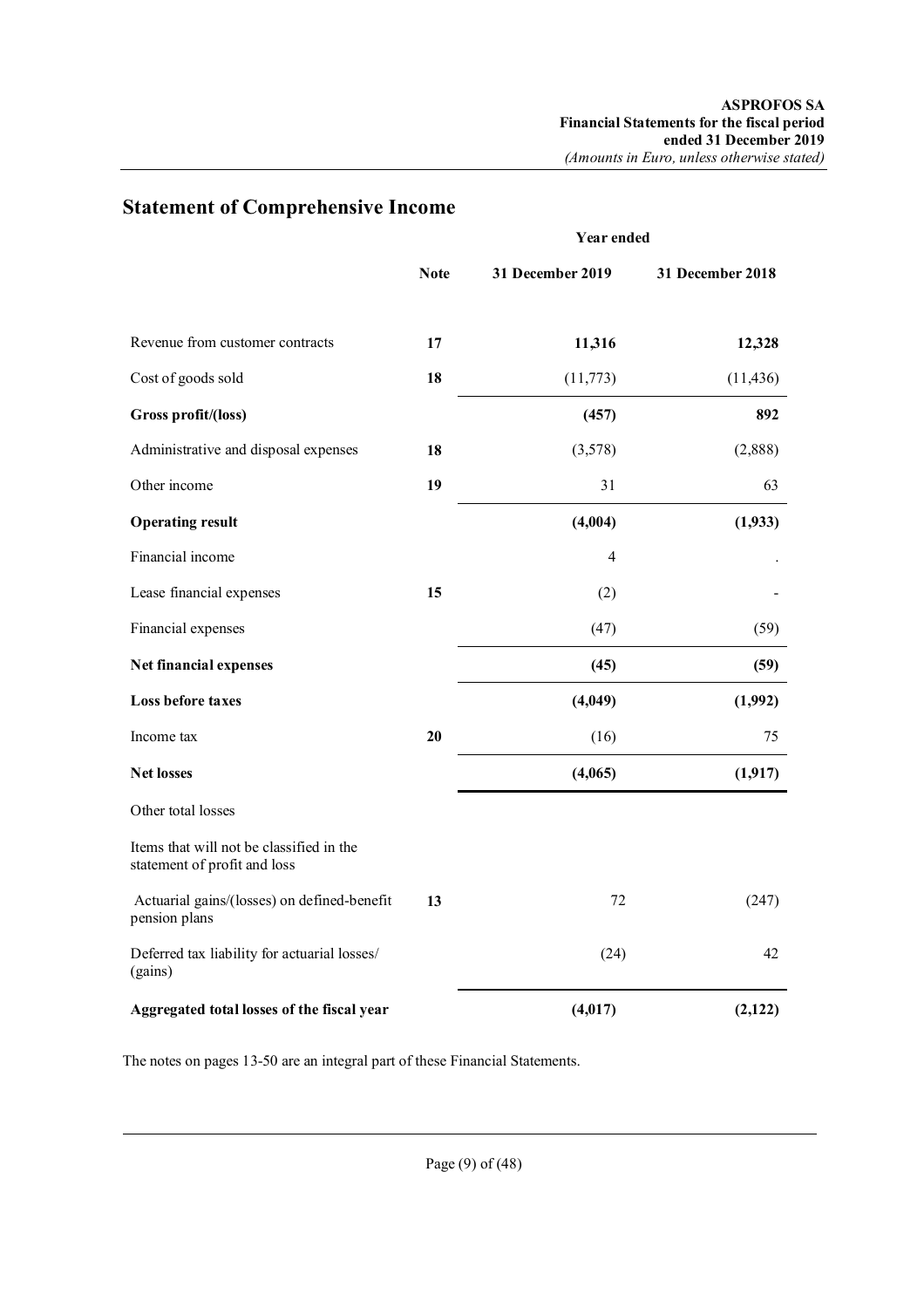# **Statement of Changes in Equity**

|                                                               | <b>Note</b> | <b>Share</b><br>capital | <b>Reserves</b> | <b>Results</b><br>Carried<br>forward | <b>Total</b><br>Owner<br><b>Equity</b> |
|---------------------------------------------------------------|-------------|-------------------------|-----------------|--------------------------------------|----------------------------------------|
| <b>Balance 1 January 2018</b>                                 |             | 12,030                  | 856             | (14,001)                             | (1, 115)                               |
| <b>Adjustments for:</b>                                       | 2.9         |                         |                 | 559                                  | 559                                    |
| <b>Balance 1 January 2018 Restructured</b>                    |             | 12,030                  | 856             | (13, 442)                            | (556)                                  |
| Net actuarial losses on defined-benefit<br>pension plans      |             |                         | (205)           |                                      | (205)                                  |
| Net losses of the fiscal year                                 |             |                         |                 | (1, 917)                             | (1, 917)                               |
| <b>Aggregated total losses of the fiscal</b><br>year          |             |                         | (205)           | (1, 917)                             | (2,122)                                |
| <b>Balance 31 December 2018</b>                               |             | 12,030                  | 651             | (15,359)                             | (2,678)                                |
| <b>Balance 1 January 2019</b>                                 |             | 12,030                  | 651             | (15,359)                             | (2,678)                                |
| Reduction of share capital by offsetting<br>losses            | 11          | (12,006)                |                 | 12,006                               |                                        |
| Share Capital increase                                        | 11          | 6,663                   |                 |                                      | 6,663                                  |
| Actuarial Gains/(Losses) on defined-<br>benefit pension plans |             |                         | 48              |                                      | 48                                     |
| Loss of fiscal year                                           |             |                         |                 | (4,065)                              | (4,065)                                |
| <b>Balance 31 December 2019</b>                               |             | 6,687                   | 699             | (7, 418)                             | (32)                                   |

The notes on pages 13-50 are an integral part of these Financial Statements.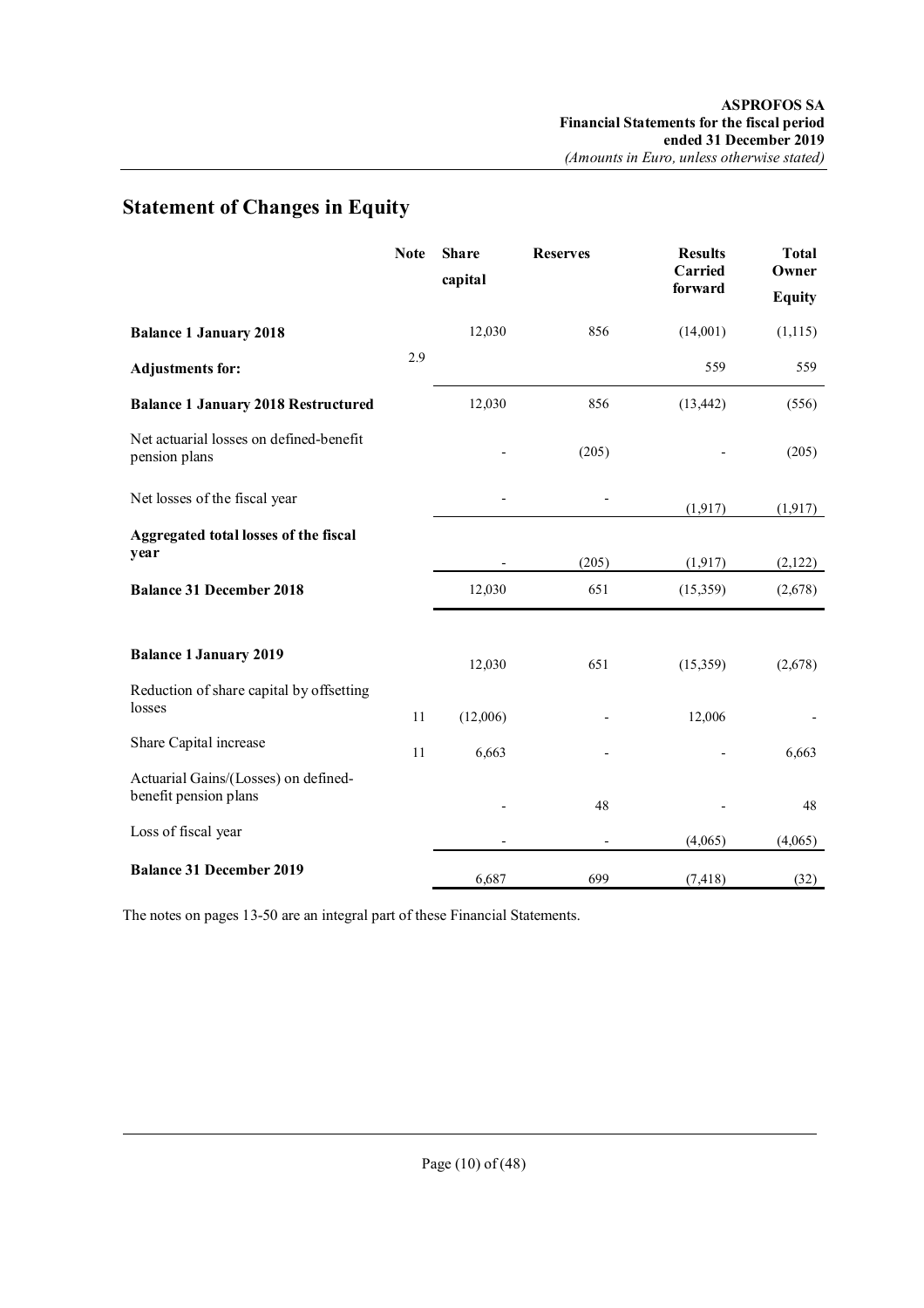# **Statement of Cash Flows**

|                                                                 |             | Year ended       |                  |  |
|-----------------------------------------------------------------|-------------|------------------|------------------|--|
|                                                                 | <b>Note</b> | 31 December 2019 | 31 December 2018 |  |
| Cash flows from operating activities                            |             |                  |                  |  |
| Net cash outflows for operating activities                      | 21          | (5,469)          | (167)            |  |
| Interest paid                                                   |             | (47)             | (59)             |  |
| Net cash outflows for operating activities                      |             | (5,516)          | (226)            |  |
| <b>Cash flows for investments</b>                               |             |                  |                  |  |
| Purchases of tangible and intangible assets                     | 5.7         | (113)            | (88)             |  |
| Interest income                                                 |             | 4                |                  |  |
| Net cash outflows for investments                               |             | (109)            | (88)             |  |
| <b>Cash flows from financial activities</b>                     |             |                  |                  |  |
| Net cash flows from financial activities                        |             |                  |                  |  |
| Share capital increase                                          | 11          | 6,662            |                  |  |
| Payment of lease liabilities                                    | 15          | (55)             |                  |  |
| Net cash flows from financial activities                        |             | 6.608            |                  |  |
| Net increase / (decrease) in cash and cash equivalents          |             | 983              | (314)            |  |
| Cash and cash equivalents at the beginning of the fiscal period | 10          | 72               | 386              |  |
| Increase (Decrease) in cash and cash equivalents                |             | 983              | (314)            |  |
| Cash and cash equivalents at the end of the fiscal period       | 10          | 1,055            | 72               |  |

The notes on pages 13-50 are an integral part of these Financial Statements.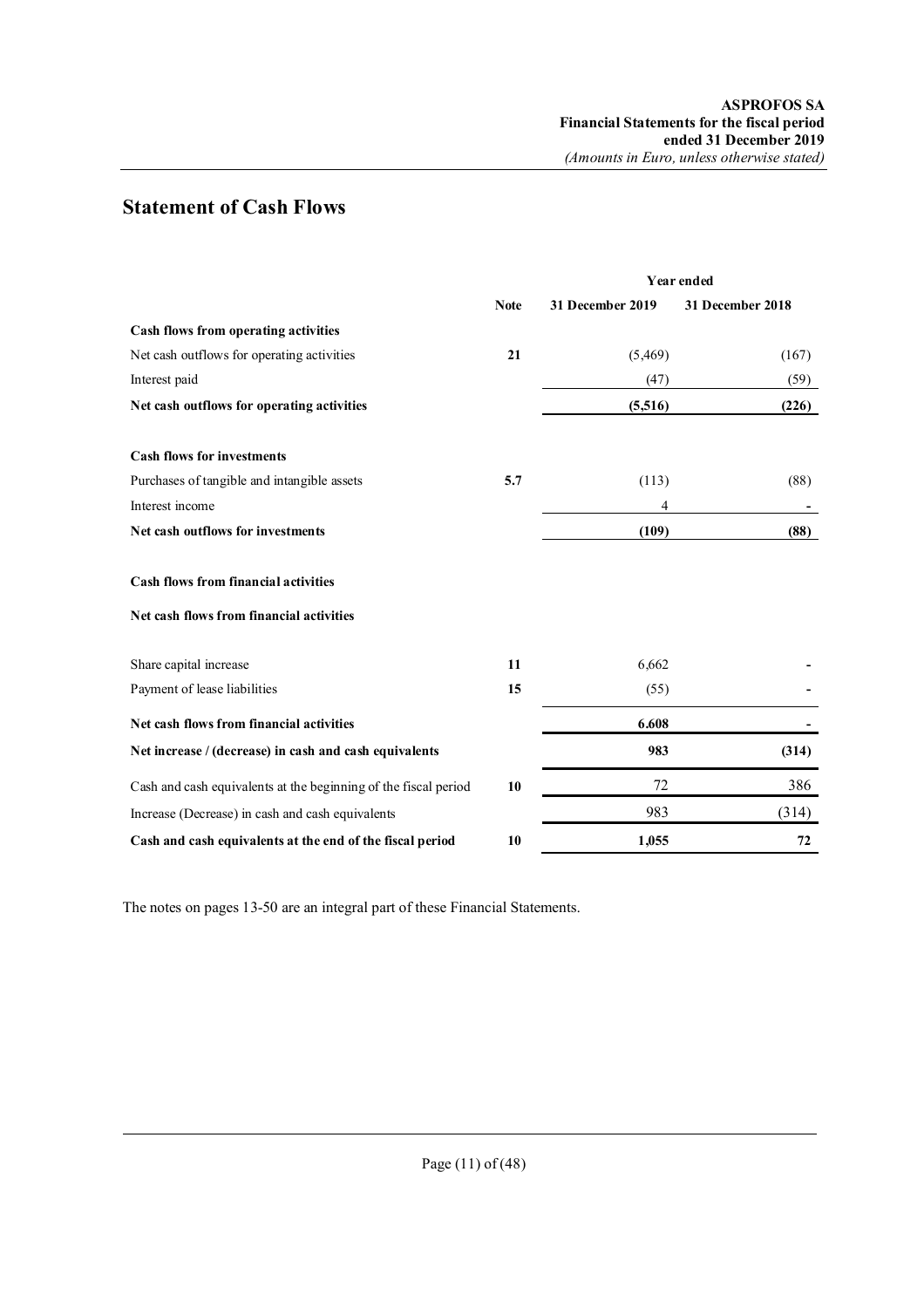The financial statements for the year 2019 were approved by the Board of Directors on 23/07/2020.

| <b>BoD</b> Chairperson | Managing Director     | Chief Financial<br>& Administrative Services<br>Officer | Head of Financial Services |
|------------------------|-----------------------|---------------------------------------------------------|----------------------------|
| Sarantos Kyriakopoulos | Dionysios Belekoukias | Dimitrios Gavrillidis                                   | Anastasia Gkioka           |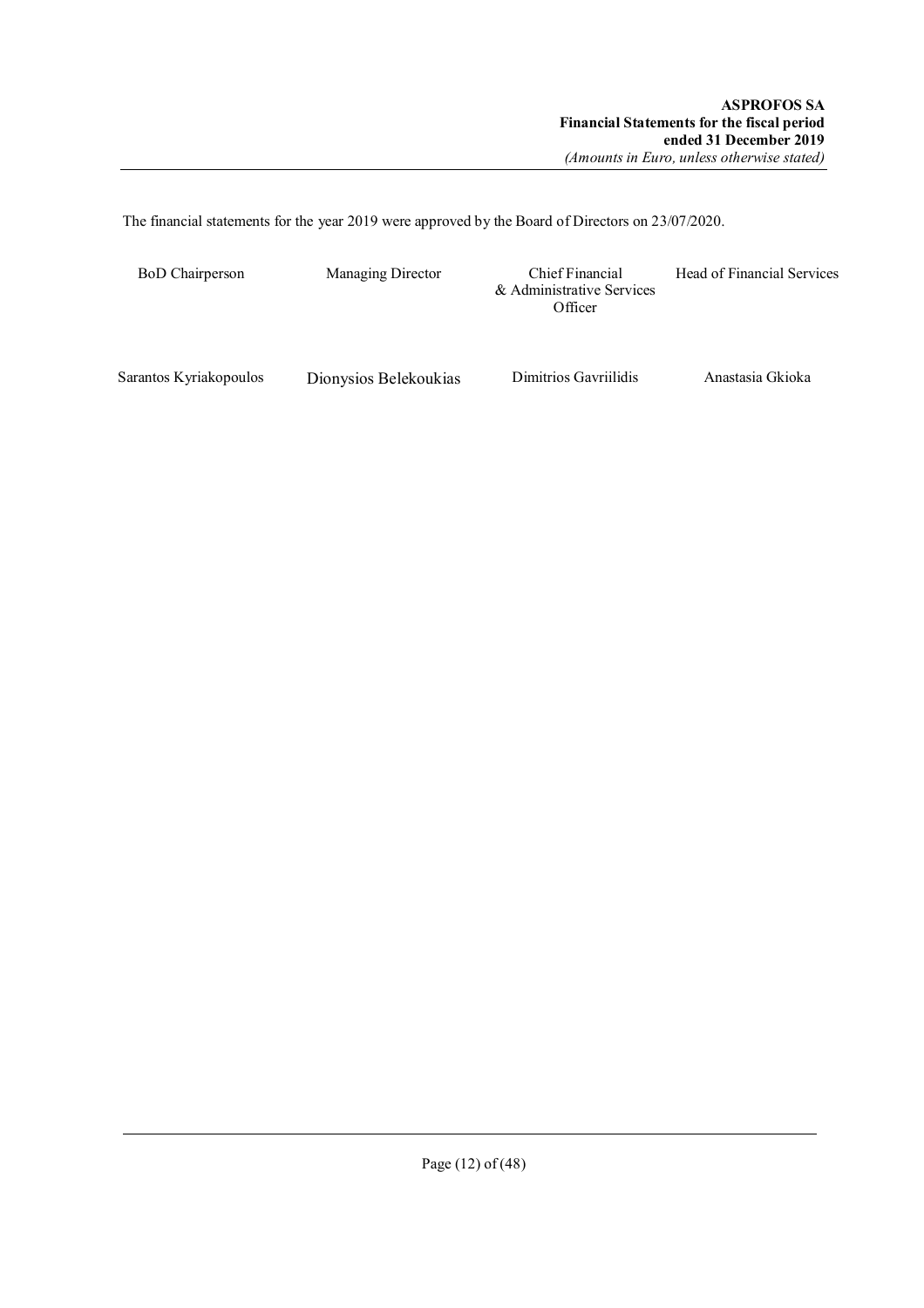# **Notes to the financial statements**

# **1 General information**

The company ASPROFOS ENGINEERING SA (hereinafter referred to as the "Company" or "ASPOFOS") is a 100% subsidiary of the company HELLENIC PETROLEUM SA (ELPE SA). The Company provides specialized services in the field of industrial investments focusing in the investments of refineries, natural gas and infrastructure projects, ranging from feasibility studies, basic design and detailed design to construction supervision and start-up services.

The Company is headquartered in Greece at 284 El. Venizelou Avenue, Kallithea, P.C. 17675. The Company's website address is *www.asprofos.gr.*

The Company's term is fixed until 31 December 2100 and may be extended by decision of the General Meeting of shareholders.

Early in 2015, the Company established a branch in Albania, based in Tirana. The branch engaged in the provision of services for the preparation of installation permits concerning the installation of the transatlantic pipeline (TAP) in the Albanian territory, i.e. a project that was terminated during the fiscal year 2016.

The branch, by the decision of the Board of Directors No. 744 dated 30.10.2018, has been indefinitely suspended by decision number CN-016143-11-18 of the Albanian Ministry of Finance.

The accounting principles applied for the calculation and identification of the accounting figures are the same as those applied in the consolidated financial statements of the Hellenic Petroleum Group (the "Group") as at 31 December 2019. The functional currency and the Company's reporting currency is the Euro and the financial data presented in these Financial Statements are expressed in Euro thousands, unless otherwise indicated.

These Financial Statements for the fiscal year ended 31 December 2019 were approved for publication by the Company's Board of Directors on 23 July 2020. The Company's shareholders are able to modify the Financial Statements prior to their Publication.

# **2 Summary of Significant Accounting Policies**

The accounting policies adopted in the preparation of the Financial Statements are presented below. The accounting policies have been consistently applied to all periods presented, unless otherwise stated.

# **2.1 Framework for the preparation of the Financial Statements**

The present financial statements of the Company for the year ended on 31 December 2019 have been prepared by Management in accordance with the International Financial Reporting Standards (IFRS), which have been issued by the International Accounting Standards Board (IASB) and have been approved by the European Union.

The Financial Statements have been prepared according to the historical cost principle.

The preparation of the Financial Statements in accordance with the IFRS, requires that the Company's Management exercises its judgment as well as estimates in applying the accounting principles for the calculation of various accounting figures. The areas involving a higher degree of judgment or complexity, or areas where assumptions and estimates are significant to the Financial Statements are stated in note 4 "Critical accounting estimates and assumptions". These estimates are based on the perception of the events and actions by the Company's management and actual events may differ from these estimates.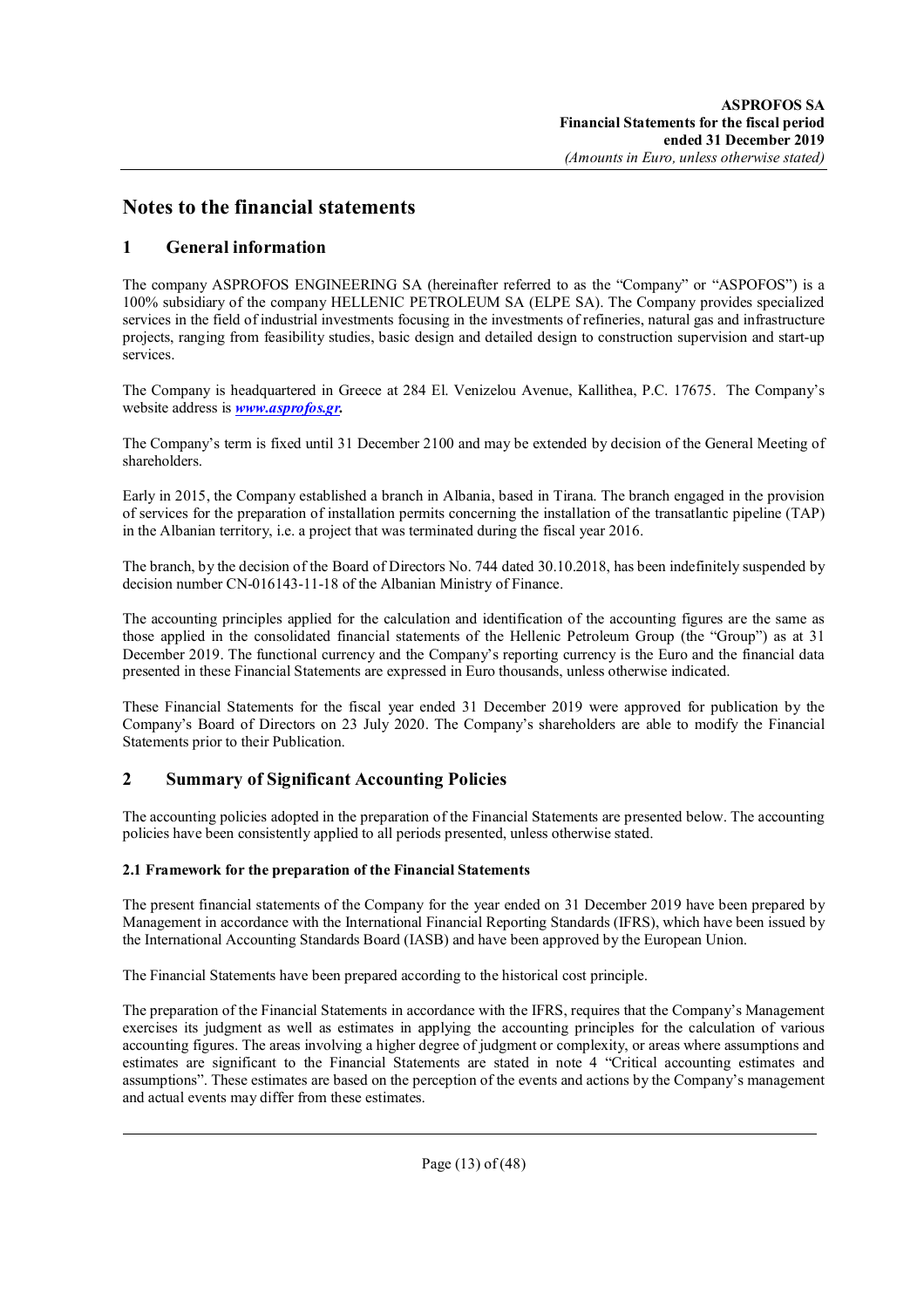## **2.1.1 Going concern**

The Financial Statements as at 31 December 2019 have been prepared in accordance with the IFRS and fairly present the Company's financial position, results and cash flows, based on the principle of going concern.

Taking the principle of the going concern into consideration, the Management assessed the following:

*Macroeconomic environment:* Developments over the last few years have made the macroeconomic and financial environment in the country volatile. Nevertheless, Management continually assess the situation in order to ensure that all necessary and possible measures and actions are taken in time to minimise any impact on the Company's activities.

In order to assess the possible impact on its liquidity and financial performance, under the stressful conditions of the Covid-19 pandemic, the Company carried out alternative budget scenarios of its cash flows for the following years. The economic impact of the current crisis on the global economy and business activities, as a whole, cannot be assessed with reasonable certainty at this stage, given the pace at which the pandemic is spreading and the high level of uncertainty arising from the inability to predict the final outcome.

The Management will continue to monitor the situation closely and will assess any possible further impact on the Company's financial position and financial results.

*Development of activities*: The revenue forecasts for 2020 largely depend on HELLENIC PETROLEUM SA Group projects and to a lesser degree on other customers. Promotions that were launched three years ago in the Eastern European and the Middle East markets continue unabated.

On 05/07/2019, the Extraordinary General Meeting of the Company decided to reduce the share capital of the Company by  $\epsilon$  12 million with a netting of losses and an increase of the Company's share capital by  $\epsilon$  6.7 million.

On 31 December 2019, the Company's total equity is negative and amounts to EUR (32) thousand.

The Parent Company continues to financially support the Company, so that it is able to seamlessly continue its activity, providing the necessary financial support. In this context, the Management of Hellenic Petroleum SA decided, following a proposal by Asprofos, to reduce the share capital of the Company by EUR 4.5 million by canceling 154,000 shares of nominal value of EUR 29.35 and to offset losses and increase the share capital of ASPROFOS ENGINEERING S.A. by  $\epsilon$  2.5 million with the issue of 86,000 new shares of nominal value of 29.35. This decision will be submitted for approval by the Ordinary General Meeting of the Company.

Following the above changes in the share capital, the equity of Asprofos will be larger than 50% of the share capital by approximately EUR 147 thousand .

#### *2.1.2 Changes in standards and interpretations*

#### *(a) New standards, amendments to standards and interpretations which have been adopted by the Company.*

The accounting policies and calculations used to prepare the financial statements are consistent with those used for the preparation of the annual financial statements for the year ended 31 December 2018 and have been consistently applied to all periods presented, except the following listed amendments adopted by the Company as at 1 January 2019. The Company applied, for the first time, IFRS 16 (Leases). The nature and effect of these changes are discussed below, in accordance with the requirements of IFRS. Several other amendments and interpretations were applied for the first time in 2019 but did not have a material effect on the financial statements for the year ended 31 December 2019.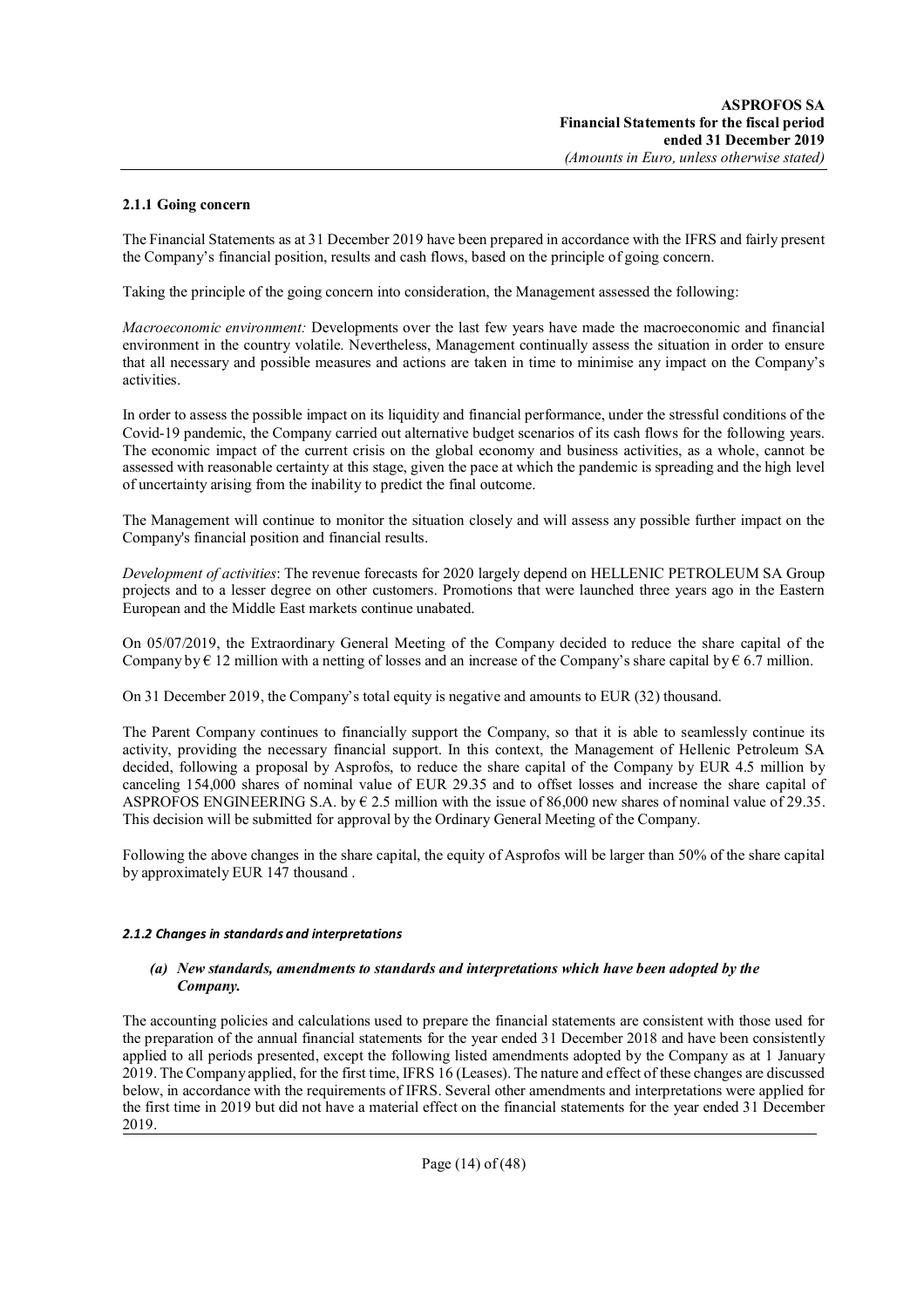*IFRS 16:* IFRS 16 supersedes existing accounting for leases under IAS 17 *Leases*, IFRIC 4 *Determining whether an Arrangement contains a Lease*, SIC 15 *Operating Leases - Incentives* and SIC 27 *Evaluating the Substance of Transactions in the Legal Form of a Lease*. IFRS 16 sets the principles for the recognition, measurement, presentation and disclosure of leases and requires the lessee to recognize all the leases in its financial statements, with a single accounting model, with certain exceptions.

The Company first implemented IFRS 16 on 1 January 2019, using the modified retrospective approach, under which the retroactive effect of the application of the standard was registered on that date. The comparative data has not been restated.

The Company used the exemption provided by the standard regarding the determination of leases. This practically means that the requirements of IFRS 16 were applied to all contracts that were effective on 1 January 2019 and were recognised as leases under IAS 17 and IFRIC 4. Furthermore, the Company uses the exemptions of the standard in respect of leases of fixed assets for a period of less than 12 months, which do not include purchase options and lowvalue leases. Finally, the Company applies a single discount rate to each category of leases with similar features (such as leases of similar duration, for similar fixed assets and in a similar financial environment).

The effect of the application of IFRS 16 on 1 January 2019 is as follows:

| <b>Receivables</b>       |     |
|--------------------------|-----|
| Rights-of-use assets     | 138 |
| <b>Total Receivables</b> | 138 |
| <b>Obligations</b>       |     |
| Lease liabilities        | 138 |
| <b>Total liabilities</b> | 138 |

#### a) Nature of the effect of application of IFRS 16

The Company has lease agreements for means of transport and photocopiers. Prior to the adoption of IFRS 16, the Company (as a lessee) classified leases as operating leases. The Company had no finance leases. Leases where a significant part of the risks and benefits deriving from ownership were retained by the lessor were classified as operating leases and not capitalised, while payments for operating leases were recognised in the profit and loss account in proportion to the lease term. Any pre-paid rents were included in "Customers and other receivables", while accrued rents were included in "Suppliers and other liabilities".

Upon adoption of IFRS 16, the Company implemented a single accounting model for all leases, except for some exceptions for low value leases. The standard provides specific transition requirements as well as facilitation practices, which were implemented by the Company.

- Leases previously classified as operating

The Company recognised rights-of-use assets and liabilities for these leases that were previously classified as operating, except for low value leases. The right-of-use fixed asset was recognised as equal to the lease obligation. The lease liability was recognised as the present value of the outstanding payments, discounted to the cost of additional borrowing at the date of initial application.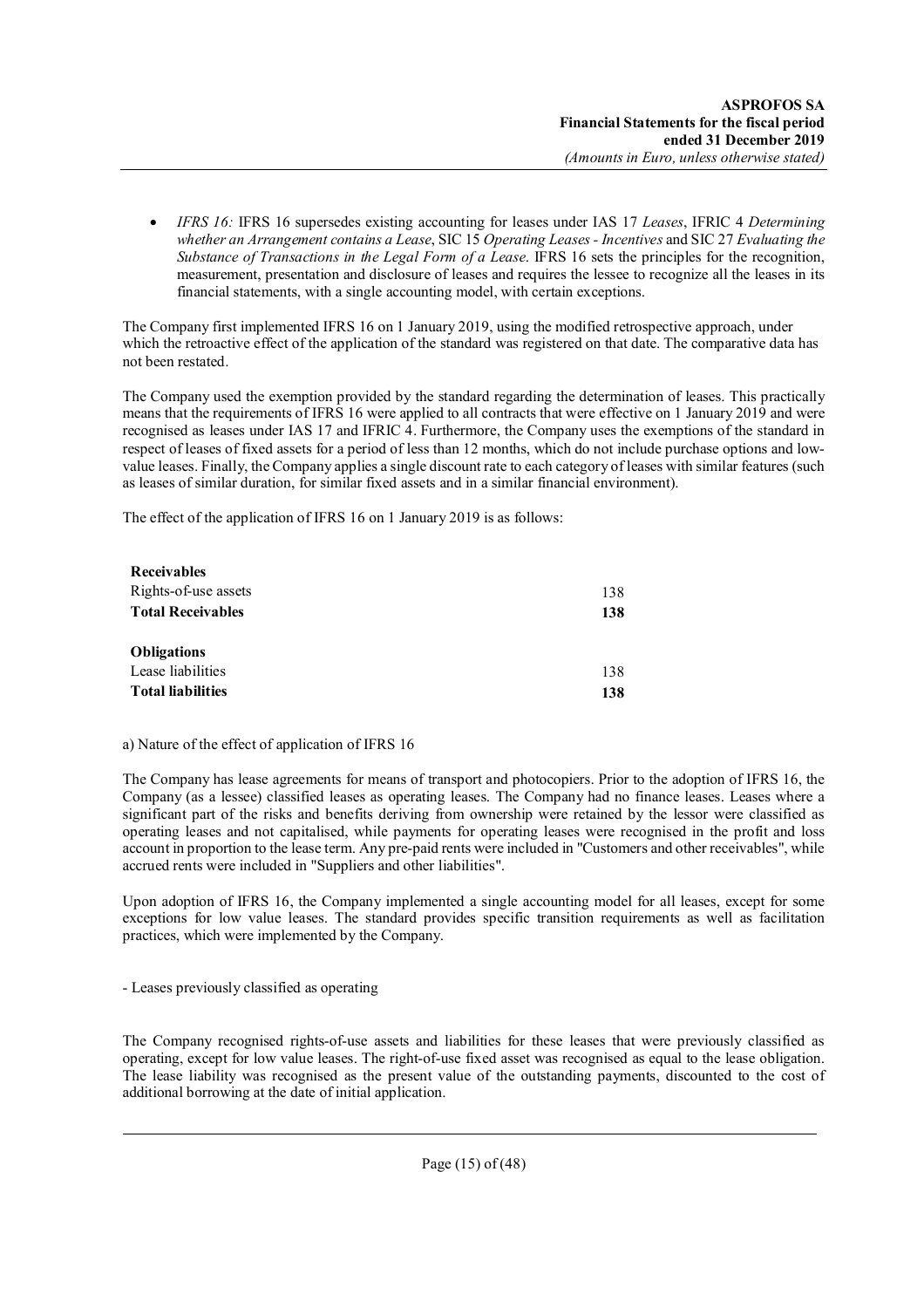The Company implemented the facilitation practices as follows:

- Used a single discount rate for lease portfolios with similar characteristics

- Assessed the existence of onerous contracts, immediately prior to the date of initial application

- Excluded the initial direct costs, from the measurement of the rights-of-use assets at the date of initial application - Assessed, on the basis of previous experience, the duration of the leases whose contract includes a condition of extension or termination

The impact of the application of IFRS 16 on the statements of comprehensive income for the twelve-month period ended 31 December 2019 is:

| <b>Reduction of operating costs</b>                 | 55.           |
|-----------------------------------------------------|---------------|
| Depreciation of rights-of-use assets                | 54            |
| Financial cost of leases                            | $\mathcal{L}$ |
| Total lease cost with the application of IFRS<br>16 | 56            |
| Net reduction of pre-tax profits                    |               |

b) Summary of new accounting policies

Listed below are the new accounting policies of the Company upon adoption of IFRS 16, which are valid from the date of initial application:

#### - Rights-of-use assets

The Company recognises the rights-of-use assets at the inception of the lease (the date when the asset is available for use). The rights-for-use assets are measured at their cost, reduced by accumulated amortisation and depreciation and adjusted on the remeasurement of the respective lease liabilities. The cost of the rights-of-use assets includes the amount of lease liabilities that have been recognised, the initial directly related costs and the lease payments made on or prior to the inception date, reduced by the amount of the discounts or other incentives offered. Except where the Company is relatively certain that the leased asset will come into its possession at the end of the lease contract, the recognised rights-of-use assets are amortised using a straight-line method for the shortest duration between the useful life of the underlying asset and the terms of the contract lease. The rights-of-use assets are subject to impairment testing, either individually or as a cash-generating unit.

- Lease liabilities

At the inception of the lease, the Company recognises lease liabilities equal to the present value of the leases during the entire term of the leasing contract. Payments include contractual fixed rents, reduced by the amount of subsidies offered, variable rents dependent on an indicator, and amounts for residual value payments expected to be paid. The leases also include the purchase option exercise price, which is relatively certain to be exercised by the Company and payments of penalties for the termination of a lease, if the terms of the contract indicate with relative certainty that the Company will exercise the right to terminate. Variable rents that are not dependent on an indicator are recognised as an expense in the period in which the event or condition occurs and payment is made.

In order to calculate the present value of the payments, the Company uses the cost of additional lending on the inception date of the lease, if the effective interest rate is not directly determined by the lease agreement. Subsequent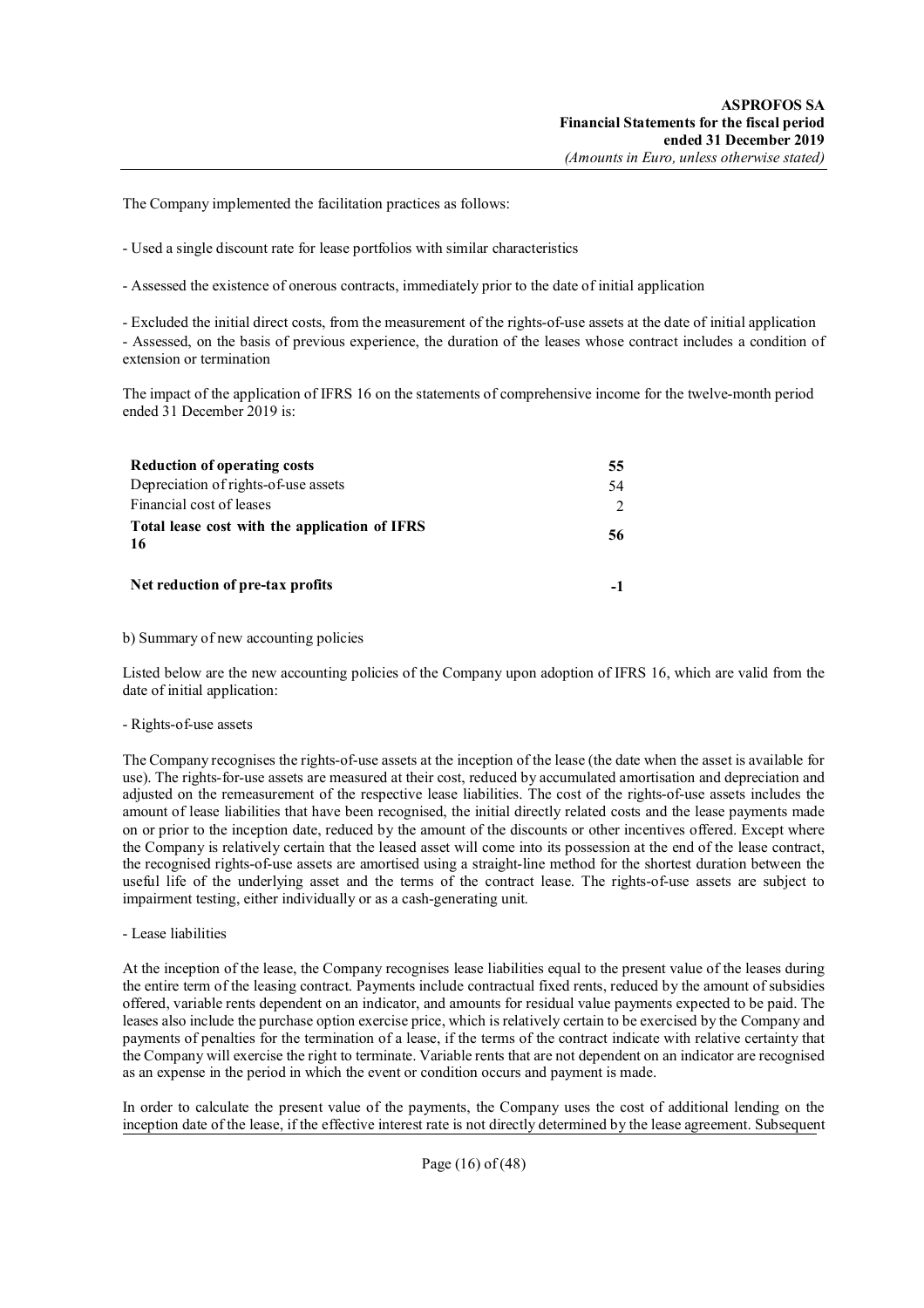to the inception of the lease, the amount of the lease liabilities is increased by interest expenses and reduced by the lease payments made. In addition, the carrying amount of lease liabilities is remeasured if there is an amendment to the contract, or any change in the duration of the contract, the fixed leases or the asset purchase assessment. These remeasurements shall be entered in a line in the note on the rights-of-use assets as conversions.

- Short-term leases and low value fixed assets

The Company applies the exemption regarding short-term leases (i.e. leases of duration less than or equal to 12 months, from the inception date of the lease, where there is no purchase option on the asset). It also applies the exemption on low value assets (i.e. of value less than EUR 5 thousand). Rent payments for short-term and low value leases are recognised as costs under the straight-line method during the lease term.

- Significant estimates in determining the lease terms with the right of renewal

The Company shall determine the lease term as the contractual lease term, including the time period covered by (a) the right to extend the lease, if it is relatively certain that the right shall be exercised or (b) the right to terminate the contract, if it is relatively certain that the right shall not be exercised.

The Company is entitled, for some leases, to extend the term of the lease agreement. The Company assesses whether there is a relative certainty that the right of renewal shall be exercised, taking into account all relevant factors that create an economic incentive, to exercise the right of renewal. After the date of inception of the lease, the Company shall review the lease term, if there is a significant event or change in the conditions that fall under its control and affect the option to exercise (or not) the right of renewal.

In 2019, the IFRS Interpretations Committee ("the Committee") issued a summary of the decisions taken at its public meetings to clarify the IFRS 16 interpretations on the following issues:

-- Determination of lease term

The Committee adopted a decision, according to which, in assessing the concept of the non-significant penalty, in drawing up the lease terms, the analysis should not only cover the financial penalty provided for in the contract, but use a broader economic assessment of the penalty so as to include all possible financial outflows associated with the termination of the contract. The Company applies this decision and uses judgment to assess the lease, especially in cases where the agreements do not provide for a predetermined duration. The Company takes into account all relevant factors that create an economic incentive to exercise either renewal or termination.

- *IFRS 9: Prepayment Features with Negative Compensation (Amendment):* The amendment clarifies that the financial assets with prepayment features that permit or require a party to a contract either to pay or receive reasonable compensation for the early termination of the contract (so that, from the perspective of the holder of the asset, there may be "negative compensation") are allowed to be measured at amortised cost or at fair value through other comprehensive income.
- *IAS 28 (Amendments) Long-term Interests in Associates and Joint Ventures:* The amendments relate to whether the measurement, in particular impairment requirements, of long-term interests in associates and joint ventures that, in substance, form part of the "net investment" in the associate or joint venture should be governed by IFRS 9, IAS 28 or a combination of both. The amendments clarify that an entity applies IFRS 9, before it applies IAS 28, to such long-term interests for which the equity method is not applied. In applying IFRS 9, the entity does not take account of any adjustments to the carrying amount of long-term interests that arise from applying IAS 28.
- *IFRIC INTERPRETATION 23: Uncertainty over Income Tax Treatments:* The interpretation provides guidance on addressing the uncertainty involved in tax treatments, during the accounting for income taxes. The interpretation provides supplementary clarifications on considering uncertain tax treatments separately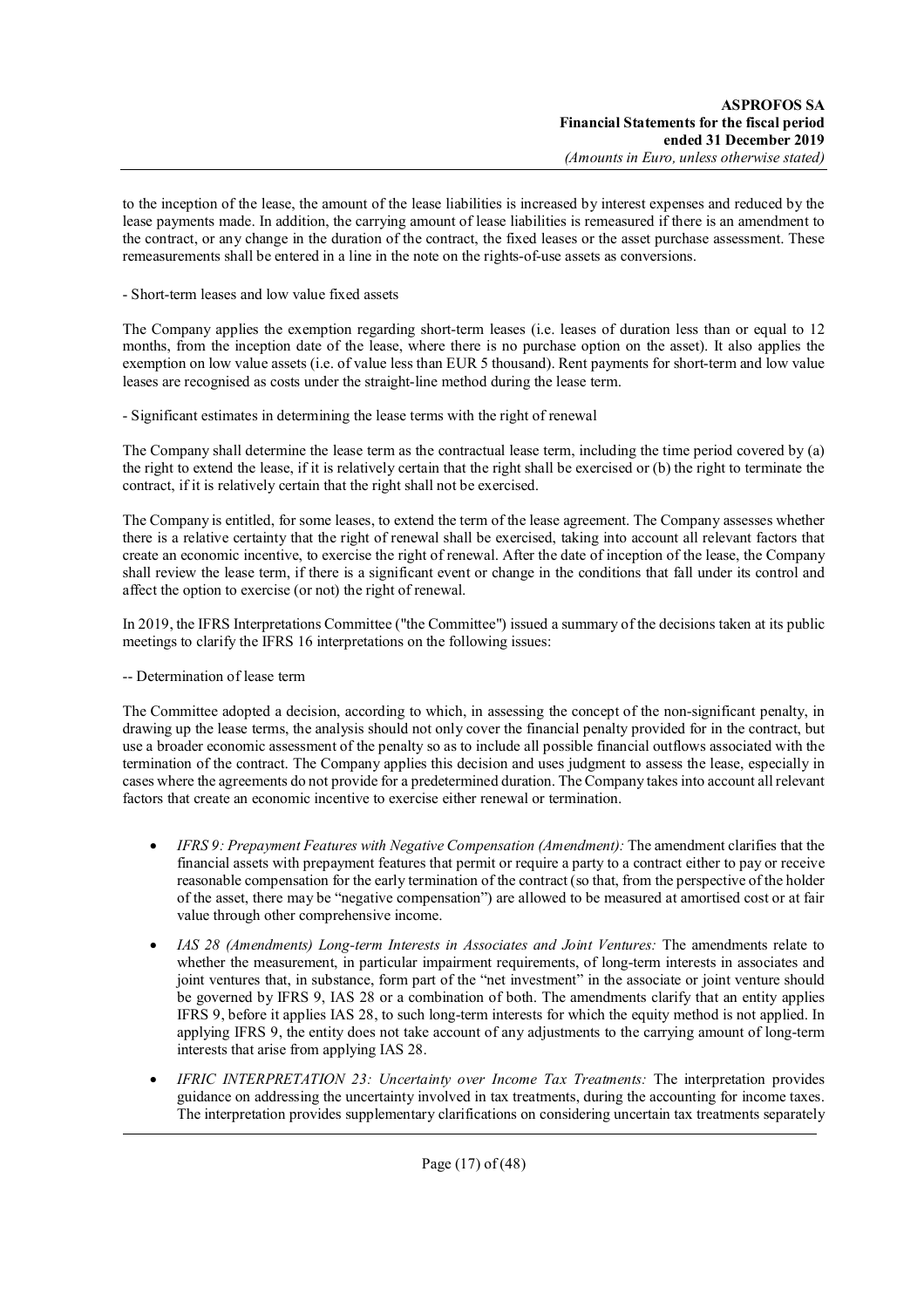or together, examination by tax authorities, the appropriate method to reflect uncertainty about the acceptance of treatments by tax authorities, and accounting for the consequences of changes in facts and circumstances. Upon adoption of the Interpretation, the Company examined whether it had uncertain tax positions. The Interpretation did not have an effect on the financial statements of the Company.

- *IAS 19 (Amendments) Amendment, curtailment or settlement of defined benefit plan:* The amendments require entities to use updated actuarial assumptions to determine current service cost and net interest for the remainder of the annual reporting period after a plan amendment, curtailment or settlement of a defined benefit plan has occurred. The amendments also clarify how the accounting for a plan amendment, curtailment or settlement of a defined benefit plan affects the application of the asset ceiling requirements.
- *Annual improvements cycle of IFRS 2015 -2017*, which is a collection of IFRS amendments.

*- IFRS 3 Business Combinations and IFRS 11 Joint Arrangements: the amendments to IFRS 3 clarify that, when an entity obtains control of a business that is a joint operation, it remeasures previously held interests in that business.* The amendments to IFRS 11 clarify that, when an entity obtains joint control of a business that is a joint operation, the entity does not remeasure previously held interests in that business.

*- IAS 12 Income Taxes:* the amendments clarify that the tax consequences of payments on financial instruments classified as equity should be recognised according to where the past transactions or events that generated distributable profits have been recognised.

*- IAS 23 Borrowing Costs:* the amendments clarify paragraph 14 of the standard so that, when a qualifying asset is ready for its intended use or sale, and some of the specific borrowing related to that qualifying asset remains outstanding at that point, that borrowing is to be included in the funds that an entity borrows generally.

# **(b) Standards issued but not yet effective in the present accounting period and not adopted earlier**

The Company has not adopted any of the following standards, interpretations or amendments that have been issued but are not effective in the current accounting period. In addition, the Company evaluated all standards and interpretations or amendments that were issued but were not applicable in the current period and concluded that there will be no significant impact on the financial statements from their application.

- *IFRS 10 (Amendment) Consolidated Financial Statements and IAS 28 Investments in Associates and Joint Ventures -: Sales or contributions of assets between an investor and its associate or joint venture:* The amendments address an acknowledged inconsistency between the requirements in IFRS 10 and those in IAS 28, in dealing with the sale or contribution of assets between an investor and its associate or joint venture. The main consequence of the amendments is that a full gain or loss is recognised when a transaction involves a business (whether it is housed in a subsidiary or not). A partial gain or loss is recognised when a transaction involves assets that do not constitute a business, even if these assets are housed in a subsidiary. In December 2015, the IASB postponed the effective date of this amendment indefinitely, pending the outcome of its research project on the equity method of accounting. The amendments have not yet been adopted by the European Union.
- *Conceptual Framework for International Financial Reporting Standards:* The IASB issued the revised Conceptual Framework for Financial Reporting on 29 March 2018. The Conceptual Framework sets out a comprehensive set of concepts for financial reporting. These concepts contribute to standard setting, guidance for preparers in developing consistent accounting policies and assistance to others in their efforts to understand and interpret the standards. The International Accounting Standards Board also issued a separate accompanying document, Amendments to References to the Conceptual Framework, which sets out the amendments to affected standards in order to update references to the revised Conceptual Framework. It's objective is to support transition to the revised Conceptual Framework in IFRS Standards for companies that develop accounting policies using the Conceptual Framework when no IFRS Standard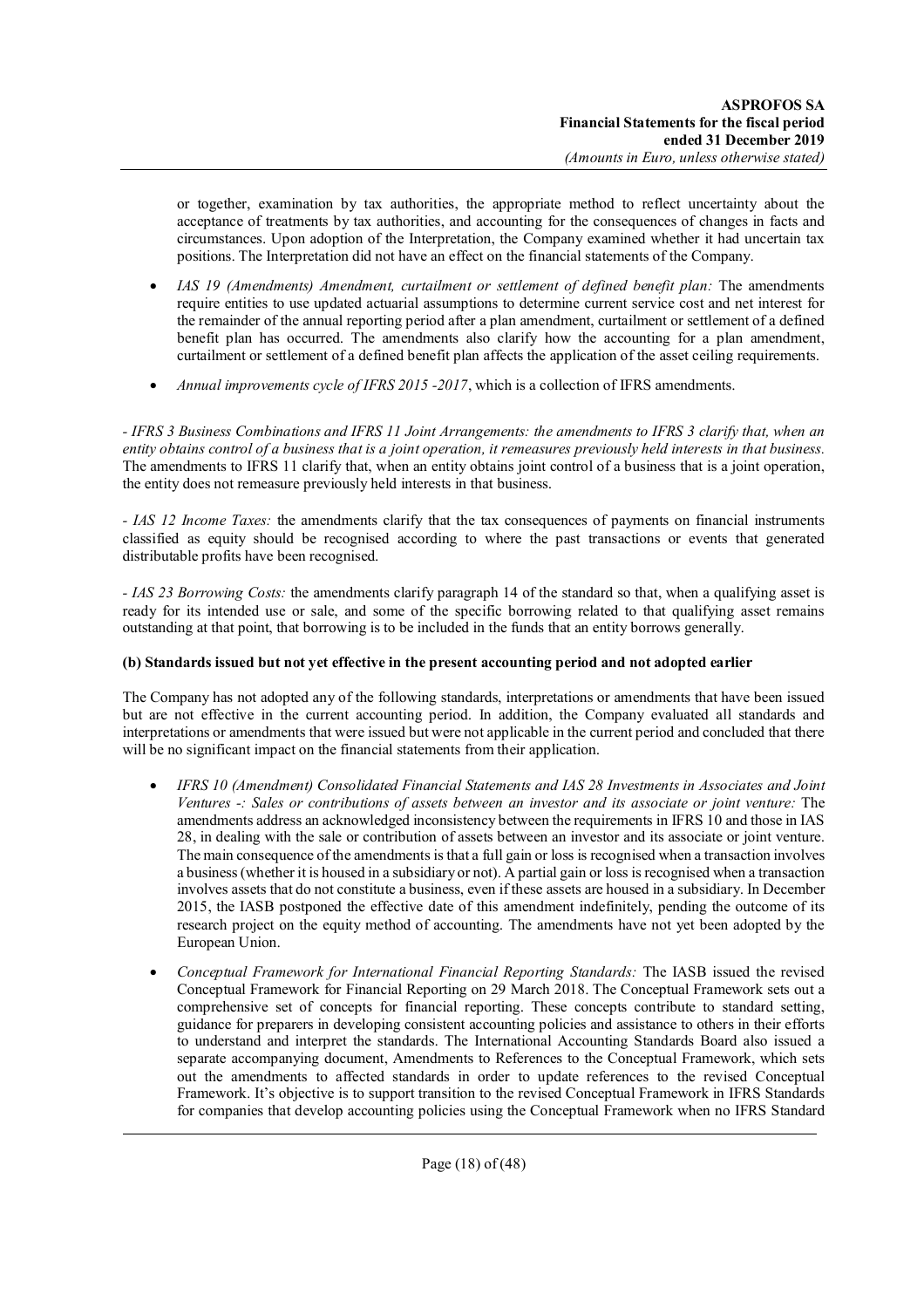applies to a particular transaction. For preparers, who develop accounting policies based on the Conceptual Framework, it is effective for annual periods beginning on or after 1 January 2020.

- *IFRS 3: Business Combinations (Amendments):* The IASB issued amendments with regard to the definition of a Business (amendments to IFRS 3) to resolve the difficulties that arise when an entity determines whether it has acquired a business or a group of assets. The amendments apply for business combinations, for which the acquisition date begins on or after the start of the first annual accounting period beginning on or after 1 January 2020, and for the acquisition of assets occurring on or after that period, while an earlier application is permitted. The amendments have not yet been adopted by the European Union.
- *IAS 1 Presentation of Financial Statements* and *IAS 8 Accounting Policies, Changes in Accounting Estimates and Errors: Definition of materiality (Amendments).* The amendments are effective for annual periods beginning on or after 1 January 2020. Earlier application is permitted. The amendments specify the definition of materiality and how it should be applied. The new definition states that "information is material if omitting, misstating or obscuring it could reasonably be expected to influence the decisions that the primary users of general purpose financial statements make on the basis of those financial statements, which provide financial information about a specific reporting entity". Moreover, the explanations accompanying the definition of materiality have been improved. The amendments ensure that the definition of materiality is consistent with all IFRS standards.
- *IFRS 9, IAS 39 and IFRS 7 (Amendments) "Reference rate adjustment".* The amendments are effective for annual periods beginning on or after 1 January 2020. Earlier application is permitted. The amendments change certain requirements on hedge accounting to provide a facility on the possible impact of the uncertainty caused by the change in reference rates. Furthermore, the amendments require companies to provide additional information to investors about their hedging relationships, which are directly affected by these uncertainties.
- *IAS 1 Presentation of Financial Statements: Classification of Obligations as Current or Non-current (Amendments).* The amendments are effective for annual periods beginning on or after 1 January 2022. Earlier application is permitted. The amendments aim to achieve consistency in the application of the requirements of the standard, helping companies to determine whether lending and other liabilities with an uncertain settlement date are classified as current or non-current liabilities in the Statement of Financial Position. The amendments affect the presentation of the liabilities in the Statement of Financial Position, while they do not amend the existing requirements regarding the measurement or the time of recognition of an asset, liability, income or expense or the disclosures on those assets. Also, the amendments specify the classification requirements for lending, which can be settled by a company issuing equity instruments. The amendments have not yet been adopted by the European Union.

# **2.2. Tangible assets**

Tangible assets primarily include buildings and other equipment. Tangible assets are recorded at acquisition cost less accumulated depreciation and impairment, except for fields which are valued at acquisition cost less impairment. Acquisition cost includes all directly attributable expenses related to the acquisition of assets. Subsequent expenditure is added to the tangible assets' book value or as a separate asset only when it is probable that future economic benefits associated with the item will flow to the Company and their cost can be measured reliably. The repair and maintenance cost is written off in the income statement when incurred.

Plots are not depreciated. Depreciation of other tangible assets is calculated using the straight line method over their estimated useful life, as follows:

| - Buildings       | 20 years |
|-------------------|----------|
| - Other equipment | $3 - 5$  |
|                   | years    |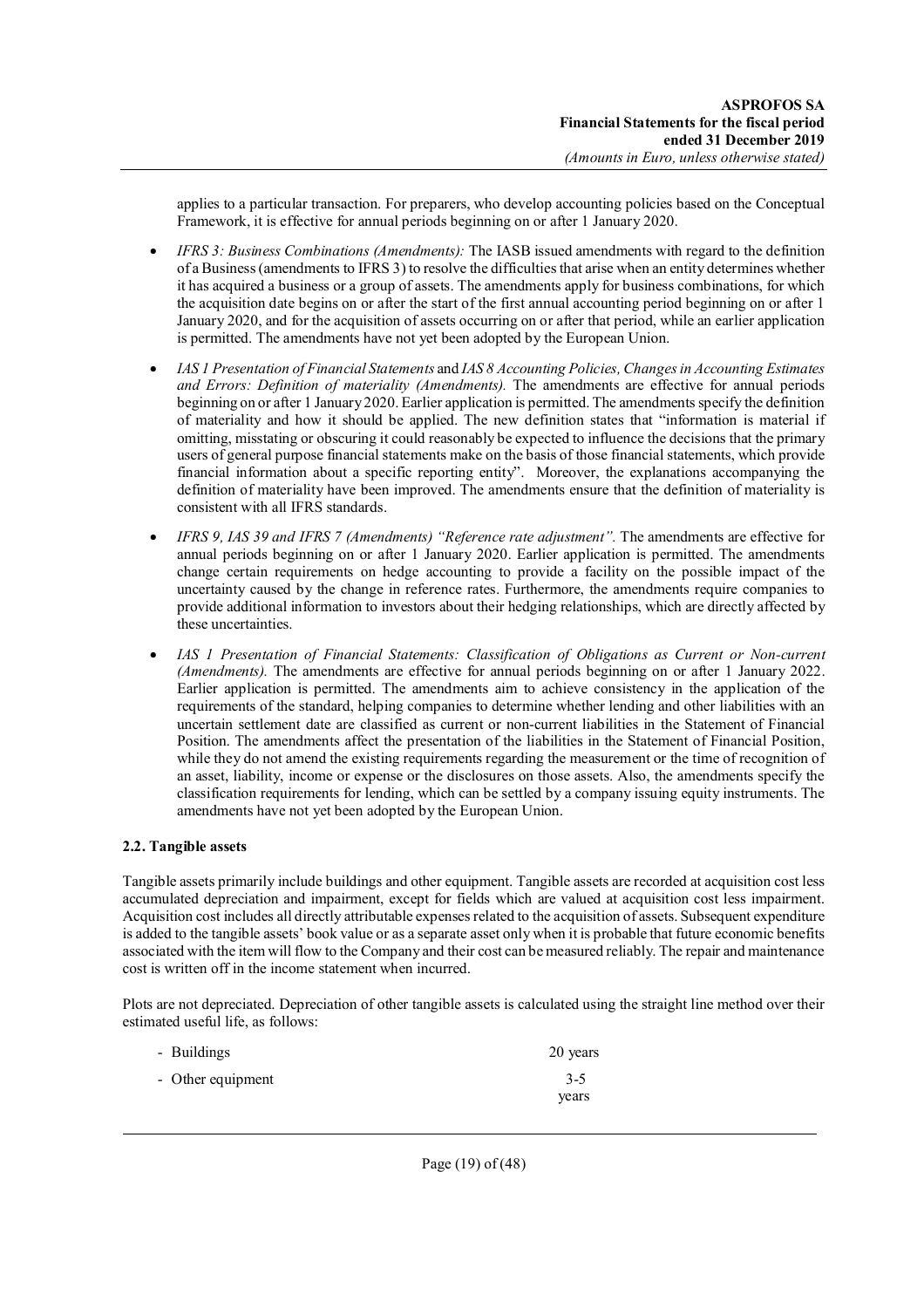The tangible assets' residual values and useful life are reviewed at each date of preparation of the financial statements.

When the tangible assets' book value exceeds its recoverable value, the difference (impairment) is immediately recorded as an expense.

Profits and losses from the sale of tangible assets are determined from the difference between the proceeds and the net book value. These profits or losses are written off against the results as part of other net income/(expenses) as well as other profits/(losses).

## **2.3 Intangible assets**

#### **Software**

The software cost includes the purchase and installation cost. The cost of the software usage licenses are capitalised on the basis of the acquisition cost and the development of the specific software until it is ready for use. These costs are amortised on a straight-line basis over their useful life (3 years).

## **2.4 Impairment of non-financial assets**

On each date of preparation of the financial statements, the Company assesses whether or not there are indications of impairment. If there are indications of impairment or if an annual impairment test of the asset is required, then its recoverable value is also calculated. Assets that have an indefinite useful life are not amortised and undergo an impairment test on an annual basis and more frequently when events or changes in circumstances indicate that the carrying value may not be recoverable. Assets subject to amortisation undergo an impairment test when there are indications that the carrying value may not be recovered. An impairment loss is identified when the carrying value of the asset exceeds its recoverable value. The recoverable value is the higher of the fair value less required selling costs and use value (present cash flow value expected to be generated based on Management's assessment on future economic and operating conditions.) Fair value is the amount for which an asset could be exchanged between knowledgeable, willing parties in arm's length transactions. For the purposes of assessing impairment losses, assets are grouped into the lowest cash generating units. For the non-financial assets, apart from goodwill, it is estimated, on each date of preparation of the financial statements, if there are indications that the impairment losses have been recognised in the past, have been reduced or do no longer exist. If there are such indications, the Company calculates the recoverable value of the asset or CGUs. Impairment losses recognised in the past are reversed, only if the estimates used at the time of recognition of the loss have changed. The reversal of the impairment is allowed to the extent that the carrying value of the asset does exceed neither its recoverable value nor the carrying value of the asset minus the depreciation, if it has not been impaired in the previous years. The carrying amount of a fixed asset after reversal of an impairment loss cannot exceed the carrying amount of that asset if the impairment loss had not been recognised.

#### **2.5 Financial assets**

# **2.5.1 Classification**

At initial recognition, financial assets are classified depending on their nature and features in one of the following three categories:

- Financial assets measured at amortised cost
- Financial assets measured at fair value through profit or loss
- Financial assets measured at their fair value through the other comprehensive income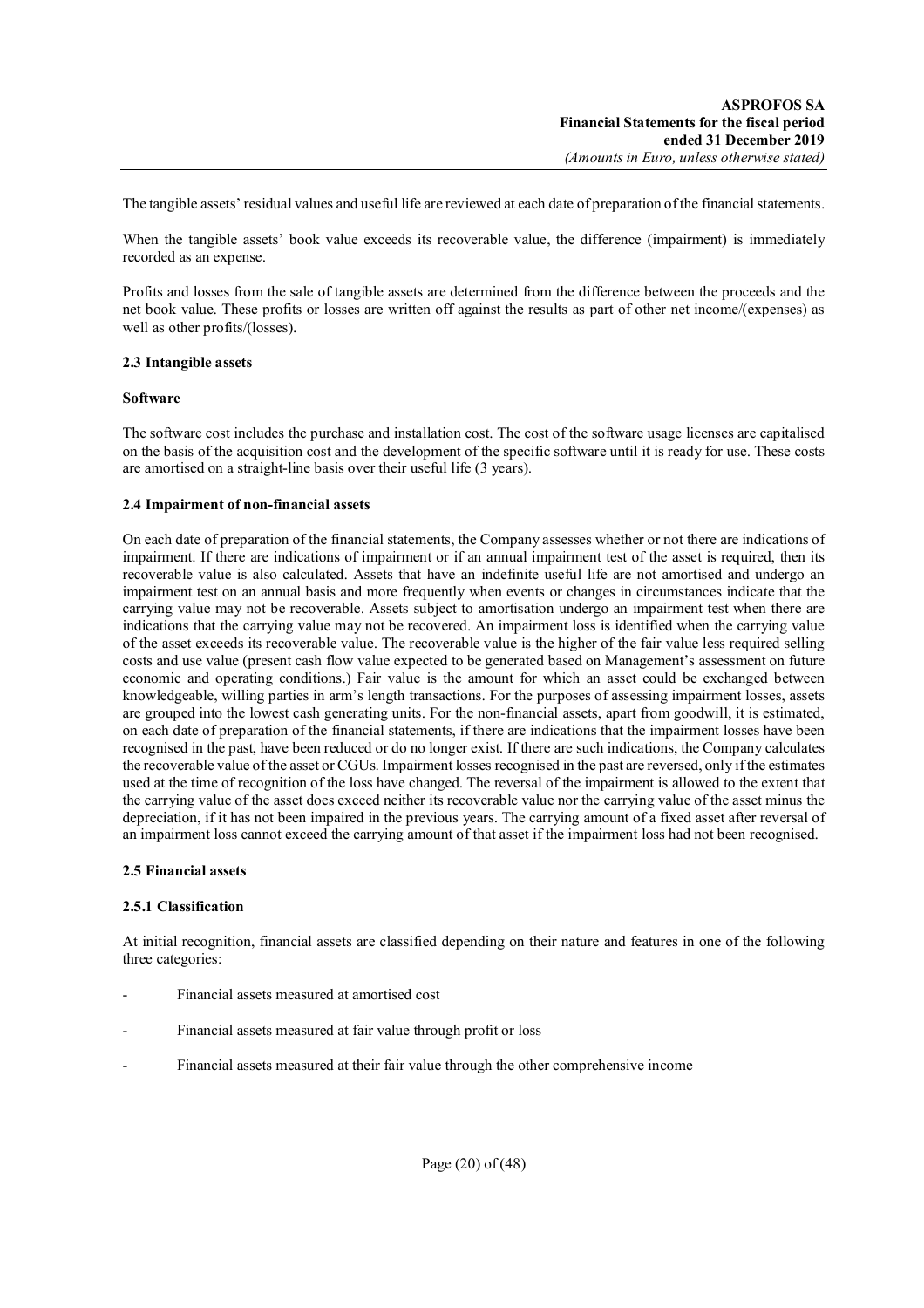All financial assets are initially recognised at fair value, which is usually the cost of acquiring more than the direct transaction costs. Investment purchases and sales are recognised on the trade date, which is the date the Company commits to purchase or sell the asset.

The classification is based on the following two criteria: (a) the business model of managing a financial asset, namely whether the objective is to hold financial assets to collect their contractual cash flows, or collecting contractual cash flows and selling financial assets, and (b) whether the contractual cash flows of the financial asset consist solely of repayment of capital and interest on the outstanding balance.

At the date of the financial statements, the Company had no financial assets measured at fair value through profit or loss or financial assets measured at fair value through other comprehensive income of this category.

With respect to its trade and other receivables, the Company applies a business model with a view to retaining financial assets and collecting contractual cash flows. Consequently, the Company measures these requirements at amortised cost.

# **2.5.2 Recognition, Measurement and Derecognition**

#### Financial assets measured at amortised cost

The financial assets, for which both of the following conditions are met, are placed in this category:

1. the financial asset is held within the framework of a business model that seeks to retain financial assets for the purpose of collecting contractual cash flows, and

2. subject to the contractual terms and conditions governing the financial asset, cash flows are created at specified dates consisting solely of repayment of capital and interest on the outstanding balance of capital.

This category includes all of the Company's financial assets (mainly trade and other receivables). Financial assets at amortised cost are subsequently measured using the EIR method and are subject to impairment. Gains and losses are recognised in profit or loss when the asset is derecognised, modified or impaired.

#### Financial assets measured at their fair value through the other comprehensive income

A financial asset is measured at fair value through other comprehensive income if both of the following conditions are met:

A. the financial asset is held within the framework of a business model, the objective of which is achieved both through the collection of contractual cash flows and the sale of financial assets, and

B. subject to the contractual terms and conditions governing the financial asset, cash flows are created at specified dates consisting solely of repayment of capital and interest on the outstanding balance of capital.

At the date of financial statements, the Company had no investments of that category.

#### Financial assets measured at their fair value through profit or loss

A financial asset is measured at fair value through profit or loss, unless it is measured at amortised cost according to paragraph (i) or at fair value through other comprehensive income according to paragraph (ii). However, at initial recognition, the company may irrevocably opt for specific investments in equity instruments, which would otherwise be measured at fair value through profit or loss and present subsequent changes in fair value in other comprehensive income.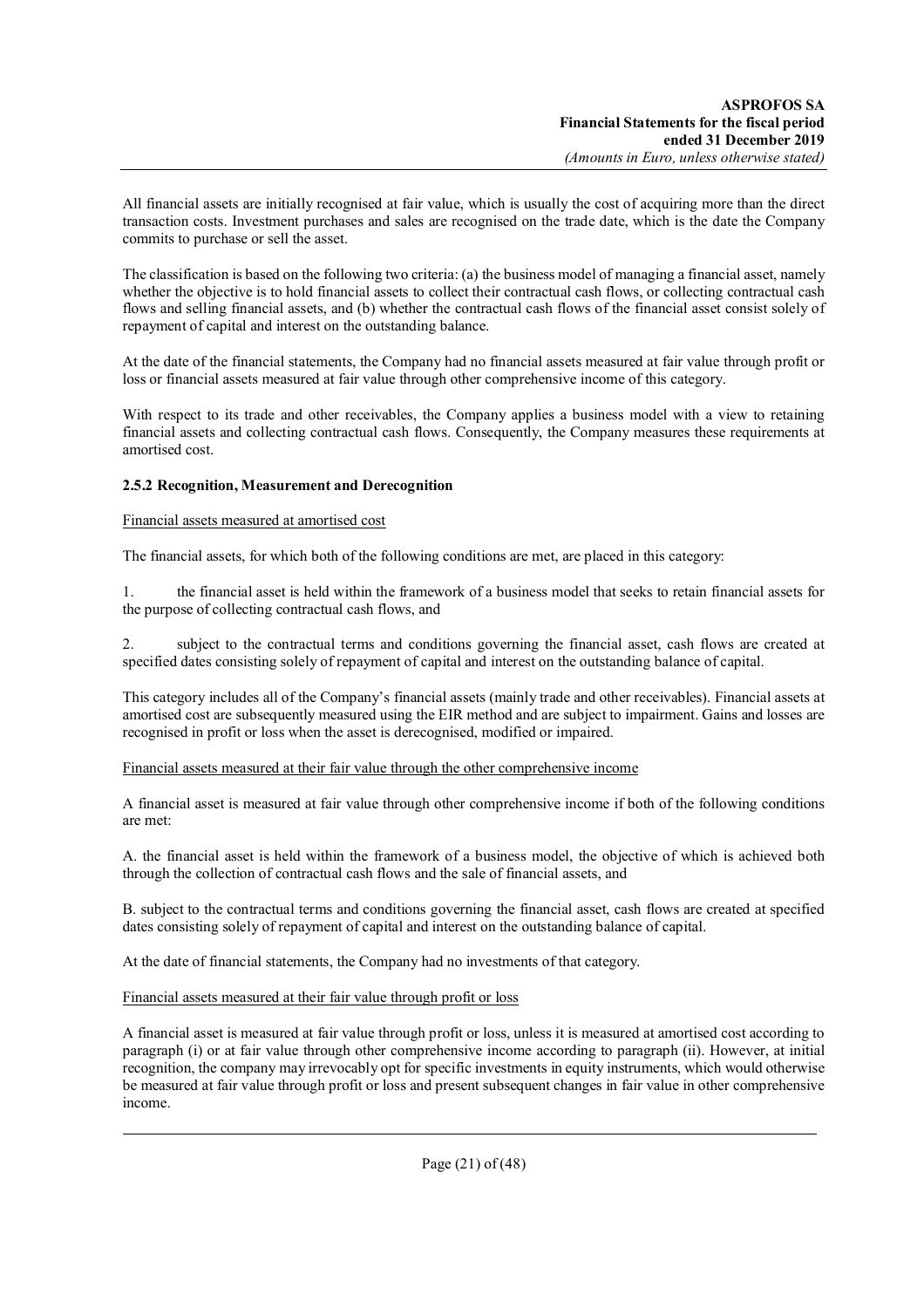Realised and unrealised gains or losses arising from changes in the fair value of financial assets measured at their fair value through changes in profit or loss are recognised in profit or loss in the period in which they arise.

At the date of financial statements, the Company had no investments of that category.

Derecognition of financial asset

A financial asset is mainly derecognised when:

The rights to receive cash flows from the asset have expired, or

The Company has transferred its rights to receive cash flows from the asset or has undertaken to pay in full the cash flows received without a significant delay to a third party under the "pass-through" agreement and either (a) the Company has transferred substantially all the risks and rewards of the asset or (b) the Company has not transferred or retained all the risks and estimates of the asset, but has transferred the control of the asset.

When the Company has transferred its rights to receive cash flows from an asset or has entered into a transfer agreement, it assesses whether and to what extent it holds the risks and rewards of ownership. When the Company has not transferred or does not substantially hold all the risks and rewards of the asset and has not transferred the control of the asset, the Company continues to recognise the transferred asset to the extent of its continuing involvement. In this case, the Company also recognises any relevant obligations. The transferred asset and the related liability are valued based on the rights and obligations of the Company.

## **2.5.3 Impairment of financial assets**

#### *Receivables from customers*

For the receivables from customers, the Company performs an assessment and calculates the expected credit losses (ECL) for each customer separately.

The Company considers that non-payment of receivables for more than 90 days is a credit event. However, in certain circumstances, the Company may evaluate, for specific financial data, that there is a credit event, when there is internal or external information indicating that the amounts required under the contract are unlikely to be collected in full.

# **2.5.4 Offsetting financial tools**

Financial assets and liabilities are set off and presented clearly in the statement of financial position, if there is a legal right to set off the amounts recognised, and in addition there is an intention to settle the net amount, i.e. assets and liabilities to be settled in parallel.

#### **2.6 Customers and other receivables**

Receivables from customers are initially recorded at fair value and subsequently measured at amortised cost using the effective interest method, less impairment provisions.

For the receivables from customers, the Company performs an assessment and calculates the expected credit losses (ECL) for each customer separately.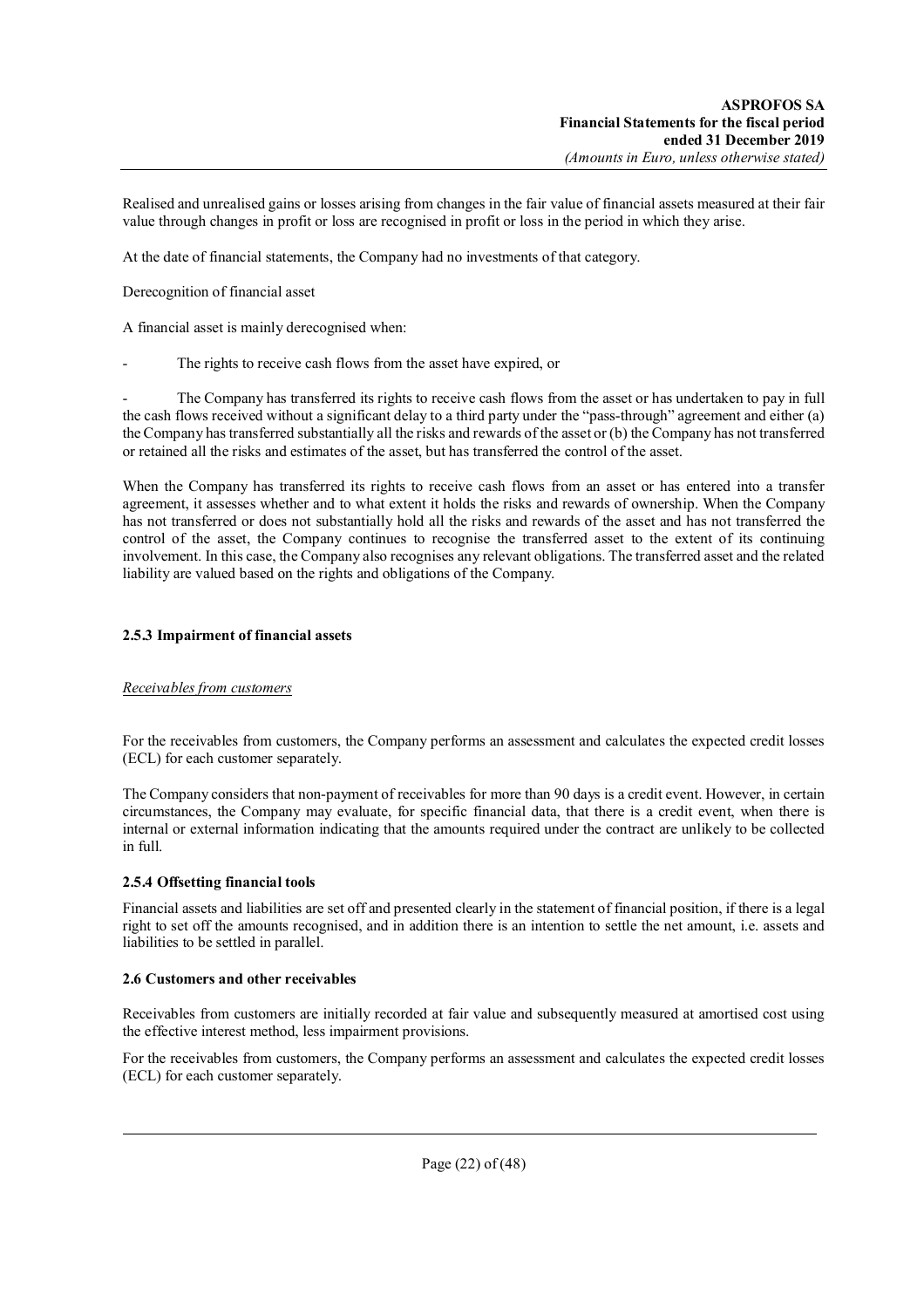The Company considers that non-payment of receivables for more than 90 days is a credit event. However, in certain circumstances, the Company may evaluate, for specific financial data, that there is a credit event, when there is internal or external information indicating that the amounts required under the contract are unlikely to be collected in full.

The impairment loss amount is recorded as an expense in the statement and is included in the "Cost of goods sold" account.

# **2.7 Cash and cash equivalents**

Cash and cash equivalents include cash, sight and time deposits, short-term investments with high liquidity and low risk investments and a maturity of up to 3 months and bank overdrafts.

# **2.8 Share Capital**

The share capital includes the Company's common shares. Direct expenses for the issue of shares appear, after deducting the relevant income tax, as a reduction of the issued product.

# **2.9 Employee benefits**

# **(a) Obligations due to retirement**

The Company has both defined-contribution and defined-benefit plans.

The defined-contribution plan is a pension plan under which the Company makes fixed payments to a separate legal entity. The Company has no legal obligation to pay further contributions if the fund does not have sufficient assets to pay all employees the benefits relating to employee service in the current and prior periods.

In the case of defined-contribution plans, the company pays contributions to social insurance funds on a mandatory basis. The Company has no other obligation if they have paid its contributions. Contributions are recognised as personnel expenses when a debt is occurred. Prepaid contributions are recognised as an asset to the extent that a refund or offsetting of future payments is possible.

The defined-benefit plan is a pension plan that defines a specific amount of pension benefit that an employee will receive on retirement, usually dependent on one or more factors such as age, years of service and level of earnings.

The obligation that is recorded in the statement of financial position for defined-benefit plans is the present value of the defined-benefit obligation at the date of preparation of the financial statements less the fair value of plan's assets. The defined-benefit obligation is calculated annually by independent actuaries using the projected unit credit method. The present value of the defined-benefit obligation is calculated by discounting the future cash outflows. The rate used to discount estimated cash flows should be determined by reference to market yields at the balance sheet date on high-quality corporate bonds whose duration is equivalent with the pension plan.

Actuarial gains and losses arising from experiential adjustments and changes in actuarial assumptions are debited or credited to equity, to other total income in the period in which they arise.

Past service cost is immediately recognised in the income statement.

# **(b) Employee termination benefits**

Employment termination benefits are paid when employees leave prior to retirement, or when the employee leaves voluntarily in exchange for those benefits. The Company records these benefits when it commits to these either upon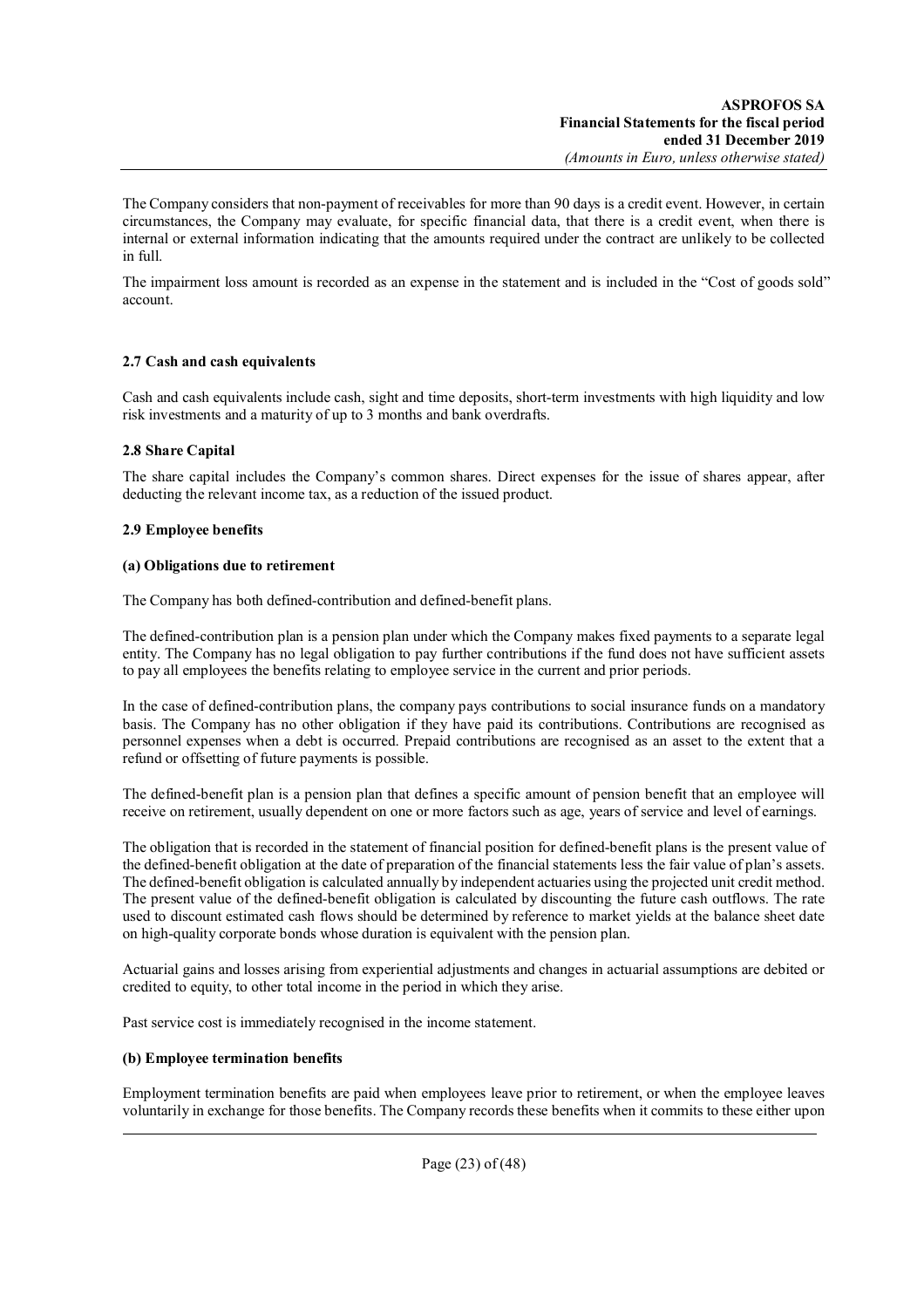termination of employment of current employees according to a detailed plan without the possibility of withdrawal or when it offers these benefits as an incentive for voluntary redundancy. Employment termination benefits due 12 months after the date of the financial statements preparation are discounted to their present value.

# **(c) Leave pays**

Until 2017, the Company recognised the expected cost of short-term employee benefits in the form of paid leaves, as employees were entitled to such payments through the provision of their services.

In 2019, the Company revised its accounting policy regarding the provision for paid leave and recognises the cost of short-term employee benefits in the form of paid leave when the employee has acquired the respective formal/legal right.

As a result of this change, the Company has restructured in the financial statements the comparative amounts for 2018 and the financial position on 1 January 2018, in accordance with IAS 8. The impact on the financial statements has been assessed according to the table below.

Impact on equity increase/(decrease):

|                                 | 31 December 2018 |
|---------------------------------|------------------|
| Suppliers and other obligations | (776)            |
| <b>Total liabilities</b>        | (776)            |
| Deferred tax assets             | (217)            |
| <b>Non-current assets</b>       | (217)            |
| Results carried forward         | 559              |
| <b>Total equity</b>             | 559              |

The adjustment had no impact on the Company's Comprehensive Income statement or cash flows.

#### **2.10 Provisions and Contingent Liabilities**

Provisions for reorganisation expenses and legal cases are made when the Company has legal contractual or other obligations arising out of past acts, or is likely to require future outflows to settle these obligations and these obligations can be estimated with relative precision. Restructuring provisions include fines due to lease termination and fees due to employee departure. Provisions may not be made for future operating losses.

Provisions are calculated based on the present value of the estimates made by Management for expenditure required to settle the present obligation at the date of the financial statements preparation. The discount rate used reflects the market conditions and the time value of money and the obligation-related increases.

Contingent liabilities are not recognised in the financial statements but are disclosed, unless the probability of an outflow of resources incorporating economic benefits is minimal.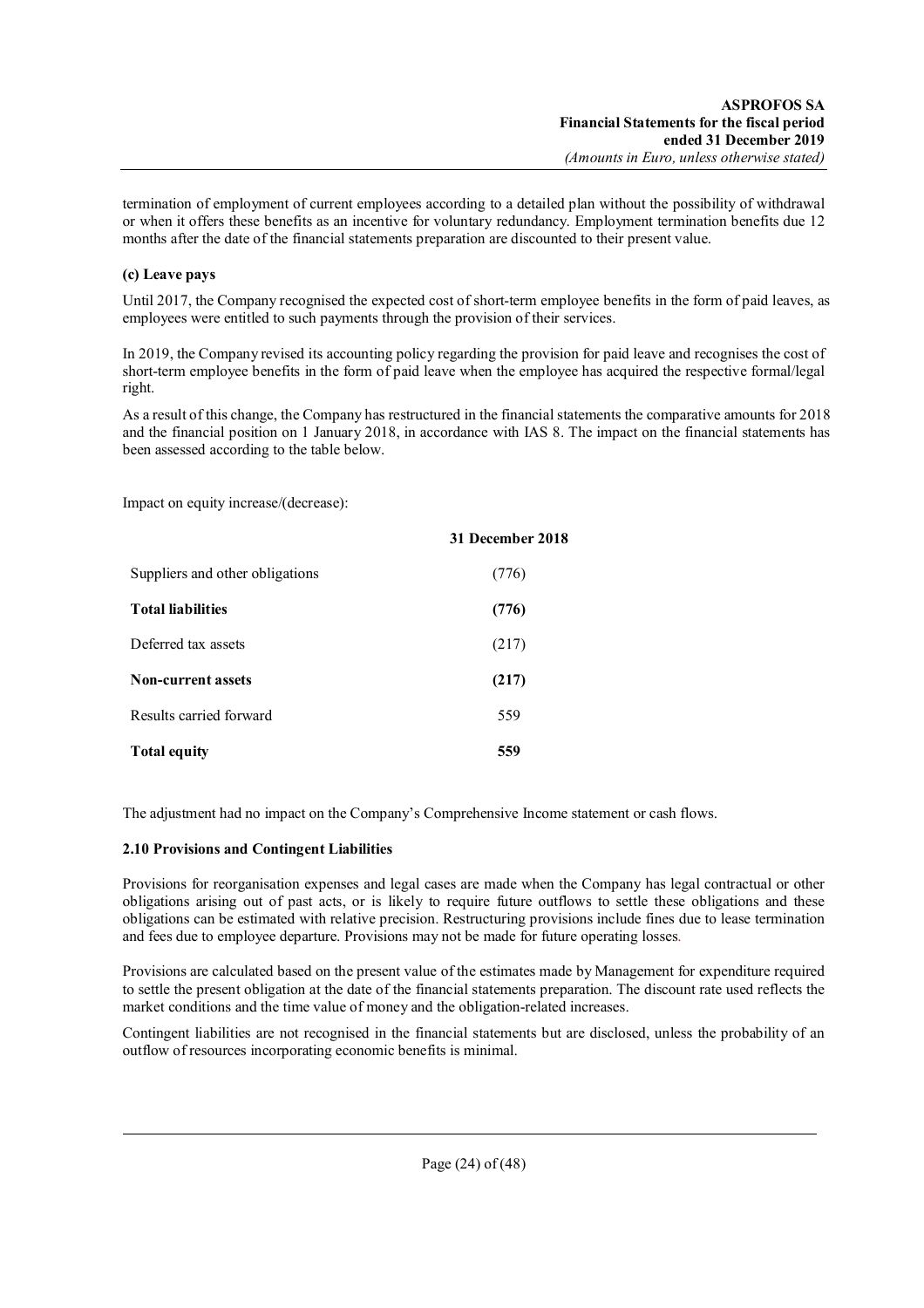### **2.11 Suppliers and other obligations**

Suppliers and other payables are initially recognised at fair value and are subsequently measured at amortised cost using the effective interest method. Obligations are classified as short-term liabilities if payment is due within one year or earlier. If not, they are presented under long-term liabilities.

It is assumed that the carrying value of payable accounts approaches their fair values.

## **2.12 Current and deferred taxes**

The income tax of the period includes the current income tax and the deferred taxes. The tax is recognised in the "Statement of Comprehensive Income", unless it is related to the amounts that have been immediately recognised in "Equity". In this case, the tax is also recognised in "Equity".

The tax income/expense for the period is the tax payable, which is calculated on the taxable profits of the period, based on the applicable tax rate in Greece, adjusted to changes in the deferred tax asset or liability relating to temporary differences or unused tax losses, as well as additional taxes of previous fiscal years. The tax is recognised in the "Statement of Comprehensive Income", unless it is related to the amounts that have been immediately recognised in "Equity". In this case, the tax is also recognised in "Equity".

Current tax assets and liabilities are measured at the amount expected to be recovered or paid to the tax authorities.

The income tax on profits is calculated on the basis of the tax legislation adopted at the date of the financial statements preparation in the country, where the Company's operations occur, and is recognised as an expense in the period, during which the profits arise. At intervals, the Management evaluates the cases, in which the tax legislation in force must be interpreted. Where necessary, provisions are made on the amounts that are expected to be paid to the tax authorities. Interest and fines arising from uncertain tax positions are considered to be part of income tax.

Deferred income tax is determined using the liability method in respect of temporary differences between the book value and the tax bases of assets and liabilities shown in the Financial Statements. Deferred income tax is not accounted for if it arises from initial asset or liability recognition in a transaction, other than a business combination, which did not affect the accounting or the taxable profit or loss when it was incurred. Deferred tax is determined using tax rates and laws in effect at the date of the financial statements preparation and are expected to apply when the deferred tax asset is realised or the deferred tax liability is paid.

Deferred tax assets are recognised to the extent that it is probable that future taxable profit will be available to use the temporary difference that generates the deferred tax asset.

Deferred tax assets are assessed at each financial position date and are reduced, if it is no longer probable that future taxable profit will be expected to be used for all or part of them.

Deferred tax assets and liabilities are offset only if the offsetting of tax assets and liabilities is legally permitted and if the deferred tax assets and liabilities arise from the same tax authority on the entity taxed and/or on different entities and there is an intention for the settlement to be done via offsetting.

#### **2.13 Revenue recognition**

#### **Revenue from contracts with customers**

Revenue comprises the fair value from the provision of services, and are net of Value Added Tax, customs fees, discounts and returns. Revenue from customers is recognised, when control of the services provided has been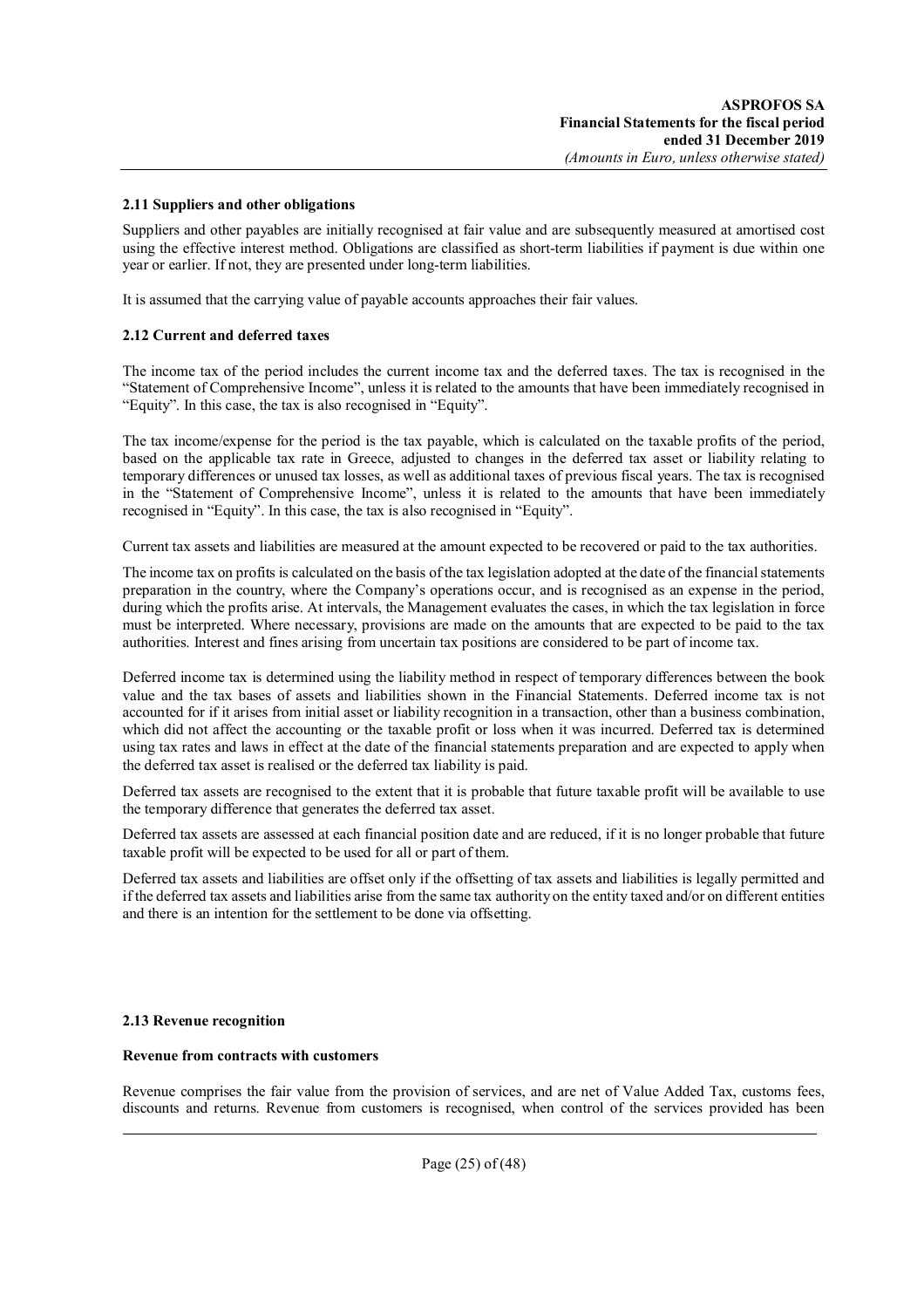transferred to the customer. The transfer of control to the customer is carried out at the time of service provision respectively. The amount of revenue recognised is the amount that the company is expected to receive in return for providing these goods or services. Payment terms usually vary based on the type of sale and depend primarily on the nature of the services, the distribution channels and the features of the customer.

The Company also assesses whether it has a principal or agent role in any relevant agreement. The Company's assessment is that, in all of its sales transactions, it has a principal role.

The revenue are recognised as follows:

## **Provision of Services**

Revenue from the provision of services is recognised at the time that the service is provided, when the service is provided to the customer, always in relation to the degree of completion of the service as a percentage of the total services agreed.

## **Interest income**

Interest income is proportionately recognised on the basis of time and the use of the effective interest rate. When receivables are impaired, their carrying value is reduced to their recoverable amount which is the present value of expected future cash flows discounted by the original effective interest rate and the discount is allocated as interest income.

# **2.14 Leases– IAS 17 applicable until 31 December 2018**

The Company shall specify for each relevant agreement it enters to, whether or not it is or includes a lease agreement by assessing its substance. An agreement is or includes a lease if it grants the right-of-use asset even in cases where this asset or assets are not clearly identified in it.

.

#### *Leases where the Company is the lessee*

Leases where a significant part of the risks and benefits of the ownership are retained by the lessor are classified as operating leases. Payments made for operating leases (net of any incentives received from the lessor) are proportionately recognised in the income statement during the lease term.

As of 1 January 2019, this accounting policy has been renewed on the basis of the new IFRS 16, as described in Section 2.1.1.

# **2.15 Changes in accounting policies**

The Company has adopted the amendments described in detail in Note 2.1.2 for the first time at the financial period that began on 1 January 2019. Apart from the application of IFRS 16, this adoption had no significant impact on the Company's accounting policies. The new policies for IFRS 16 are described in detail in note 2.1.2

# **3 Financial Risk Management**

# **Financial risk factors**

The Company's activities are carried out almost throughout the Greek market, while a large part is carried out with the parent company HELLENIC PETROLEUM SA. Therefore the Company has limited exposure to market risks (such as foreign currency, cash flow and fair value interest rate risk) and credit risk. Potential exposure to liquidity risk is covered by the parent company HELLENIC PETROLEUM SA.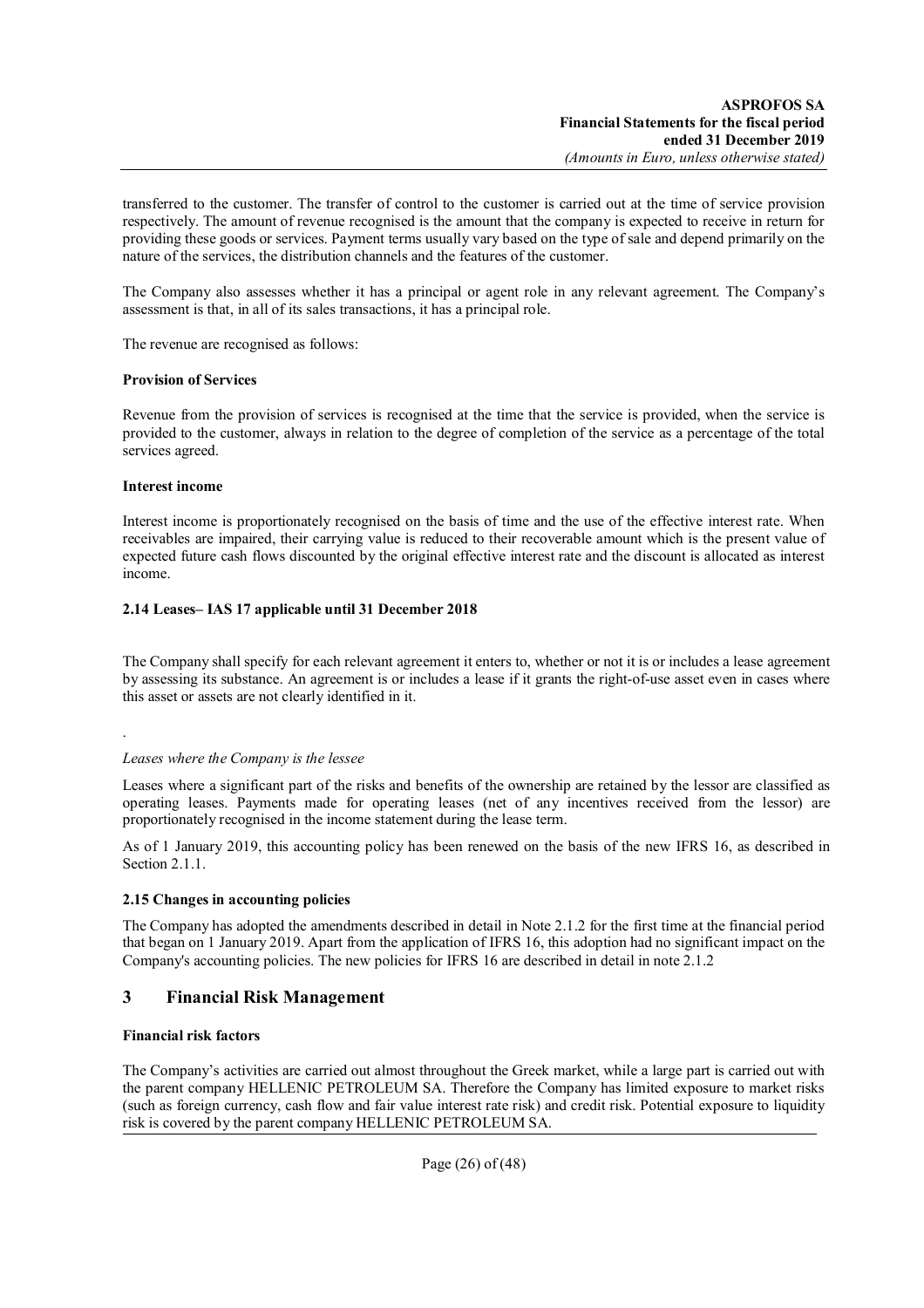#### **(a) Market risk**

#### **i) Foreign currency risk**

The Company's functional currency is the Euro. The Company's foreign currency risk is considered limited because the Company carries out transactions in the functional currency.

#### **ii) Cash flow and fair value interest rate risk.**

The Company is not exposed to the risk of changes in fair value due to interest rate fluctuations, since in the years 2019 and 2018 the Company has not borrowed, but covered the necessary cash flows in cooperation with the Parent Company.

#### **(b) Credit risk**

#### **Credit Solvency**

The Company has no significant accumulation of credit risk since the majority of its receivables originate from the HELLENIC PETROLEUM SA Group of companies. Non-Group customers are companies for which management assesses creditworthiness in view of their financial condition, previous transactions, and other parameters. For banking institutions, deposits are mostly in financial institutions that have a credit rating of Caa3 (Moody's).

The following table shows the distribution of receivables from the clients:

|                                  | 31 December 2019 | 31 December 2018 |
|----------------------------------|------------------|------------------|
| Total receivables from customers | 2,284            | 1,549            |
| Of which:                        |                  |                  |
| Impaired balance                 | 276              | 227              |

#### **Provisions for doubtful debts**

The maximum exposure to credit risk is the fair value of each receivable category as mentioned above. Provisions are formed for receivables whose recovery is doubtful and it is has been estimated that they will result in a loss.

Also here is the aging analysis of impaired receivables from customers:

|               | 31 December 2019             | 31 December 2018             |
|---------------|------------------------------|------------------------------|
| Up to 30 days |                              |                              |
| 30-90 days    | $\qquad \qquad \blacksquare$ | $\qquad \qquad \blacksquare$ |
| Over 90 days  | 276                          | 227                          |
| <b>Total</b>  | 276                          | 227                          |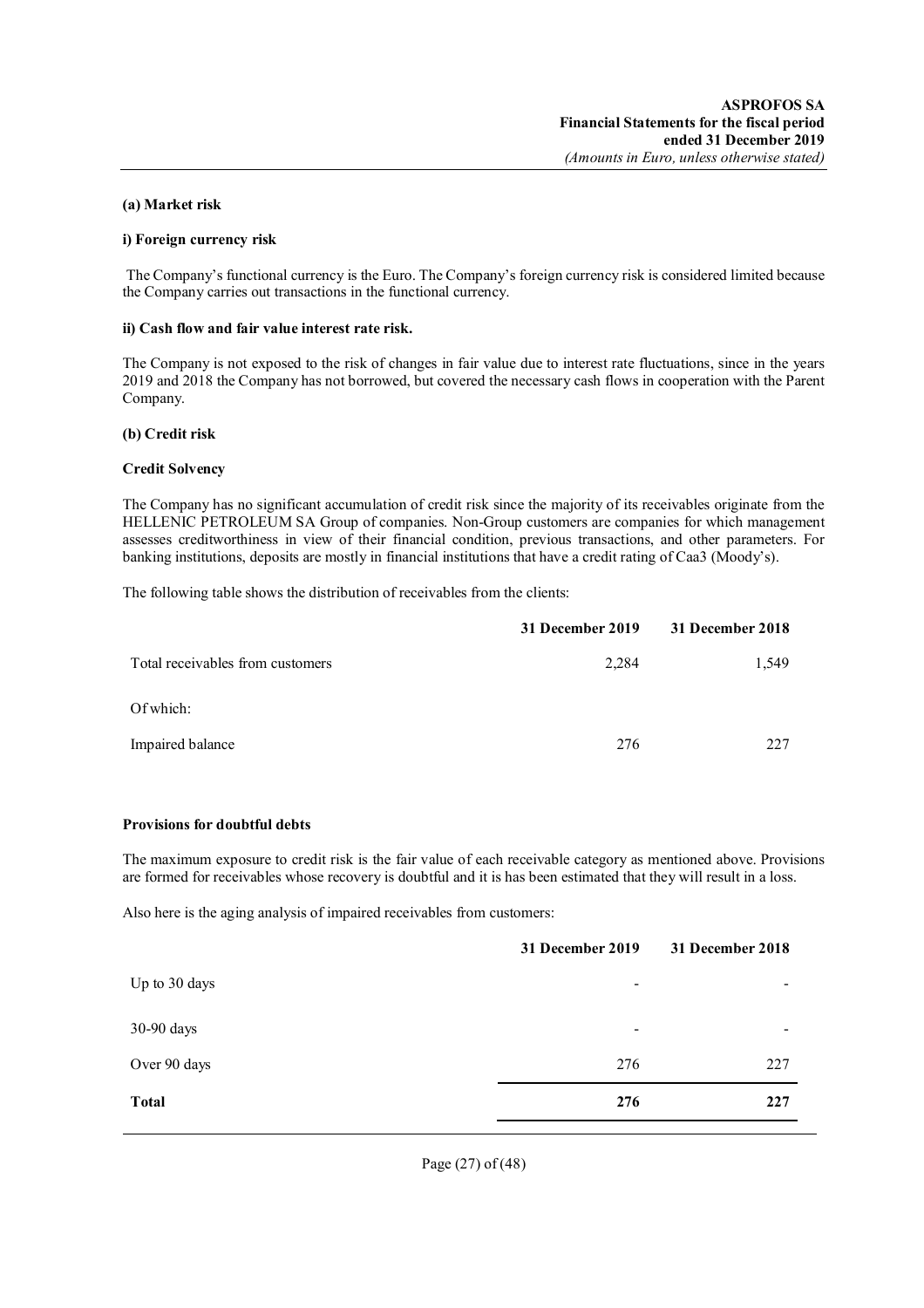# **(c) Liquidity risk**

Liquidity risk is the risk that the Company will not be able to meet its financial obligations when required.

Liquidity risk is addressed by the Company's finance department in cooperation with the parent company by securing sufficient cash resources. The Company's liquidity depends on cash management at Group level, since the Company has a large number of obligations in HELLENIC PETROLEUM SA.

Given the market developments in recent years, the liquidity risk is greater and cash flow management has become more urgent. Its liabilities, as at 31 December 2019, to suppliers amounted to EUR 660 thousand (31 December 2018: EUR 2,054 thousand) expire within one year, are equal to their current balances and the effect of discounting is not significant.

# **(d) Capital risk management**

With respect to capital management, the Company's objectives are to ensure continuity in the future in order to provide satisfactory returns to shareholders and to maintain an optimal capital structure by reducing the cost of capital in this way.

The Company has no existing loans in the reporting periods and presents cash and cash equivalents.

# **4 Significant accounting estimates and assumptions**

Estimates and assumptions are continually evaluated and are based on historical experience and are adjusted according to current market conditions and other factors, including expectations of future events, which are considered reasonable in the present circumstances.

The Company makes estimates and assumptions concerning the future. Thus, these estimates will, by definition, seldom be identical with the actual facts. Estimates and assumptions involving significant risk adjustment to the carrying value of assets and liabilities within the next financial year are addressed below.

#### **(a) Income tax**

The Company is subject to periodic audits by local tax authorities. The process of determining income tax and deferred taxation is complex and requires, to a great extent, to make estimates and exercise judgment. There are many transactions and calculations for which the final tax determination is uncertain. In the event that tax matters have not been settled with local authorities, the Company's management takes into account past experience and the advice of tax and legal experts in order to analyse specific events and circumstances, to interpret relevant tax legislation, to assess the position of the tax authorities in related cases and to decide whether to recognise such provisions or to disclose contingent liabilities. When the Company has to make payments in order to appeal against the tax authorities, and considers that it is more likely to win this appeal than the possibility of losing, the relevant payments are recorded as receivables, since these advances shall be used for repayment of the case, in case of a negative outcome, or will be returned to the Company in case of a positive outcome. In the event that the Company considers that a provision on the outcome of an uncertain tax case is required, the amounts already paid shall be deducted from that provision.

If the final result of the audit is different from the one initially recognised, the difference will affect the income tax and the deferred tax assets (liabilities) during the result finalisation period.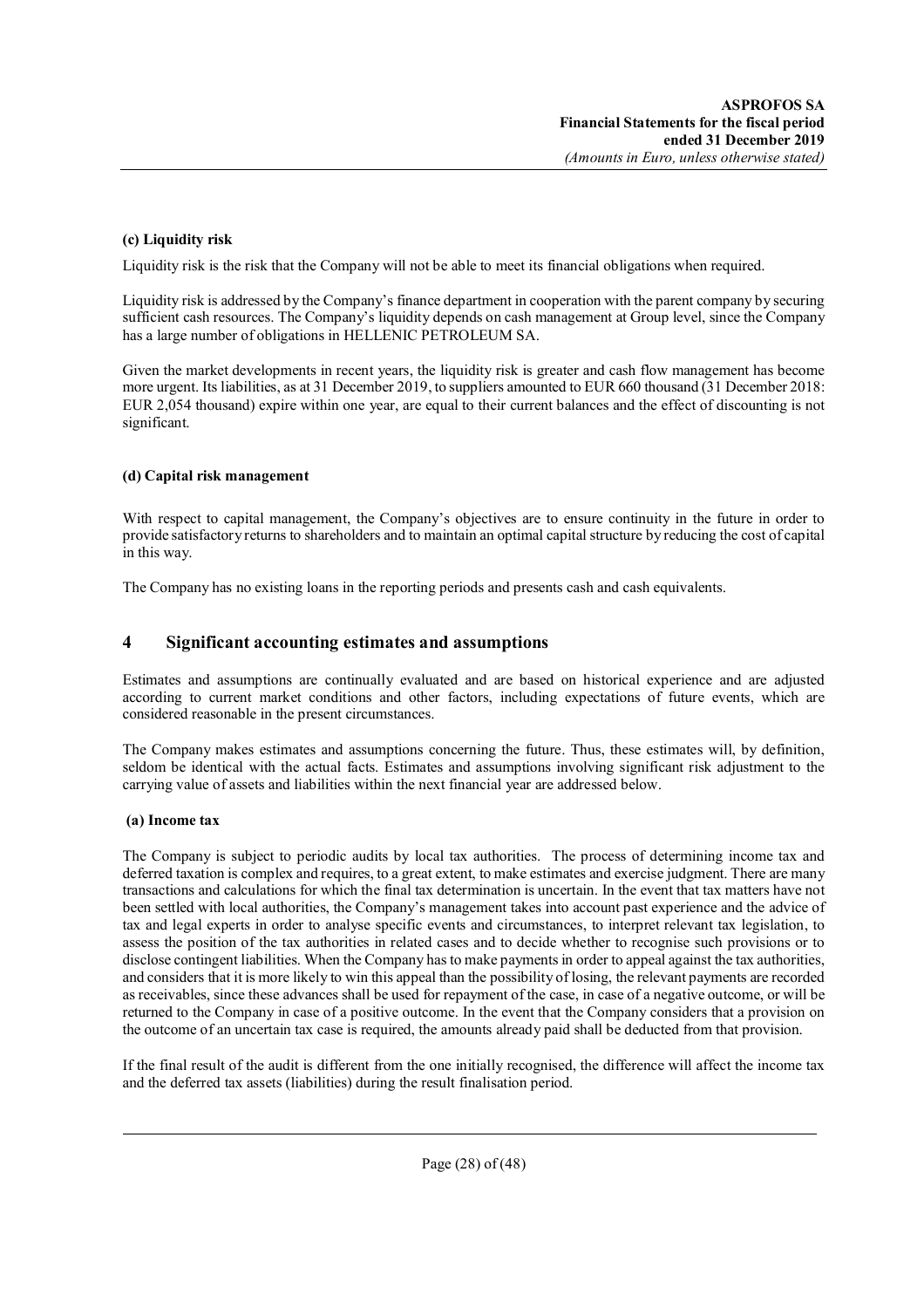#### **(b) Recovery of deferred tax assets**

The Company makes assumptions about whether deferred tax assets can be recovered using estimated future taxable income according to the Company's approved business plan and budget.

### **(c) Estimation of impairment of receivables. Provisions for expected credit losses on receivables.**

For the receivables from customers, the Company performs an assessment and calculates the expected credit losses (ECL) for each customer separately.

## **(d) Provisions for litigation**

The Company has pending court cases. Management evaluates the outcome of the assumptions taken into account the available information of the Company's legal service and, if there is the possibility of a negative outcome, the Company proceeds to the formation of the necessary provisions. Provisions, where required, are calculated based on the present value of the estimates made by Management for expenditure required to settle the expected obligation at the reference date of the financial statements.

#### *(e) Determination of lease term*

When determining the lease term, the management shall consider all events and circumstances that create an economic incentive to exercise an extension option or not to exercise a termination option. Extension options (or periods with termination options) are only included in the lease if the lease is reasonably certain to be extended (or not terminated). The following factors are generally the most important: If there are significant penalties to terminate a lease (or not to extend it), the Company is usually reasonably certain to extend (or not terminate) the lease. If real estate lease improvements are expected to have significant residual value, the Company is quite reasonable to extend (or not terminate) the lease. Otherwise, the Company examines other factors, including the historical lease years and the costs and termination required to replace the leased asset. Most of the extension opportunities in office and vehicle leases have not been included in the lease liability, because the Company could replace the assets without significant costs or shutdown.

The lease period is reassessed when an option is exercised (or not exercised) or the Company becomes obligated to exercise it (or not to exercise it). The assessment of reasonable certainty shall only be reviewed if a significant event or a significant change in circumstances occurs, which affects that assessment and is under the control of the lessee.

#### **(f) Pension plans**

The present value of pension benefits depends on a number of factors that are determined using actuarial methods and assumptions. Such an actuarial assumption is the discount rate used to calculate the cost of the benefit. Changes in these assumptions will change the present value of the related liabilities in the statement of financial position.

The Company determines the appropriate discount rate at the end of each year. This is defined as the rate that should be used to determine the present value of future cash flows, which are expected to be required to meet pension plan obligations. In determining the appropriate discount rate, the Company uses the rate of low-risk corporate bonds, which are converted into the currency in which the benefits will be paid, and whose expiry date approaches that of the relative pension obligation.

Other key assumptions for pension benefit obligations are based, in part, on current market conditions. Additional information is provided in Note 13 herein.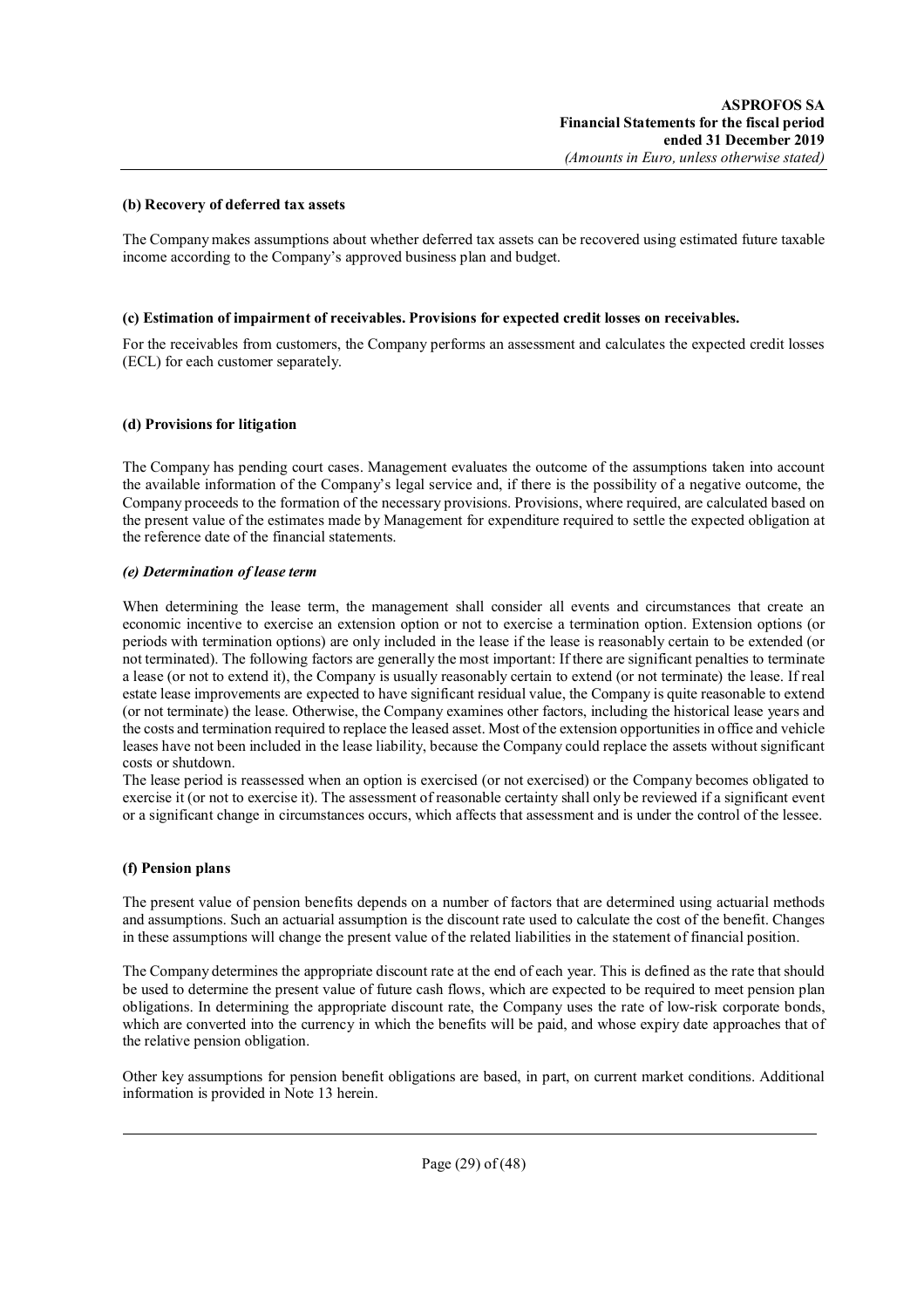## **(g) Depreciation rates:**

The Company periodically controls the useful lives of its tangible fixed assets in order to assess the appropriateness of the initial estimates. In determining the useful life, which may vary due to various factors such as technological developments, the Company may obtain technical studies and use external sources.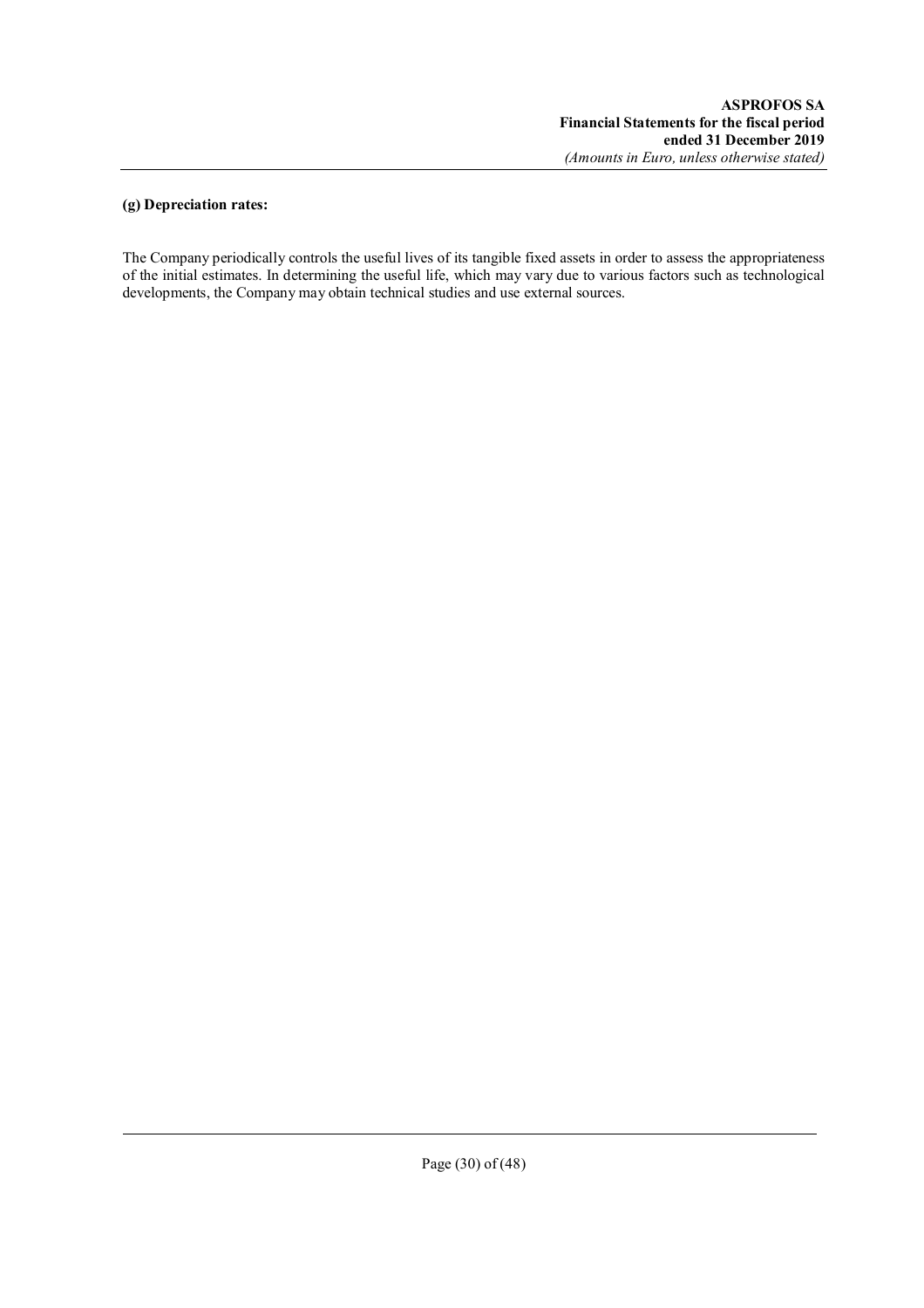# **5 Tangible assets**

|                                            | <b>Plots</b> | <b>Buildings</b> | Furniture &<br>accessories | <b>Total</b> |        |
|--------------------------------------------|--------------|------------------|----------------------------|--------------|--------|
| Cost                                       |              |                  |                            |              | There  |
| <b>Balance 1 January 2018</b>              | 1,283        | 7,604            | 1,200                      | 10,087       | are no |
| Additions                                  |              |                  | 52                         | 52           |        |
| <b>Balance 31 December 2018</b>            | 1,283        | 7,604            | 1,252                      | 10,139       |        |
| <b>Accumulated depreciation</b>            |              |                  |                            |              |        |
| <b>Balance 1 January 2018</b>              |              | 6,894            | 1,139                      | 8,033        |        |
| Period depreciations                       |              | 342              | 38                         | 380          |        |
| <b>Balance 31 December 2018</b>            |              | 7,236            | 1,177                      | 8,413        |        |
| Undepreciated value as at 31 December 2018 | 1,283        | 368              | 75                         | 1,726        |        |
|                                            |              |                  |                            |              |        |
| Cost                                       |              |                  |                            |              |        |
| <b>Balance 1 January 2019</b>              | 1,283        | 7,604            | 1,252                      | 10,139       |        |
| Additions                                  |              |                  | 52                         | 52           |        |
| <b>Balance 31 December 2019</b>            | 1,283        | 7,604            | 1,304                      | 10,191       |        |
| <b>Accumulated depreciation</b>            |              |                  |                            |              |        |
| <b>Balance 1 January 2019</b>              |              | 7,236            | 1,177                      | 8,413        |        |
| Period depreciations                       |              | 137              | 38                         | 175          |        |
| <b>Balance 31 December 2019</b>            |              | 7,373            | 1,215                      | 8,588        |        |

**Undepreciated value as at 31 December 2019 1,283 231 89 1,603**

mortgages on the Company's tangible assets.

Depreciation is recorded in administration and disposal costs (Note 18).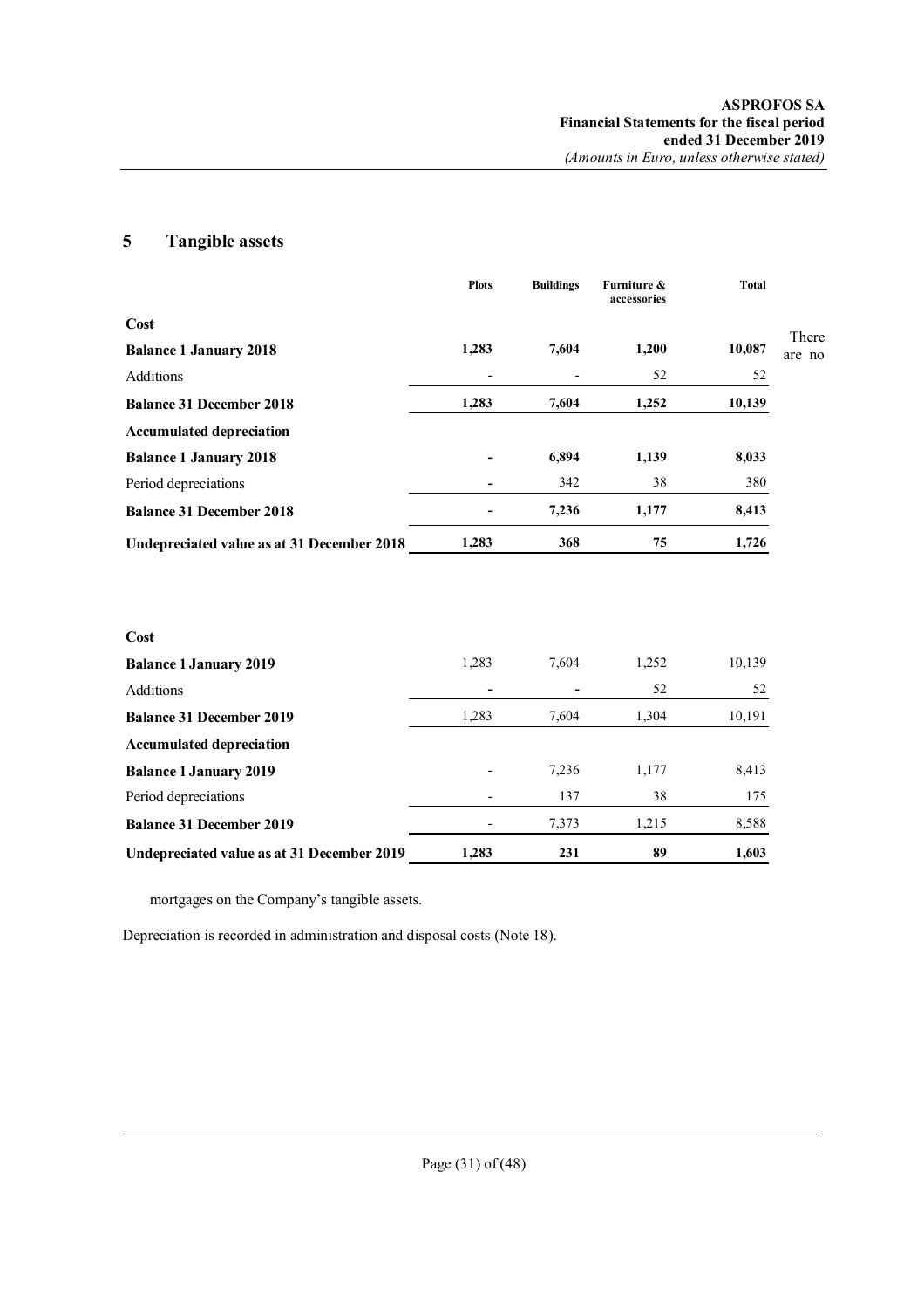# **6 Rights-of-use assets**

|                                            | Cars | <b>Photocopiers</b> | Total |
|--------------------------------------------|------|---------------------|-------|
| Cost                                       |      |                     |       |
| <b>Balance 1 January 2019</b>              | 118  | 20                  | 138   |
| Additions                                  | 14   |                     | 14    |
| <b>Balance 31 December 2019</b>            | 132  | 20                  | 152   |
| <b>Accumulated depreciation</b>            |      |                     |       |
| <b>Balance 1 January 2019</b>              |      | $\overline{a}$      |       |
| Period depreciations                       | 39   | 15                  | 54    |
| <b>Balance 31 December 2019</b>            | 39   | 15                  | 54    |
| Undepreciated value as at 31 December 2019 | 93   | 5                   | 98    |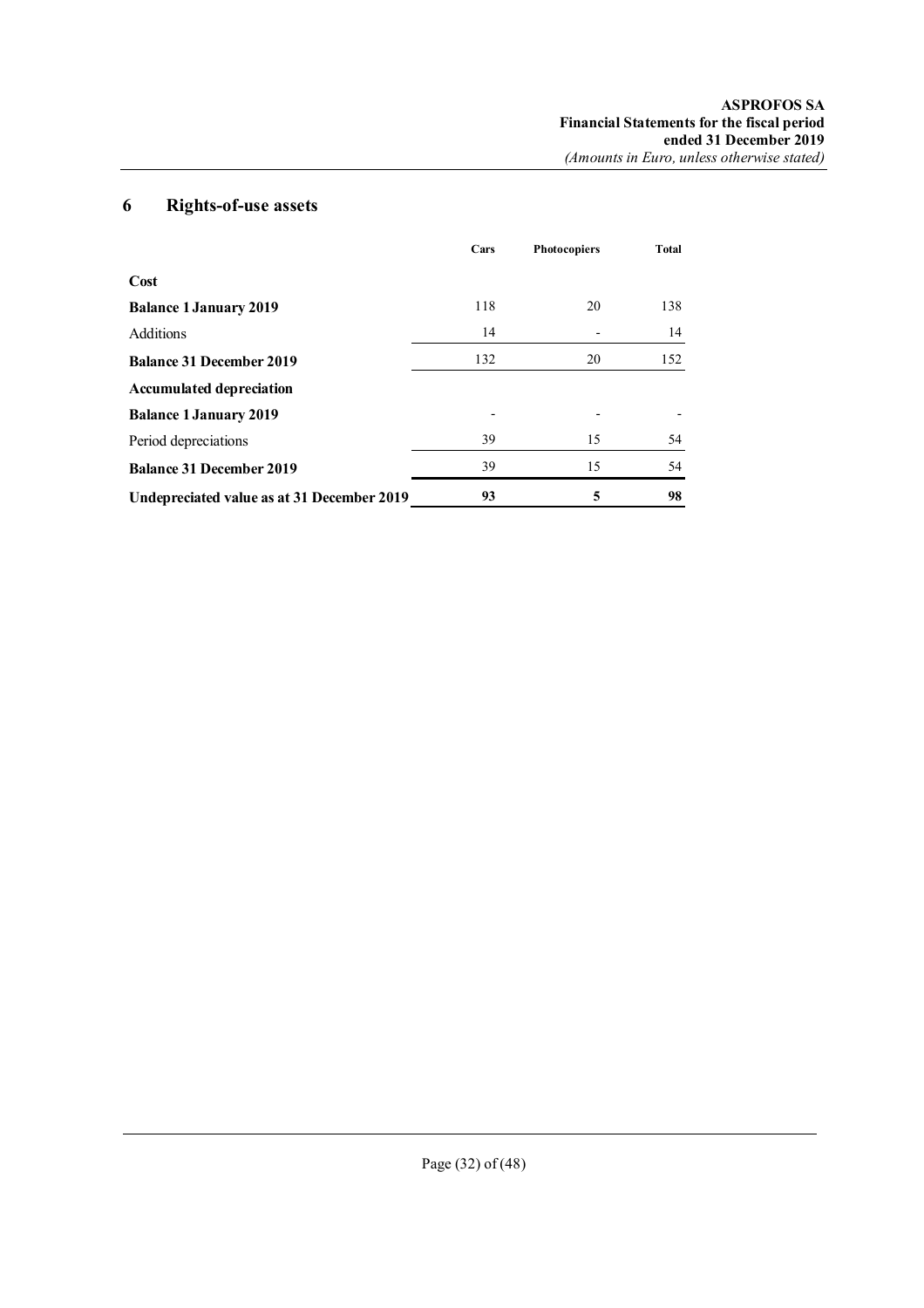# **7 Intangible assets Software Total Cost Balance 1 January 2018 746 746** Additions 36 36 36 **Balance 31 December 2018 782 782 Accumulated depreciation Balance 1 January 2018 697 697** Period depreciations 43 43 **Balance 31 December 2018 740 740 Undepreciated value as at 31 December 2018 42 42 Cost Balance 1 January 2019 782 782** Additions 61 61 **Balance 31 December 2019 843 843 Accumulated depreciation Balance 1 January 2019** 740 740 Period depreciations 34 34 34 **Balance 31 December 2019** 774 774 774 **Undepreciated value as at 31 December 2019 69** 69

The intangible assets regard exclusive software programmes and are amortised based on the straight-line method and within a period of 3 years.

Depreciation is recorded in administration and disposal costs (Note 18).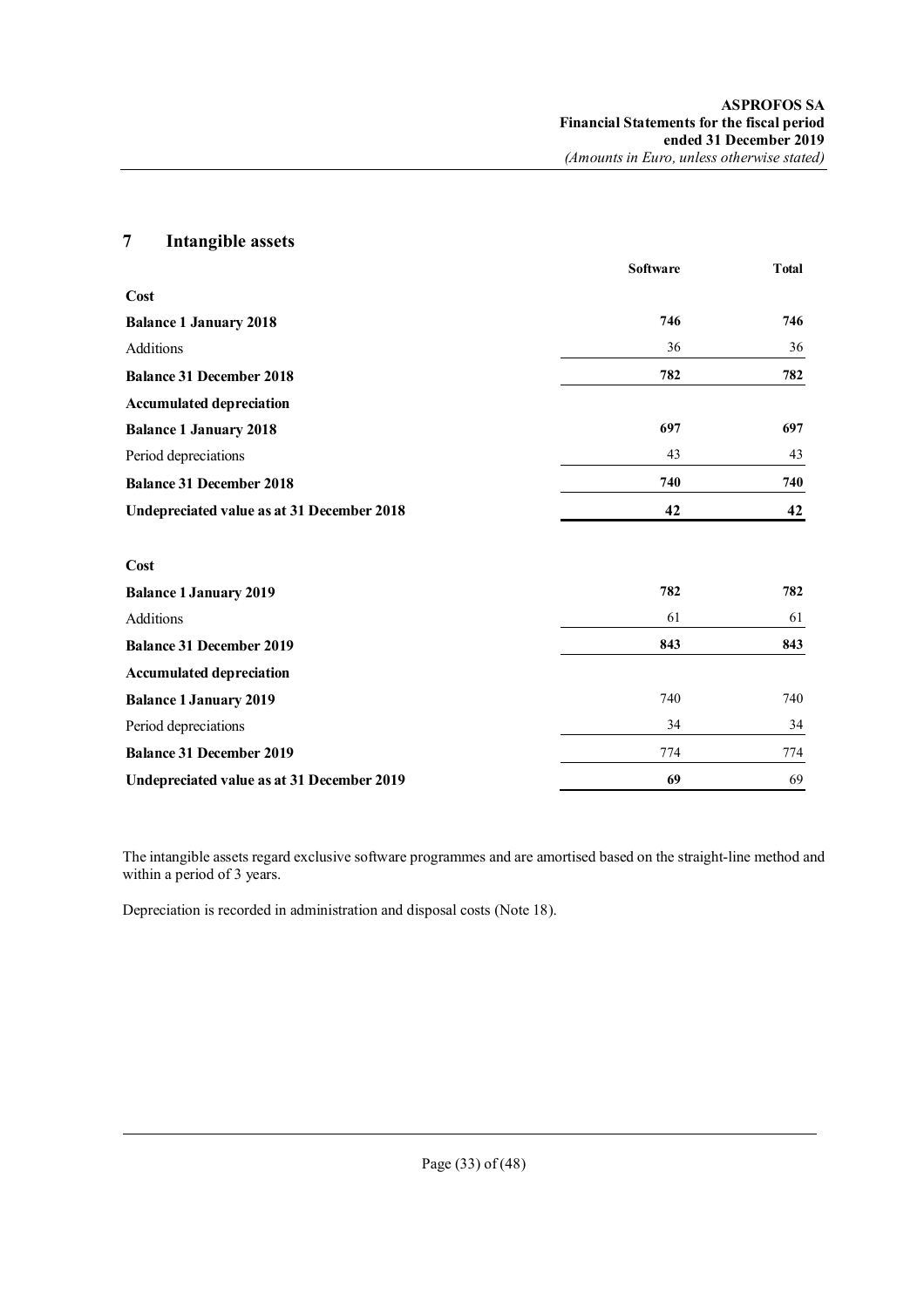# **8 Deferred tax assets**

Deferred tax assets and liabilities are offset when there is a legally enforceable right to offset current tax receivables against current tax liabilities and when deferred income taxes relate to the same tax authority.

|                                                                                | <b>Year ended</b> |                  |  |
|--------------------------------------------------------------------------------|-------------------|------------------|--|
|                                                                                | 31 December 2019  | 31 December 2018 |  |
| <b>Beginning Balance - receivable</b>                                          | 663               | 546              |  |
| (Debit) Credit of statement of profit or loss                                  | (16)              | 75               |  |
| Movements in the net position- (Debit) Credit of other total profit or<br>loss | (24)              | 42               |  |
| <b>Closing Balance - receivable</b>                                            | 623               | 663              |  |

The analysis of deferred tax assets and liabilities is as follows:

|                                      | 31 December 2019 | 31 December 2018         |
|--------------------------------------|------------------|--------------------------|
| Tangible fixed and intangible assets | (297)            | (332)                    |
| Rights-of-use assets                 | (24)             | $\overline{\phantom{a}}$ |
| Provisions for staff benefits        | 871              | 949                      |
| Provisions for impaired exposures    | 36               | 38                       |
| Lease liabilities                    | 11               | $\overline{\phantom{a}}$ |
| Other provisions                     | 26               | 8                        |
| <b>Closing Balance - receivable</b>  | 623              | 663                      |
|                                      |                  |                          |
| <b>Deferred tax assets</b>           | (321)            | (332)                    |
| Deferred tax liabilities             | 944              | 995                      |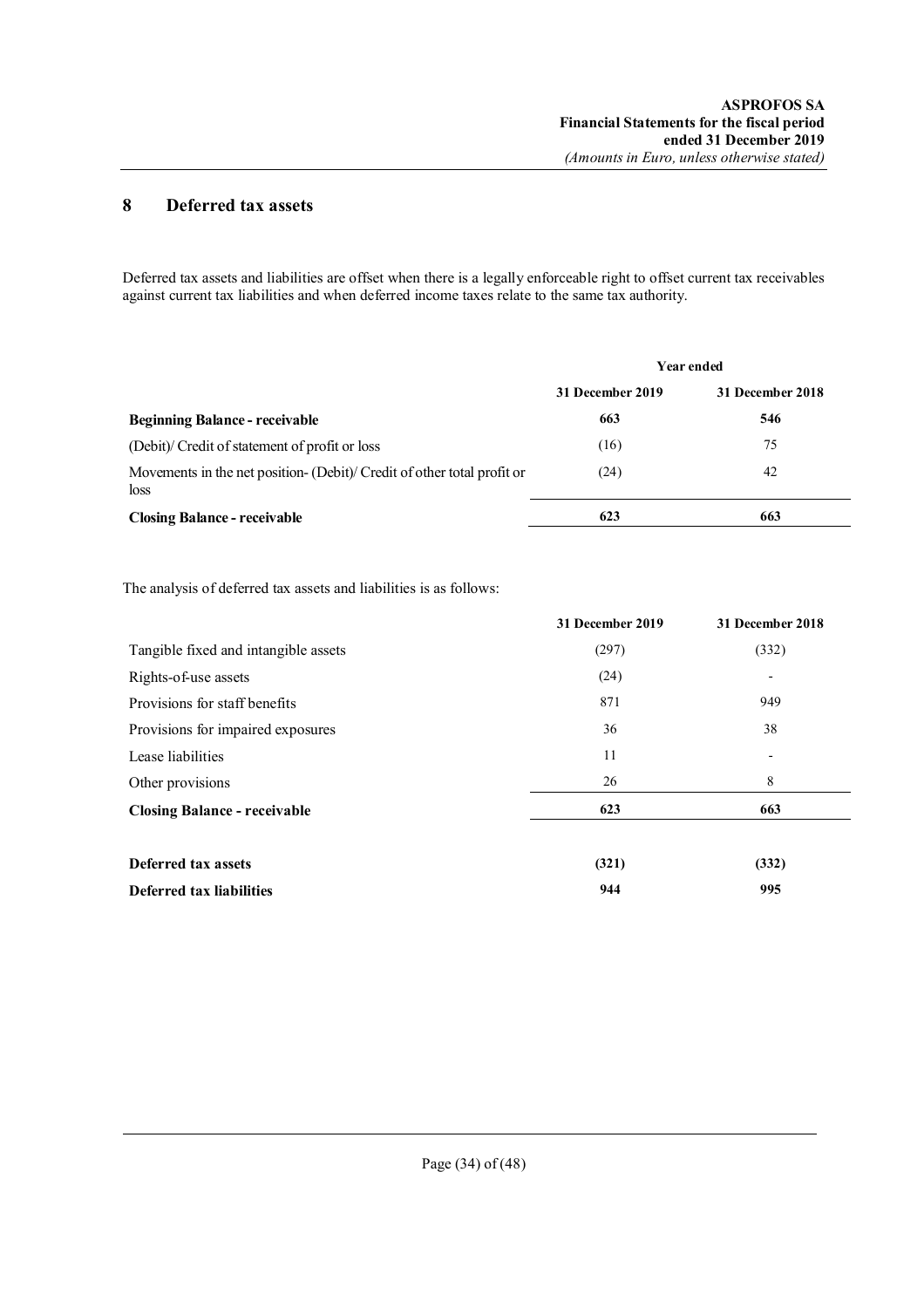# **9 Customers and other receivables**

|                                   |                   |    | 31 December 2019 | 31 December 2018 |
|-----------------------------------|-------------------|----|------------------|------------------|
| Customers                         | - Related parties | 22 | 1,125            | 408              |
| Customers - Other customers       |                   |    | 1,159            | 1,141            |
| Less: Provisions for impairment   |                   |    | (276)            | (227)            |
| Net customer receivables          |                   |    | 2,008            | 1,322            |
| Accrued income of the fiscal year |                   |    | 343              | 276              |
| Other receivables                 |                   |    | 442              | 339              |
| <b>Total</b>                      |                   |    | 2,793            | 1,937            |

The carrying values of these receivables represent their fair value.

There are no mortgages on the Company's receivables.

The receivables from customers are usually settled in 30-60 days.

Other receivables include receivables from personnel, withheld tax and deferred expenses.

Movements on the provision for impairment of trade receivables are as follows:

|                                 | 31 December 2019 | 31 December 2018 |
|---------------------------------|------------------|------------------|
| <b>Balance 1 January 2019</b>   | 227              | 201              |
| Addition                        | 49               | 52               |
| Receivables write-offs          |                  | (26)             |
| <b>Balance 31 December 2019</b> | 276              | 227              |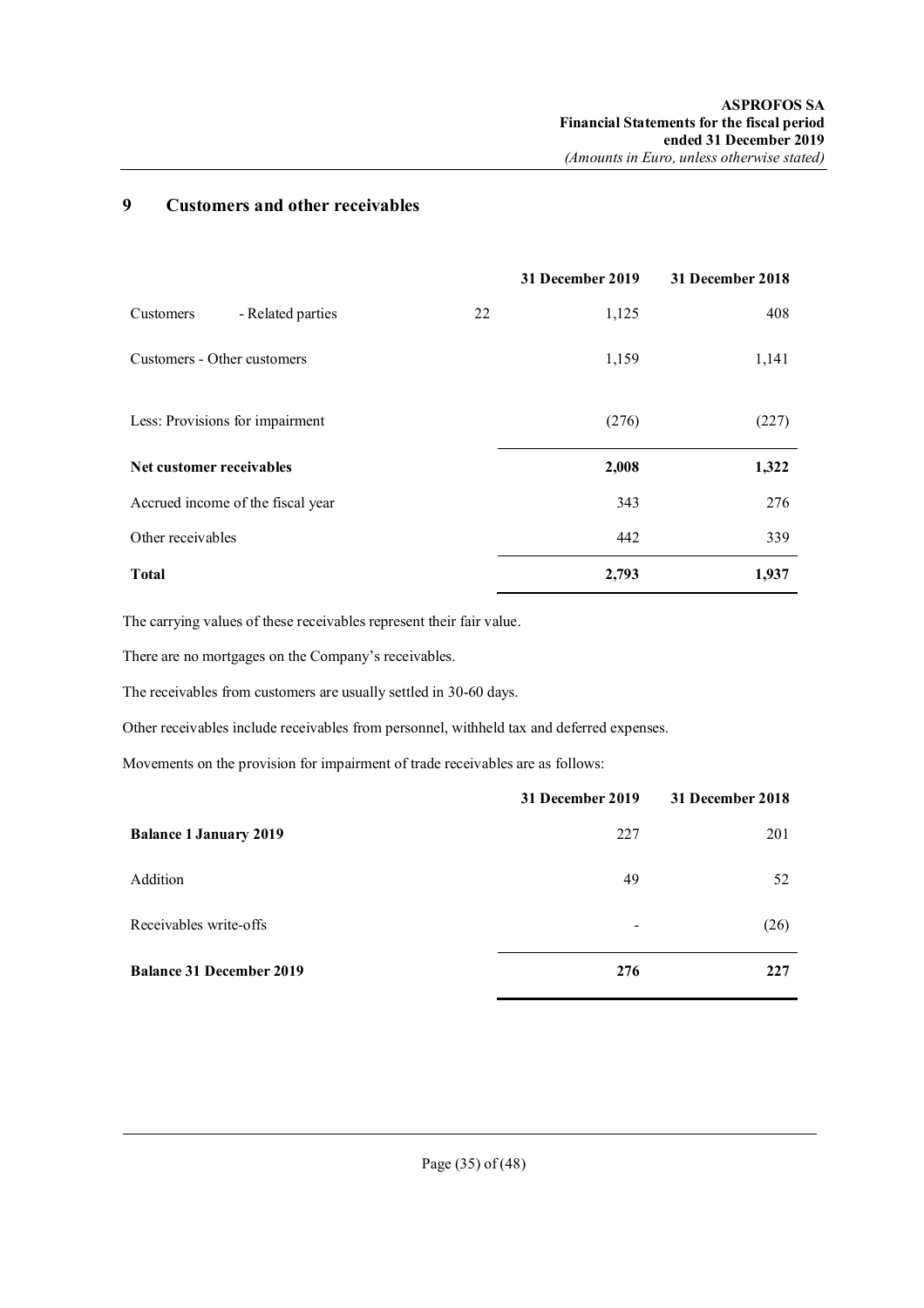| 1V.<br>Casii and casii equivalents | 31 December 2019 | 31 December 2018 |
|------------------------------------|------------------|------------------|
| Fund                               | 3                |                  |
| Cash at banks                      | 1,052            |                  |
| <b>Total</b>                       | 1,055            |                  |

Cash at banks regard current accounts in EUR and are remunerated with variable interest rates depending on the amount of the deposit and based on the monthly deposit rates of the banks. The present value of these current accounts approaches their carrying value due to the variable interest rates and their short-term maturities.

The weighted average effective interest rate was:

**10 Cash and cash equivalents**

|                            | 31 December 2019        | 31 December 2018     |
|----------------------------|-------------------------|----------------------|
| Euro                       | $0.32\%$                | $0.24\%$             |
| 11<br><b>Share Capital</b> |                         |                      |
|                            | <b>Number of Shares</b> | <b>Share Capital</b> |
| 31 December 2018           | 409,900                 | 12,030               |
| 31 December 2019           | 227,852                 | 6,687                |

The share capital consists of common shares of the Company.

In accordance with the decision of 05/07/2019 of the Extraordinary General Meeting of Shareholders, the share capital of the Company was reduced by EUR 12,006 thousand through the cancellation of 409,048 shares of nominal value of EUR 29.35 each with equal offset of losses. Moreover, the Extraordinary General Meeting decided to increase the share capital by EUR 6,663 thousand by issuing 227,000 shares of nominal value of EUR 29.35 each. The amount of the increase was paid in full.

Following the above changes, the share capital amounted to EUR 6,687 thousand, consisting of 227,852 shares of nominal value of EUR 29,35 each and is fully paid.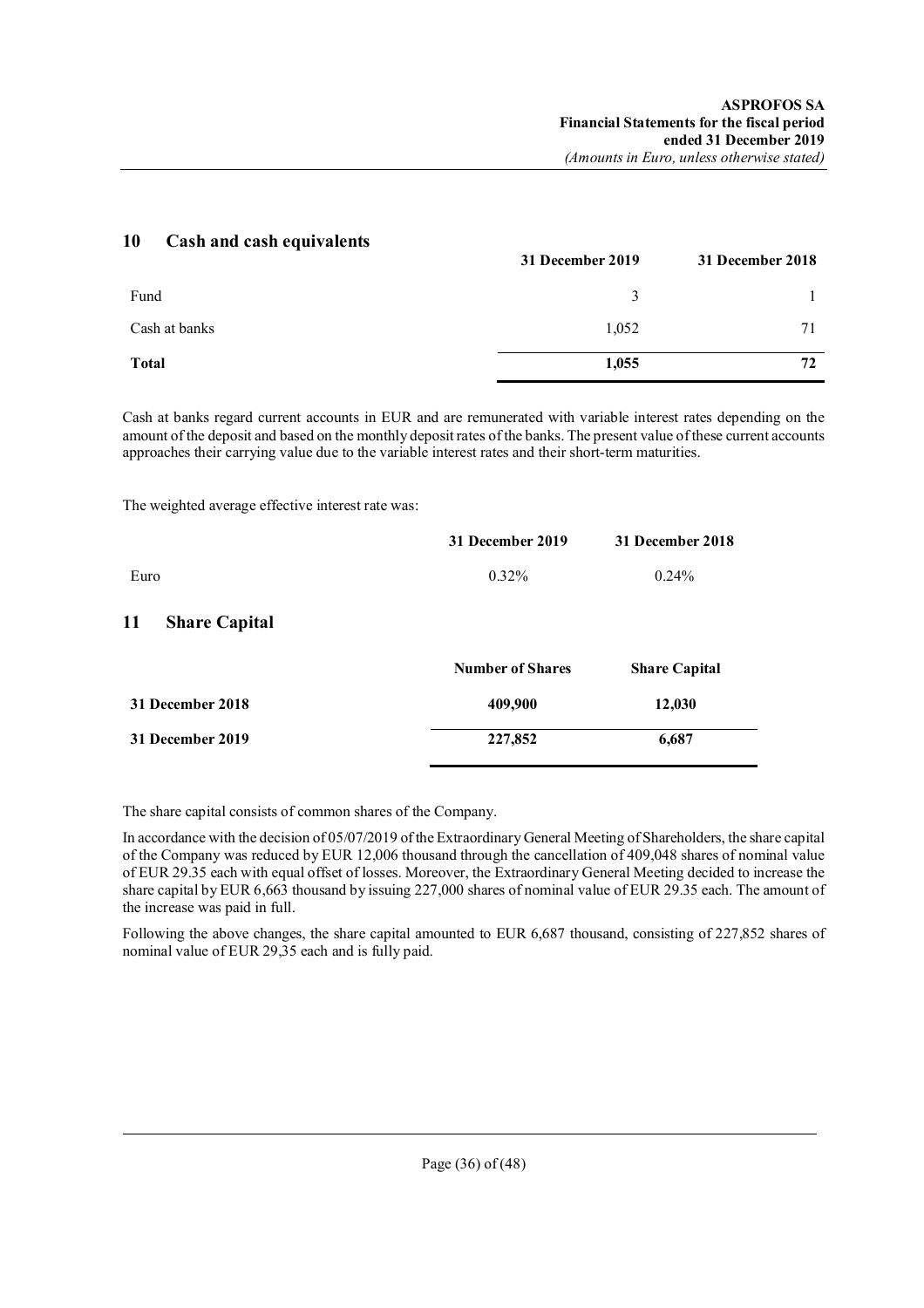# **12 Reserves**

|                                                                 | <b>Statutory</b><br>reserves | Untaxed<br>reserves | Actuarial<br><b>Gains / losses</b> | Total |
|-----------------------------------------------------------------|------------------------------|---------------------|------------------------------------|-------|
| <b>Balance as at 1 January 2018</b>                             | 206                          | 1,012               | (362)                              | 856   |
| Net actuarial Gains/Losses on defined-<br>benefit pension plans | -                            |                     | (205)                              | (205) |
| Balance as at 31 December 2018                                  | 206                          | 1,012               | (567)                              | 651   |
| Net actuarial Gains/Losses on defined-<br>benefit pension plans | $\blacksquare$               |                     | 48                                 | 48    |
| Balance as at 31 December 2019                                  | 206                          | 1,012               | (519)                              | 699   |

### **Statutory reserves**

According to Greek legislation, companies are required to transfer a minimum of 5% of their annual net profits, according to their accounting books, to a statutory reserve until such reserve is equal to one third of their share capital. This reserve may not be distributed, but can be used to write off losses.

#### **Untaxed reserves**

Untaxed reserves concern:

- Profits that have not been taxed, under the applicable fiscal and institutional framework. In the case of their distribution, profits will be taxed based on the tax rate applicable at the time of their distribution to shareholders or conversion to share capital.
- Partially taxed reserves which are taxed at a tax rate which is lower than the applicable current rate. In the case of their distribution, profits will be taxed based on the tax rate applicable at the time of their distribution to shareholders or conversion to share capital.

#### **Other reserves**

Other reserves include actuarial profits and losses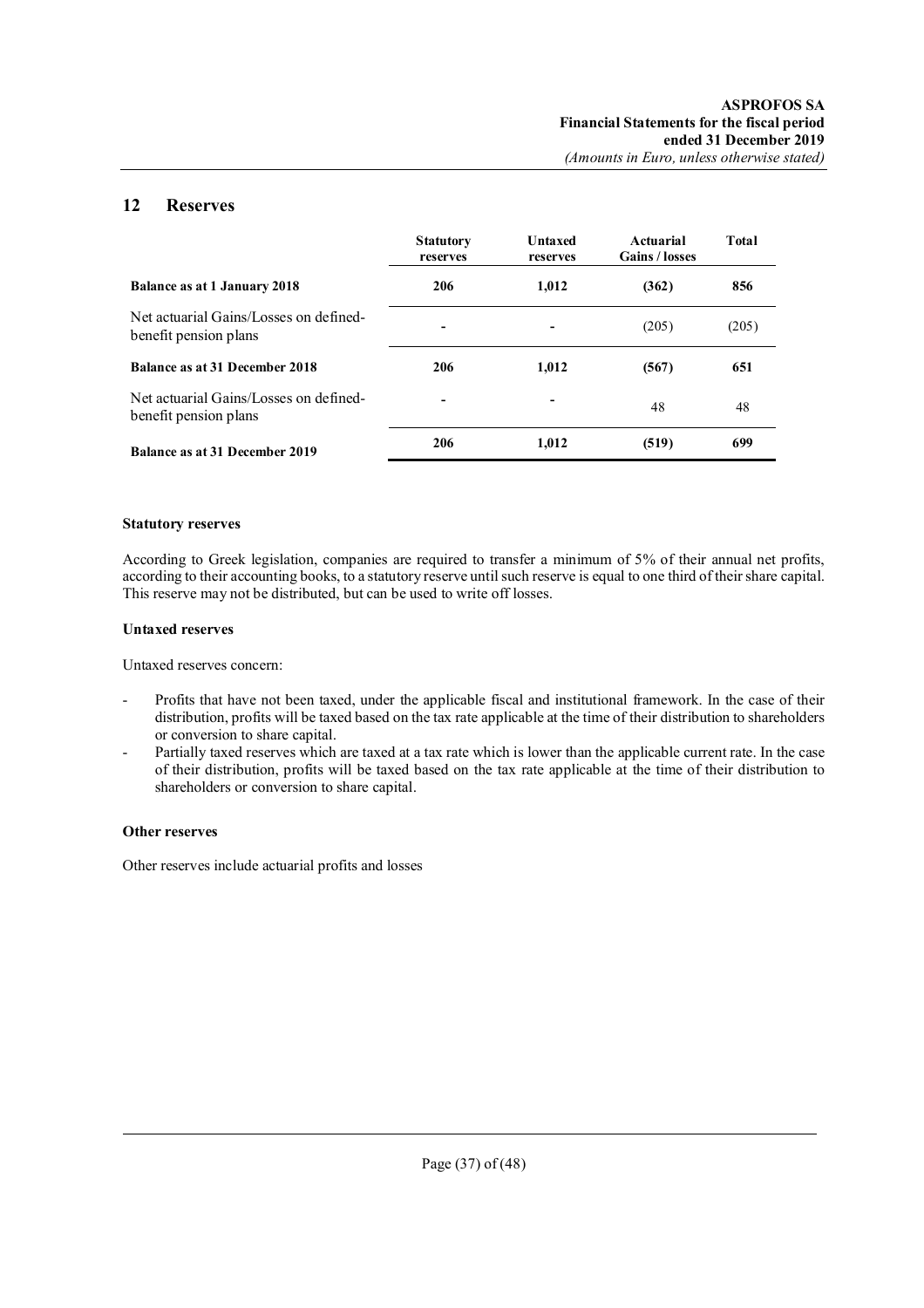# **13 Liabilities for personnel benefits due to termination of the service**

|                                                                | 31 December 2019 | 31 December 2019 |
|----------------------------------------------------------------|------------------|------------------|
| <b>Statement of financial position obligations:</b>            |                  |                  |
| Pension benefits                                               | 3,629            | 3,797            |
| Total                                                          | 3,629            | 3,3797           |
|                                                                | 31 December 2019 | 31 December 2018 |
| Charges to the income statement:<br>Pension benefits           | 276              | 253              |
| Total                                                          | 276              | 253              |
|                                                                | 31 December 2019 | 31 December 2018 |
| (Debit)/Credit to the other comprehensive income<br>statement: |                  |                  |
| Pension benefits                                               | 72               | (247)            |
| Total                                                          | 72               | (247)            |

The amounts entered in the Statement of Comprehensive Income are as follows:

|                                                 | 31 December 2019 | 31 December 2018 |
|-------------------------------------------------|------------------|------------------|
| Current service cost                            | 196              | 182              |
| Interest rate cost                              | 80               | 71               |
| <b>Total</b>                                    | 276              | 253              |
| Additional costs of staff retirement settlement |                  |                  |
|                                                 | 342              |                  |
| Total included in employee benefits             | 618              | 253              |

The change of the obligation that has been entered in the statement of financial position is as follows:

Page (38) of (48)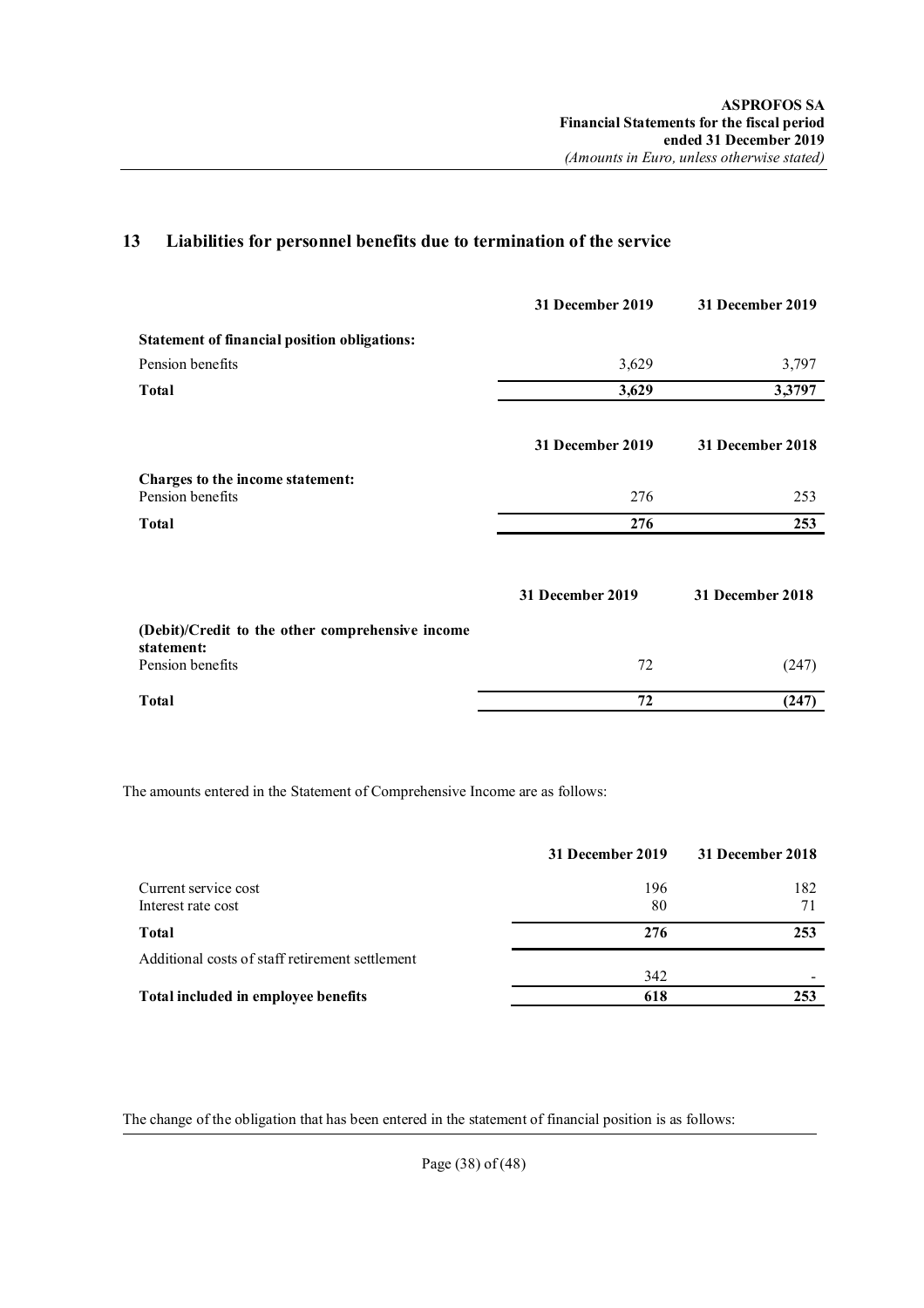|                         | 31 December 2019 | 31 December 2018 |
|-------------------------|------------------|------------------|
| Opening balance         | 3,797            | 3.309            |
| Total debits to results | 618              | 253              |
| Paid contributions      | (714)            | (12)             |
| Actuarial (gain)/ loss  | (72)             | 247              |
| <b>Closing Balance</b>  | 3.629            | 3.797            |

The main actuarial assumptions used are as follows:

|                                          | 31 December 2019  | 31 December 2018 |
|------------------------------------------|-------------------|------------------|
| Discount Rate<br>Future salary increases | $0.61\%$<br>1.16% | 1.8%<br>$1.1\%$  |
| Average weighted program duration        | 8.39 years        | $11.44$ years    |

The sensitivity analysis of the defined-benefit obligation to employees due to retirement to changes in the main weighted assumptions are the following:

| <b>Effect on obligation</b> |                         |                           |                           |  |
|-----------------------------|-------------------------|---------------------------|---------------------------|--|
|                             | Change in<br>assumption | Increase in<br>assumption | Decrease in<br>assumption |  |
| Discount Rate               | $0.5\%$                 | $(3.96\%)$                | $4.22\%$                  |  |
| Future salary increases     | $0.5\%$                 | 4.18%                     | $(3.96\%)$                |  |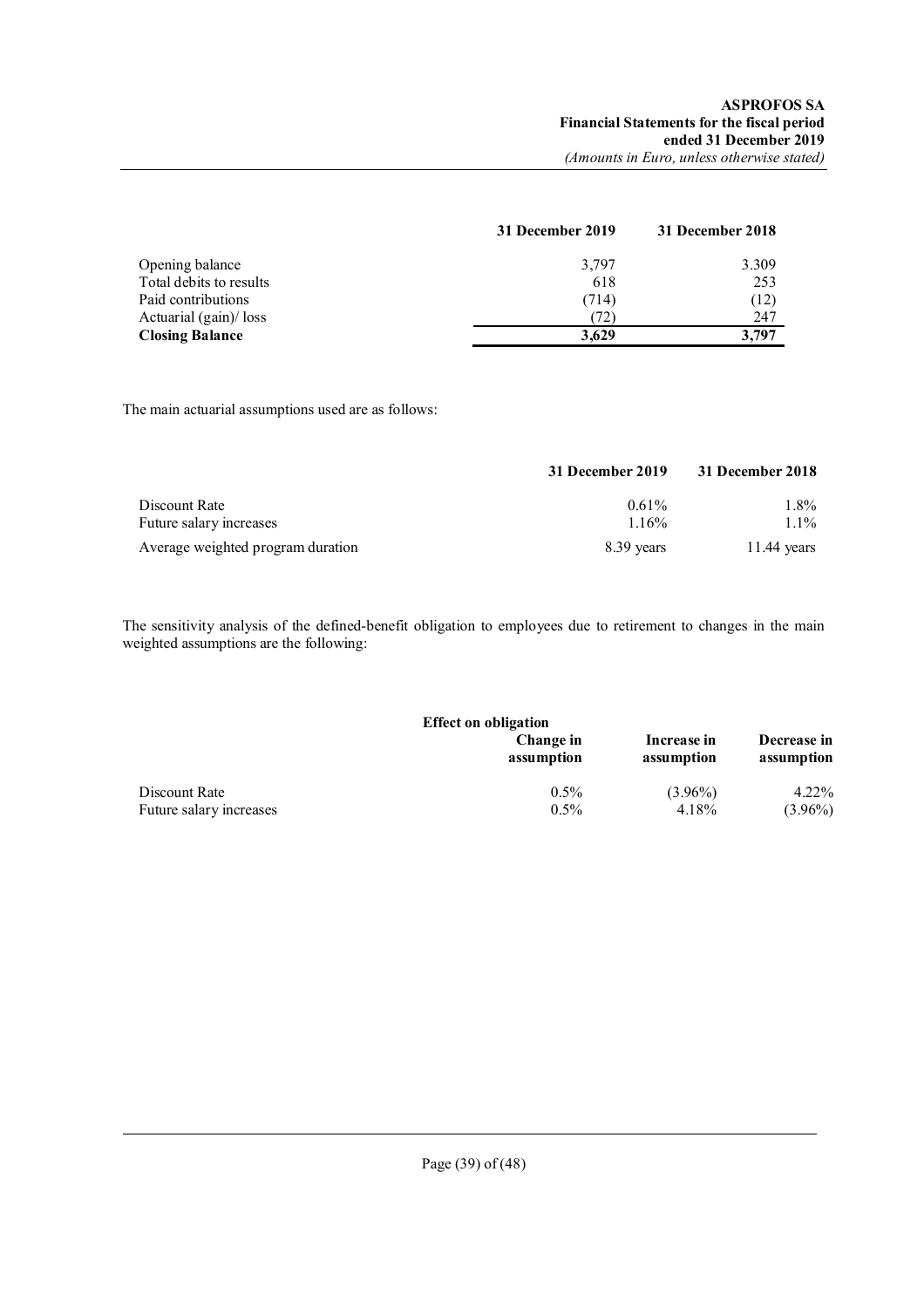# **14 Suppliers and other obligations**

|                                         | 31 December 2019 | 31 December 2018 |
|-----------------------------------------|------------------|------------------|
|                                         |                  |                  |
| Suppliers - Related parties<br>22       |                  | 625              |
| Suppliers - Others                      | 660              | 1,429            |
| Value added tax                         | 233              | 173              |
| Insurance organisations and other taxes | 894              | 808              |
| Accrued expenses                        | 313              | 160              |
| Other obligations                       | 119              | 84               |
| Personnel remuneration payable          | 190              |                  |
| Deferred income                         | 147              | 50               |
| <b>Total</b>                            | 2,556            | 3.329            |

The obligations to suppliers are not interest-bearing accounts and are usually settled in 60 days, except for balances with related parties that may exceed 60 days.

Other obligations include obligations to other creditors.

# **15 Lease liabilities**

|                                                                           | 31 December 2019 | 31 December 2018 |
|---------------------------------------------------------------------------|------------------|------------------|
| <b>Balance 1 January 2019</b><br>Additions                                | 138<br>14        |                  |
| Financial costs                                                           | 2                |                  |
| Repayments                                                                | $-55$            |                  |
| <b>Year-end Balance</b>                                                   | 152              |                  |
| Current balance                                                           | 46               |                  |
| Long-term balance                                                         | 53               |                  |
| Depreciation of rights-of-use assets<br>Financial costs                   | 54<br>2          |                  |
|                                                                           |                  |                  |
| recognised in the statement of<br>Total<br>amount<br>comprehensive income | 56               |                  |

| Balance 31 December 2019 <1 year Between 1 and 5 years |    | Over 5 years | Total |
|--------------------------------------------------------|----|--------------|-------|
| Lease liabilities                                      | 46 |              | 99    |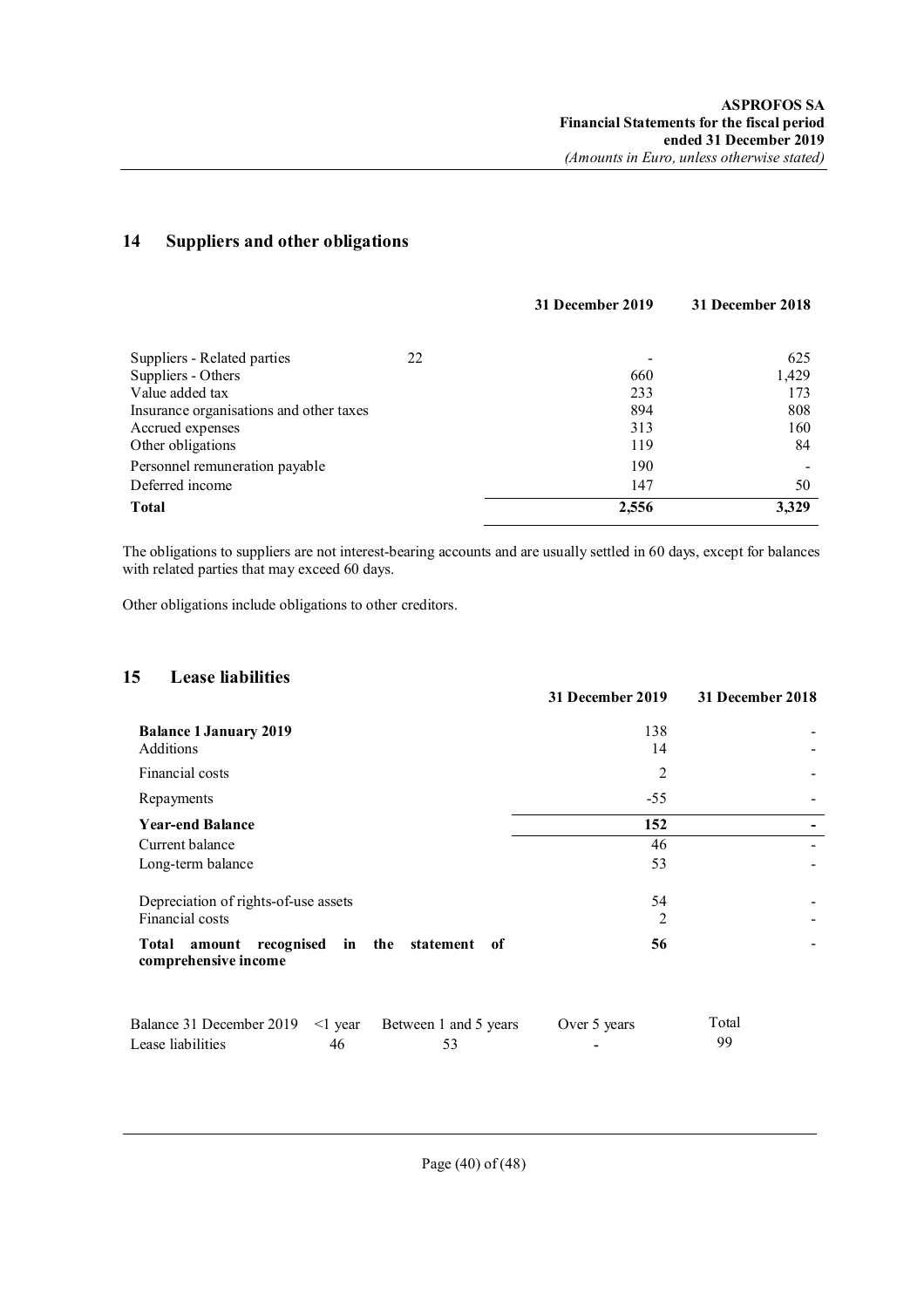# **16 Employee Benefits**

|                                                     | <b>Year ended</b> |                  |
|-----------------------------------------------------|-------------------|------------------|
|                                                     | 31 December 2019  | 31 December 2018 |
| Payroll                                             | 6,781             | 6,326            |
| Social Security expenses                            | 1,648             | 1,573            |
| Cost of pension schemes                             | 276               | 253              |
| Other employee benefits<br>Compensation Law 2112/20 | 409<br>383        | 333              |
| <b>Total</b>                                        | 9,497             | 8,485            |

Other benefits include mainly benefits and aids to the Company's staff under the Collective Agreements, and training allowances.

# **17 Revenue from customer contracts**

|                                     |    | <b>Year ended</b> |                  |
|-------------------------------------|----|-------------------|------------------|
|                                     |    | 31 December 2019  | 31 December 2018 |
| Sale of services to related parties | 22 | 9.494             | 9,983            |
| Sale of services to other customers |    | 1.822             | 2,345            |
| Total                               |    | 11.316            | 12,328           |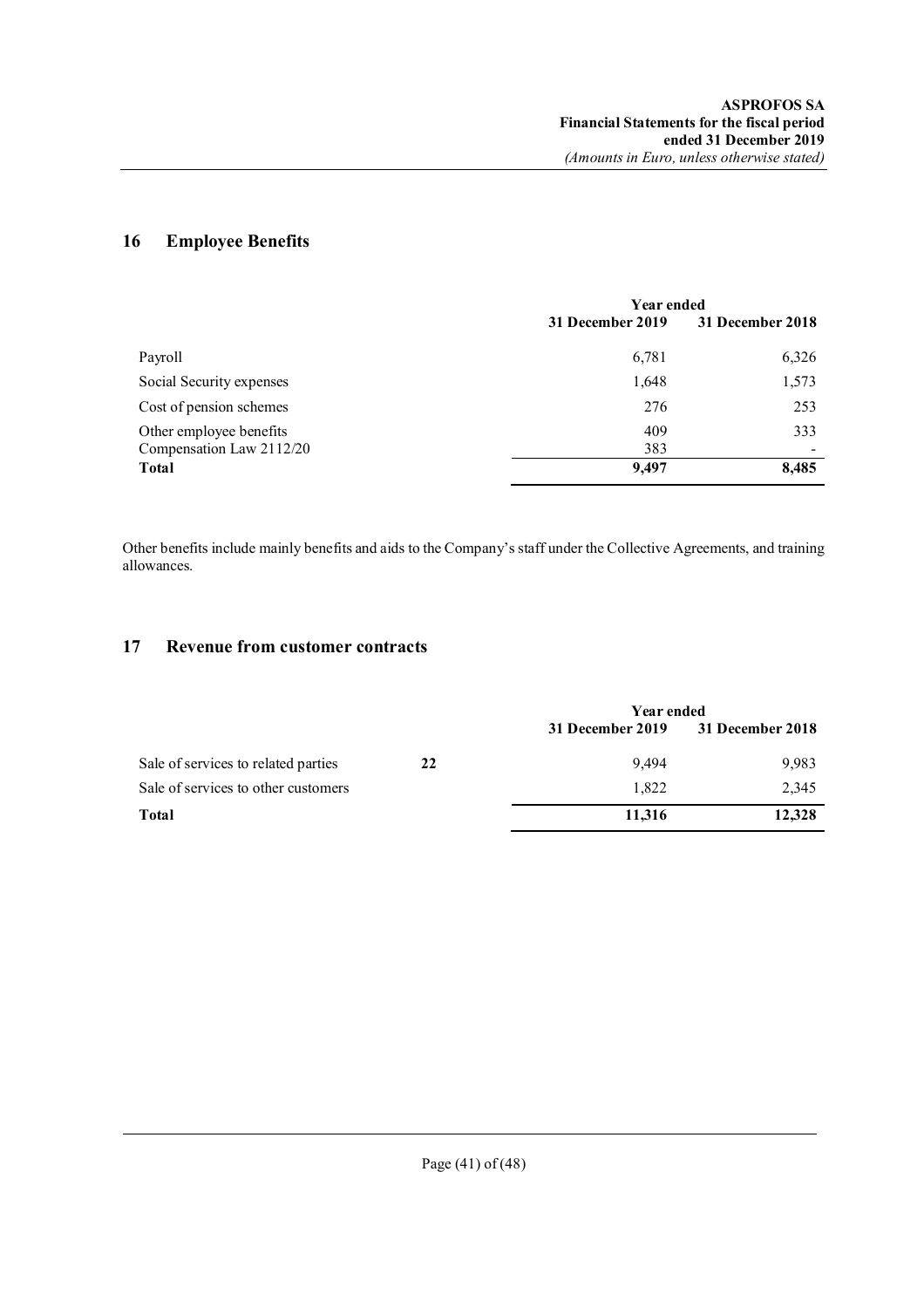# **18 Expenses by category**

|                                                | <b>Year ended</b> |                  |
|------------------------------------------------|-------------------|------------------|
|                                                | 31 December 2019  | 31 December 2018 |
| Personnel salaries and expenses                | 8,838             | 8,233            |
| Compensation Law 2112/20                       | 383               |                  |
| Provision for staff compensation               | 276               | 252              |
| Provision for doubtful debts                   | 48                | 52               |
| Other provisions                               | 122               |                  |
| Depreciation of tangible assets                | 175               | 380              |
| Depreciation of rights-of-use assets           | 54                |                  |
| Repair and maintenance cost of tangible assets | 265               | 85               |
| Technical support of software                  | 229               | 267              |
| Amortisation of intangible assets              | 34                | 42               |
| Insurance premiums                             | 85                | 77               |
| Rent from operating leases                     | 7                 | 91               |
| Travel / transportation expenses               | 227               | 230              |
| Stationery / Forms                             | 49                | 24               |
| Conference and advertising expenses            | 21                | 17               |
| <b>Other Professional Fees</b>                 | 2,557             | 2,561            |
| Subcontractors                                 | 1,495             | 1,630            |
| Travel expenses, recoverable by the customer   | 18                | 19               |
| Other taxes-duties                             | 195               | 126              |
| Other Expenses                                 | 76                | 35               |
| Other                                          | 157               | 203              |
| <b>Total</b>                                   | 15,351            | 14,324           |
| <b>Attributable to:</b>                        |                   |                  |
| Cost of good sold                              | 11,773            | 11,436           |
| Administrative expenses                        | 2,463             | 1,957            |
| Selling expenses                               | 1,115             | 931              |
| <b>Total</b>                                   | 15,351            | 14,324           |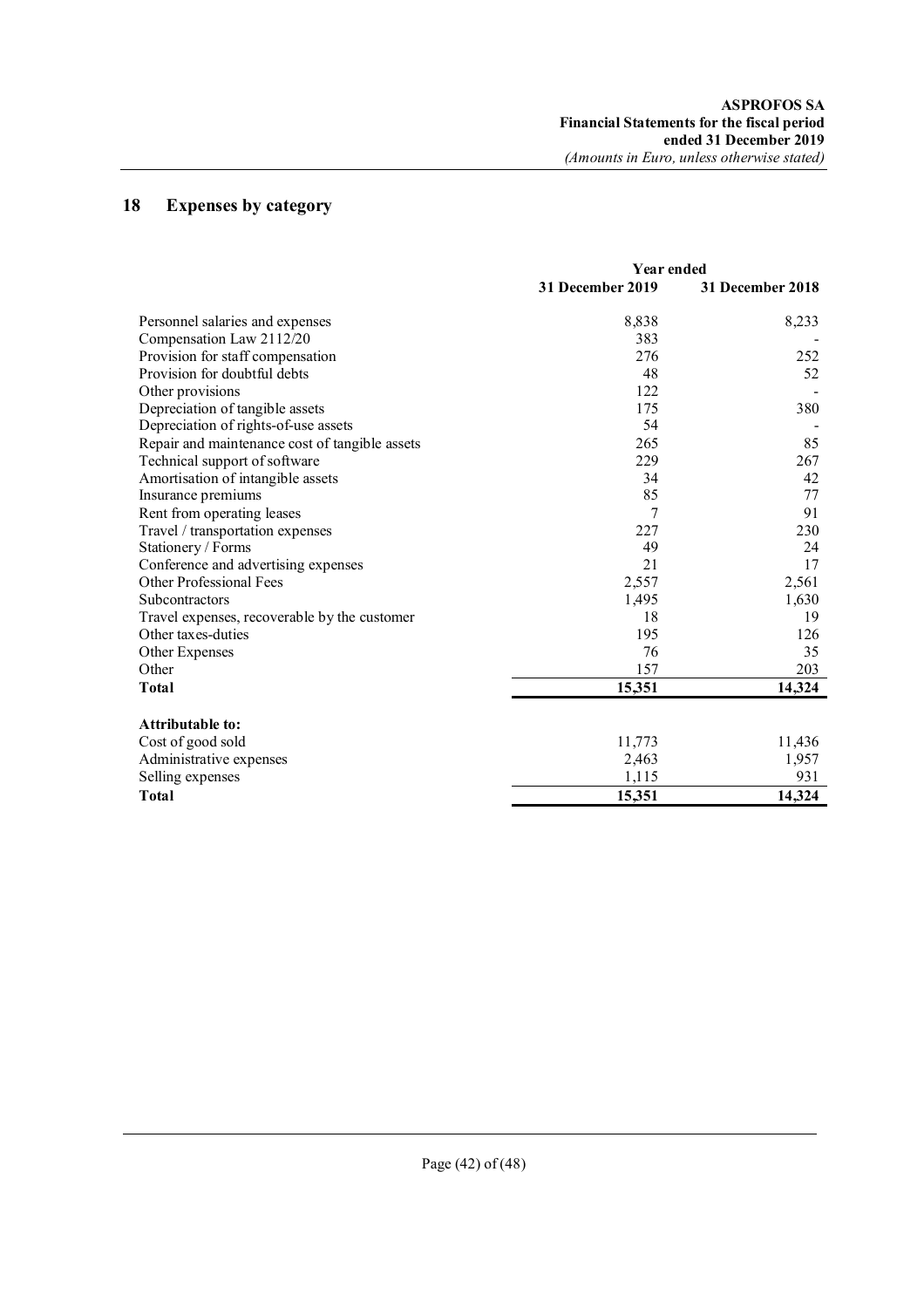# **19 Other income**

|                                              | <b>Year ended</b>                 |    |
|----------------------------------------------|-----------------------------------|----|
|                                              | 31 December 2019 31 December 2018 |    |
| Income from grants                           | 13                                | 33 |
| Income from leases                           |                                   |    |
| Other extraordinary and non-operating income | 17                                | 19 |
| <b>Total</b>                                 | 31                                |    |

# **20 Income tax**

|                 |                          | <b>Year ended</b>       |  |
|-----------------|--------------------------|-------------------------|--|
|                 | 31 December 2019         | <b>31 December 2018</b> |  |
| Fiscal year tax | $\overline{\phantom{0}}$ | $\,$                    |  |
| Deferred tax    | (16)                     | 75                      |  |
| Total           | (16)                     | 75                      |  |

The tax on the profit before tax of the Company differs from the theoretical amount that would have been obtained if we had used the weighted average tax rate of the company as follows:

|                                                      | <b>Year ended</b> |                  |
|------------------------------------------------------|-------------------|------------------|
|                                                      | 31 December 2019  | 31 December 2018 |
| <b>Loss before taxes</b>                             | (4,049)           | (1,992)          |
| Tax calculated on the basis of applicable rates      | 972               | 578              |
| Non-deductible expenses                              | (962)             | (390)            |
| Adjustment of deferred tax due to change in tax rate |                   |                  |
|                                                      | (26)              | (113)            |
| Total                                                | (16)              | 75               |

The tax rate for sociétés anonymes in Greece for the financial year ended 31 December 2019 is 24% (31 December 2018: 29%), as amended by Article 22 of Law 4646/2019, pursuant to which the profits from business activity of legal persons are taxed at a rate of 24% for the income of the tax year 2019 and onwards.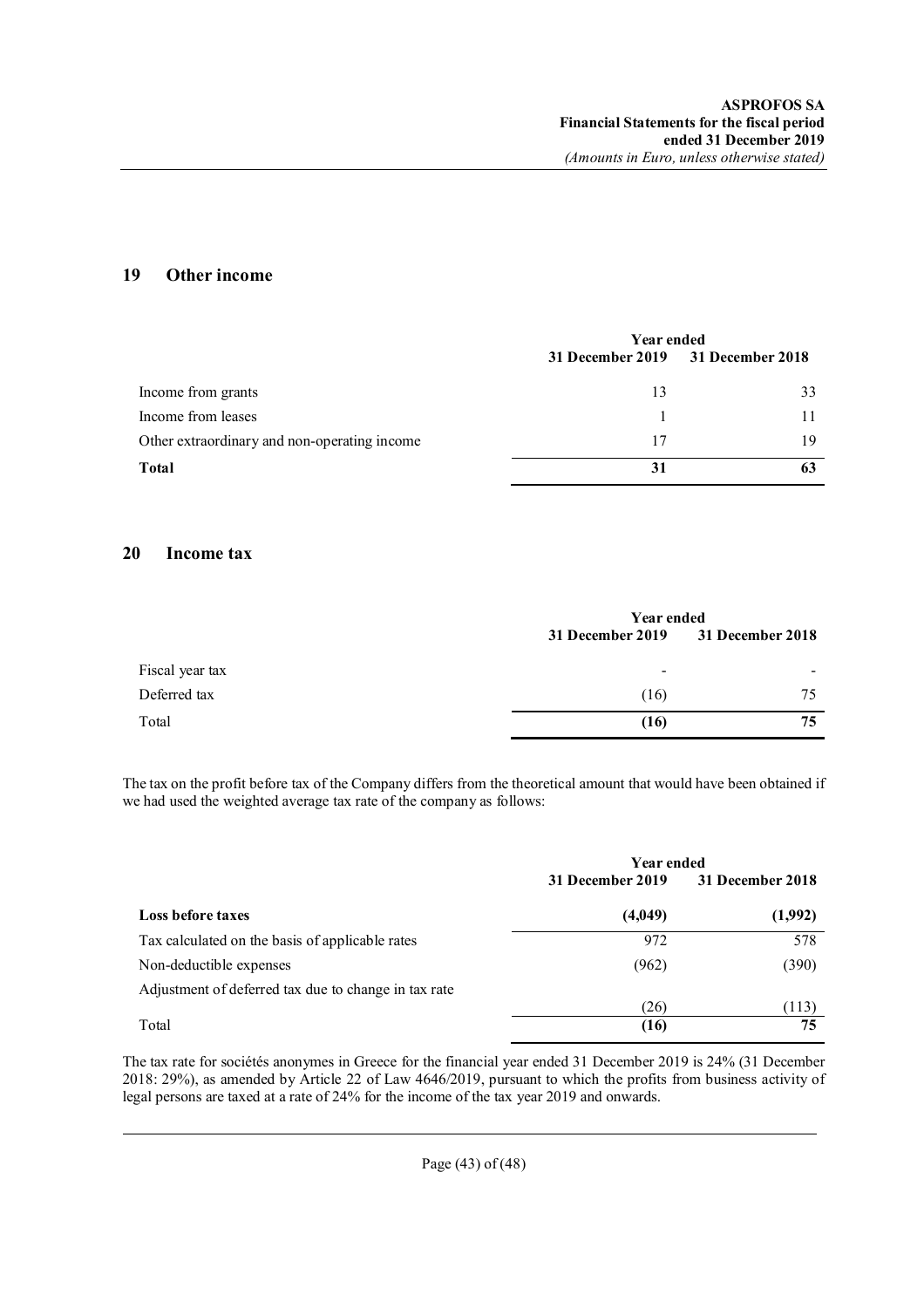According to the tax provisions, the audits to the companies are carried out as follows:

### **a. Audit by Certified Auditors – Report of Tax Compliance**

For the 2011 fiscal period and onwards, Greek companies are subject to an annual tax audit by their ordinary certified auditors, in terms of compliance with the provisions of the applicable tax law, the timely and accurate submission of tax returns as well as provisions for unrecognised tax obligations. The result of this audit leads to the issuance of a tax certificate, which provided the relevant conditions are met replaces the audit by the public authority and allows the Company to close its tax obligations for the relevant fiscal year. The Company was audited until the fiscal year 2018 and received a tax compliance certificate with an unqualified opinion. For fiscal year 2019, the tax audit is ongoing and the relevant Tax Compliance Report is expected to be issued within the 4th quarter of 2020.

If additional tax liabilities arise until the completion of the tax audit, we estimate that they will not have a material effect on the annual financial statements.

#### **b. Audits by the tax authorities**

The Company has been tax audited up until the 2004 fiscal period. Regardless of future tax audits, the Company's Management estimates that no significant additional tax burden will arise from the audit of the unaudited tax years.

# **21 Cash flows for operating activities**

|                                                | <b>Note</b> | <b>Year ended</b> |                  |
|------------------------------------------------|-------------|-------------------|------------------|
|                                                |             | 31 December 2019  | 31 December 2018 |
|                                                |             |                   |                  |
| <b>Loss before taxes</b>                       |             | (4,049)           | (1,992)          |
| Depreciation of tangible and intangible assets | 5.7         | 209               | 423              |
| Depreciation of rights-of-use assets           | 6           | 54                |                  |
| Financial expenses                             |             | 43                | 59               |
| Financial cost of leases                       | 15          | $\overline{2}$    |                  |
| Provisions                                     |             | 324               | 304              |
|                                                |             | (3, 417)          | (1,206)          |
|                                                |             |                   |                  |
| Changes in working capital                     |             |                   |                  |
| Increase in receivables                        | 9           | (904)             | (40)             |
| (Decrease)/increase of obligations             | 14          | (1,148)           | 1,079            |
|                                                |             | (2,052)           | 1,039            |
| Net cash outflows from operating<br>activities |             | (5, 469)          | (167)            |
|                                                |             |                   |                  |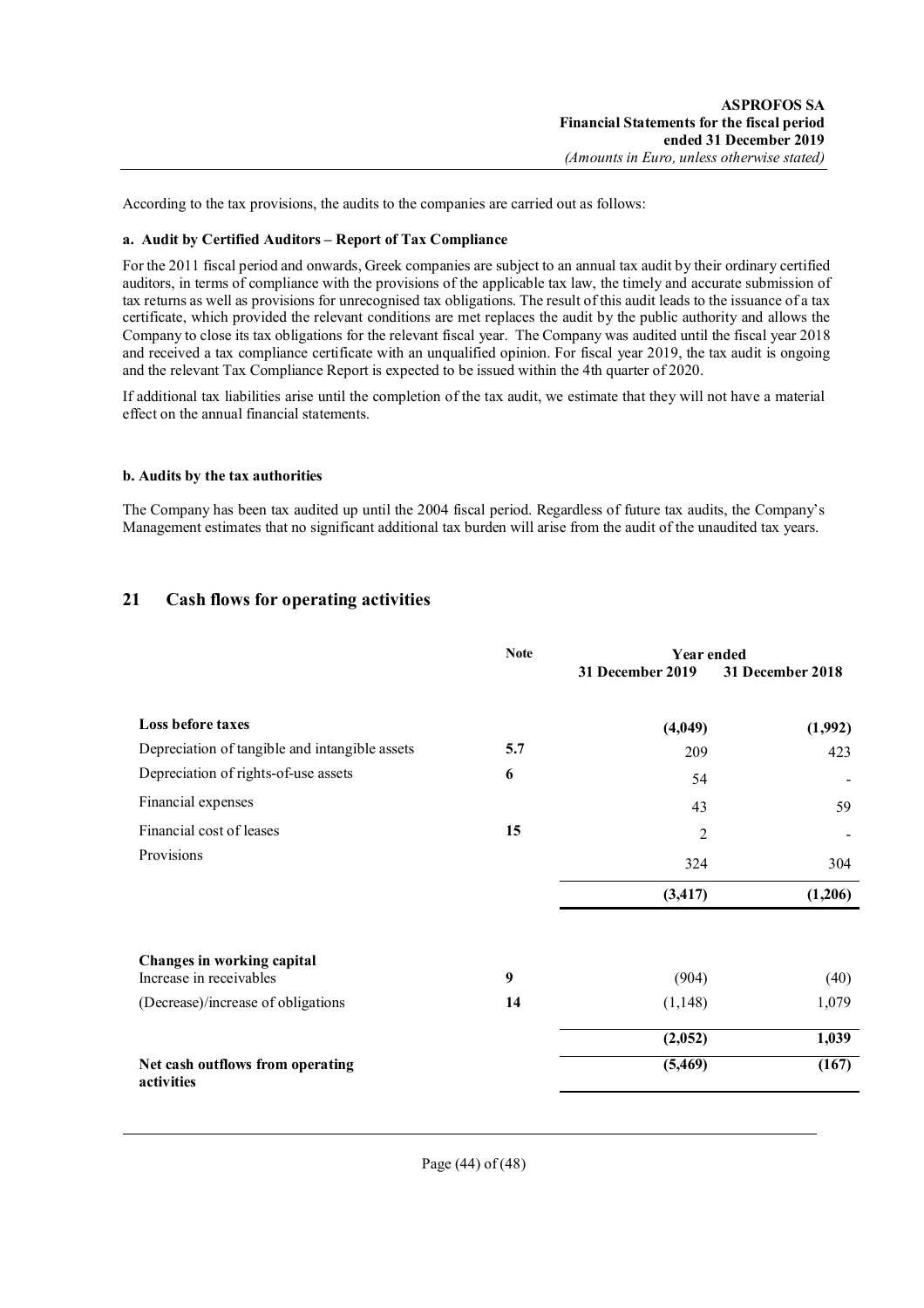# **22 Contingent liabilities and legal cases**

a) The Company is involved in various legal cases and has various outstanding obligations related to the ordinary course of business. Based on currently available information, Management believes that the outcome of these cases will not significantly impact the Company's results or its financial position, and for this reason, a provision for the year has not been formed other than the existing provision.

b) ASPROFOS SA has been tax audited up until the 2004 fiscal period. ASPROFOS SA has not been audited by tax authorities for the 2005-2010 fiscal periods. In accordance with the provisions of article 36, paragraph 1 of Law 4174/2013, the Tax Administration can proceed to the adoption of an act on administrative, estimated or corrective tax assessment within five (5) years from the end of the year, within which the deadline for the submission of declaration expires. On the basis of the decision of the plenary meeting of the Council of State (Symvoulio tis Epikrateias) 1738/2017 and having regard to the provisions of article 84, paragraph 1-4, article 68, paragraph 2 of Law 2238/1994 and article 36 of Law 4174/2013 and the decision No. (DEL B) 1136035 (EX) 2017/15.09.2017, the limitation periods shall be set at five (5) years from the end of the year, within which the deadline for the submission of declaration expires, apart from the cases of additional assets, in accordance with article 84, paragraph 4, and article 68, paragraph 2 of Law 2238/1994 (previous Income Tax Code/KFE), in which the State's right to the initial or supplementary registration for the tax imposition is time-barred after a period of ten years, as soon as new data have been received by the Head of the Tax Office (DOY) after the main limitation deadline. Furthermore, it was assumed, with the same decision, that any extension of the use limitation period does not comply with the principles of the Constitution, unless it has been voted by law in the next year from the year that it regards.

Pursuant to the aforementioned legislation, the Management regards that the 2005-2013 fiscal periods have been written off and no additional tax obligations are expected to arise.

c) As at 31 December 2019, the Company, for projects that it has undertaken, has open Good Performance Letters of Guarantee amounting to EUR 1,483 thousand (31 December 2018: EUR 1,464 thousand)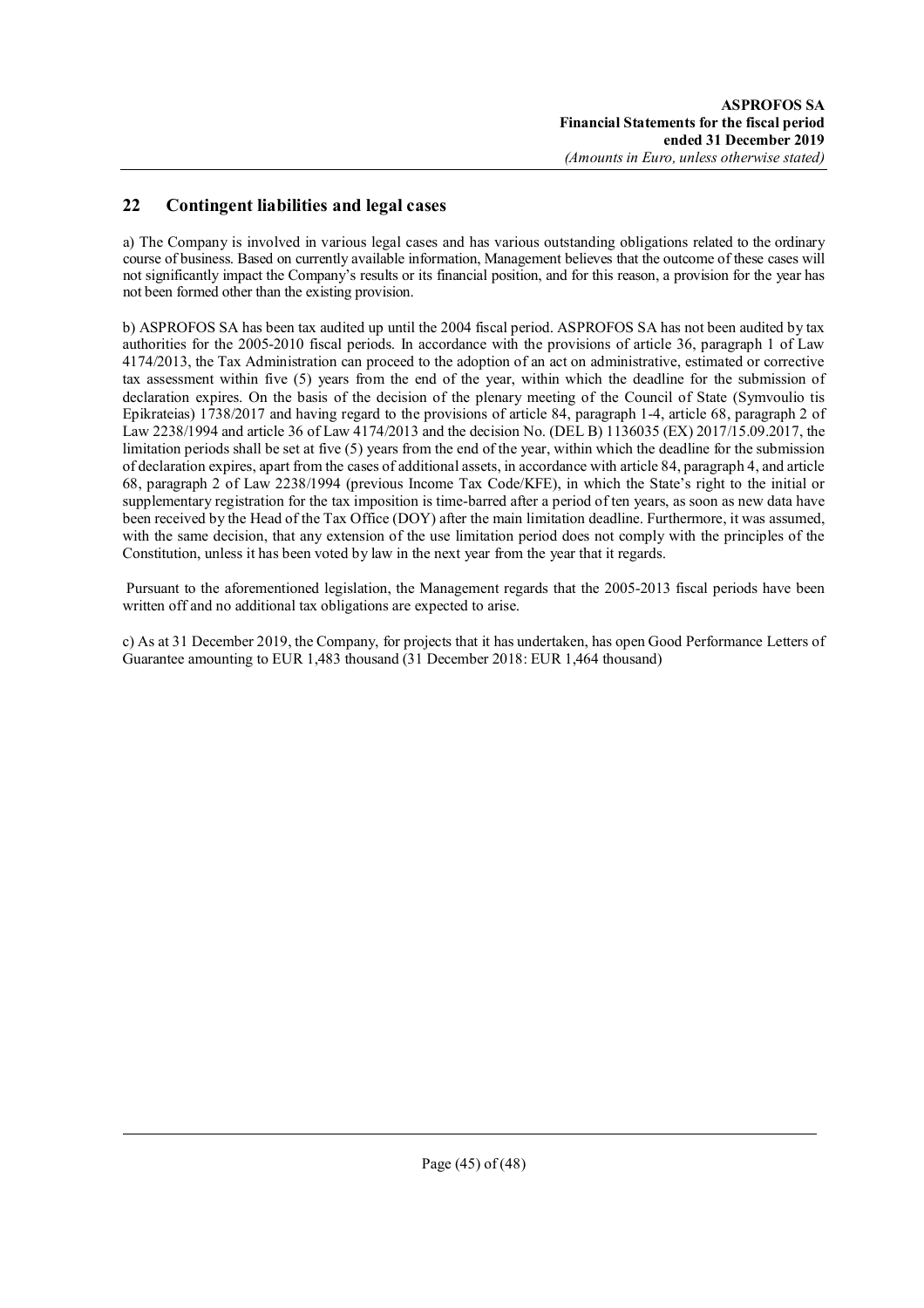# **23 Transactions with related parties**

# **i. Sales of goods and services**

|                            | <b>Year ended</b> |                  |
|----------------------------|-------------------|------------------|
|                            | 31 December 2019  | 31 December 2018 |
| <b>Sale of services</b>    |                   |                  |
| HELLENIC PETROLEUM SA      | 8,077             | 8,273            |
| Other Group Companies      | 1,405             | 1,035            |
| Other associated companies | 12                | 675              |
|                            | 9,494             | 9,983            |

|                              |                  | <b>Year ended</b> |  |
|------------------------------|------------------|-------------------|--|
|                              | 31 December 2019 | 31 December 2018  |  |
| <b>Purchase of services</b>  |                  |                   |  |
| <b>HELLENIC PETROLEUM SA</b> | $\theta$         |                   |  |
| Other associated companies   | 35               | 30                |  |
|                              | 35               |                   |  |

# **ii. Fiscal period balances arising from sales/purchases of products/services**

|                                                              | 31 December 2019 | 31 December 2018 |
|--------------------------------------------------------------|------------------|------------------|
| Receivables from related parties:<br>Group companies         |                  |                  |
| <b>HELLENIC PETROLEUM SA</b>                                 | 545              |                  |
| Other Group Companies                                        | 580              |                  |
| Other associated companies<br>- Balance from related parties |                  | 337              |
|                                                              | 1,125            | 408              |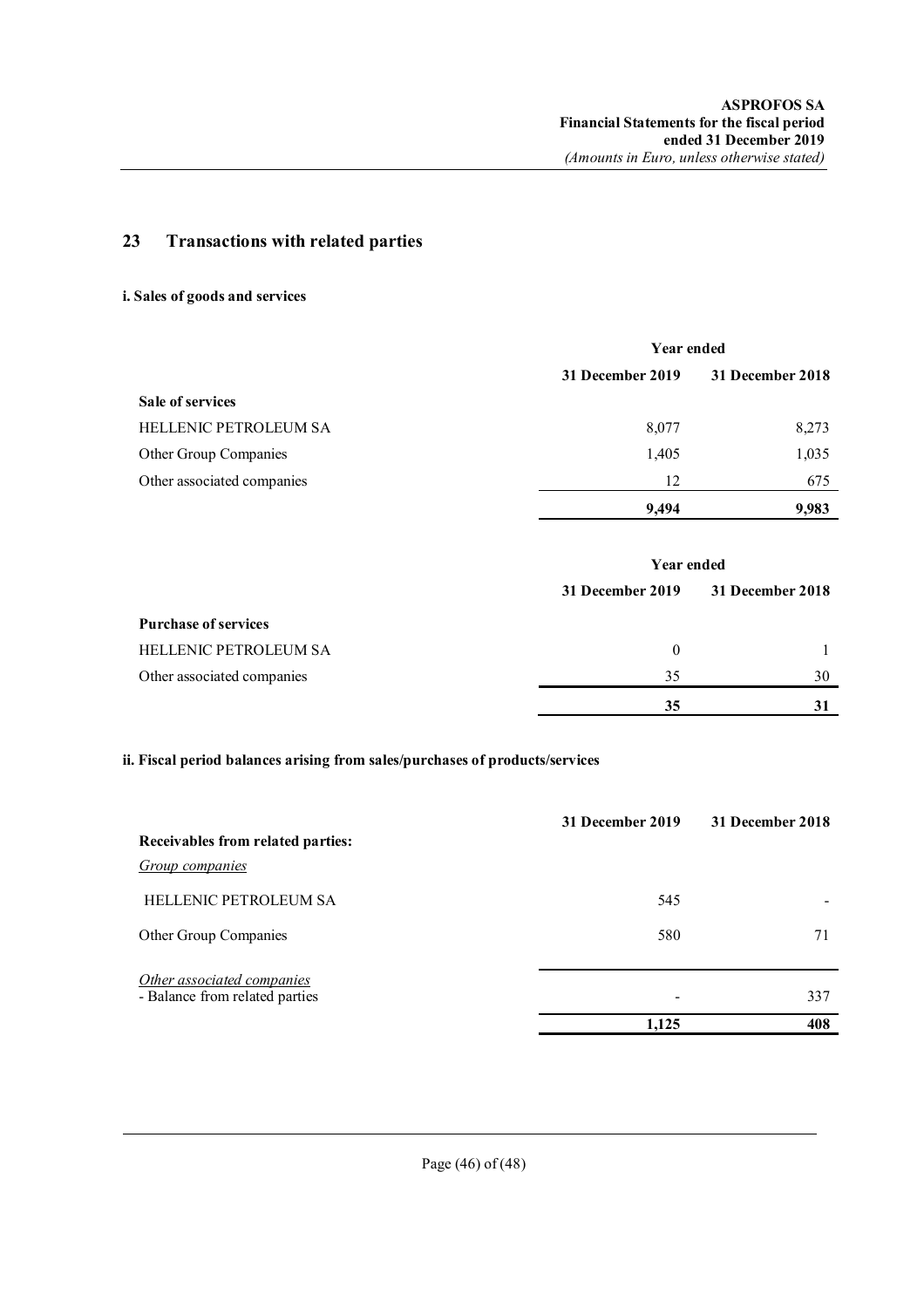**Obligations to related parties** : *Group companies* 

| -Balance from advances<br><b>HELLENIC PETROLEUM SA</b><br>-Balances of suppliers and advances | 86  |
|-----------------------------------------------------------------------------------------------|-----|
| HELLENIC PETROLEUM SA                                                                         | 539 |
|                                                                                               | 625 |

Transactions with related parties have been conducted under normal commercial terms that the Company abides by for transactions with third parties.

Transactions and balances with associated companies relate to:

a) The parent company HELLENIC PETROLEUM SA and its subsidiaries.

b) The Group's Associated Companies, which are consolidated in the Group with the equity method:

- Public Gas Corporation (DEPA) SA
- Elpedison Energy
- Hellenic Gas Transmission System Operator (DESFA) SA

#### **iii. Remuneration of the Board of Directors members**

The total remuneration of the Board of Directors members in the fiscal period 2019 amounted to EUR 471 thousand. Respectively, in the fiscal period 2018 it amounted to EUR 361 thousand. The increase in the number of paid Board of Directors members.

# **24 Subsequent events**

On 11 March 2020, the World Health Organization declared COVID-19 a pandemic, given its rapid spread worldwide. Many governments worldwide have taken stringent measures to help contain and delay the spread of the virus, which has slowed economies worldwide, causing a major disruption to business and daily life.

Many countries, including Greece, have adopted exceptional and economically detrimental restraint measures, including the obligation of companies to reduce or even suspend normal business activities. Governments have also imposed restrictions on movements, as well as strict quarantine measures. The Greek Government took strict quarantine measures on 23 March 2020.

These measures led to the containment and control of the spread of the pandemic in our country, resulting in the Government proceeding with a plan to gradual lift the restrictive measures, increasing the hopes for a rapid recovery of the Greek economy in anticipation of the summer season. Now, from the beginning of May until today, most of the industries have been reopened, the movement inland and to the islands has been restored, and from 1 July 2020, direct flights from abroad to Greece and its tourist destinations have started.